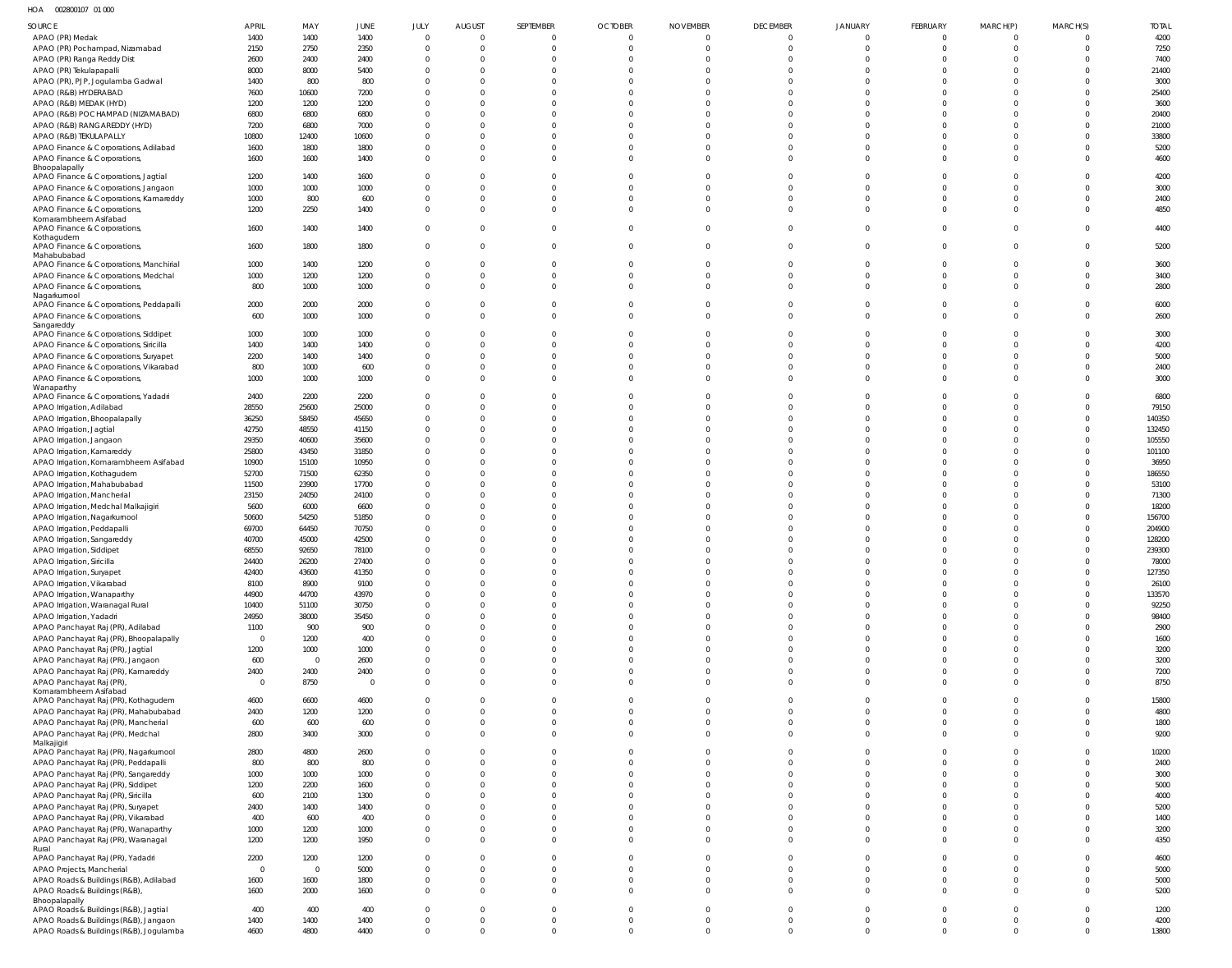002800107 01 000 HOA

| $\cdot$                                      |                |          |                     |                |               |                |                |                 |                 |                |                |                |                |              |
|----------------------------------------------|----------------|----------|---------------------|----------------|---------------|----------------|----------------|-----------------|-----------------|----------------|----------------|----------------|----------------|--------------|
| SOURCE                                       | APRIL          | MAY      | JUNE                | JULY           | <b>AUGUST</b> | SEPTEMBER      | <b>OCTOBER</b> | <b>NOVEMBER</b> | <b>DECEMBER</b> | JANUARY        | FEBRUARY       | MARCH(P)       | MARCH(S)       | <b>TOTAL</b> |
| Gadwal                                       |                |          |                     |                |               |                |                |                 |                 |                |                |                |                |              |
| APAO Roads & Buildings (R&B), Kamareddy      | 3000           | 3200     | 3000                | $\Omega$       | $\Omega$      | $\mathbf{0}$   | $\mathbf{0}$   | $\mathbf 0$     | $\mathbf{0}$    | $\mathbf{0}$   | $\overline{0}$ | $\overline{0}$ | $\overline{0}$ | 9200         |
| APAO Roads & Buildings (R&B)                 | 1000           | 1000     | 1000                | $\mathbf 0$    | $\Omega$      | $\Omega$       | $\Omega$       | $\Omega$        | $\overline{0}$  | $\overline{0}$ | $\mathbf{0}$   | $\Omega$       | $\Omega$       | 3000         |
| Komarambheem Asifabad                        |                |          |                     |                |               |                |                |                 |                 |                |                |                |                |              |
| APAO Roads & Buildings (R&B),                | 10600          | 9000     | 8000                | $\mathbf{0}$   | $\Omega$      | $\mathbf{0}$   | $\mathbf 0$    | $\mathbf{0}$    | $\overline{0}$  | $\mathbf 0$    | $\mathbf 0$    | $\Omega$       | $\overline{0}$ | 27600        |
| Kothagudem                                   |                |          |                     | $\mathbf{0}$   | $\Omega$      | $\mathbf{0}$   | $\mathbf 0$    | $\Omega$        | $\overline{0}$  | $\mathbf 0$    | $\Omega$       | $\Omega$       | $\Omega$       |              |
| APAO Roads & Buildings (R&B),<br>Mahabubabad | 1200           | 1200     | 1200                |                |               |                |                |                 |                 |                |                |                |                | 3600         |
| APAO Roads & Buildings (R&B), Mancherial     | 3900           | 1400     | 1400                | $\mathbf 0$    |               | $\mathbf{0}$   | $\mathbf{0}$   | $\Omega$        | $\mathbf 0$     | 0              | $\Omega$       | $\Omega$       | $\mathbf 0$    | 6700         |
| APAO Roads & Buildings (R&B), Medchal        | 3800           | 3600     | 3400                | $\overline{0}$ | $\Omega$      | $\Omega$       | $\Omega$       | $\Omega$        | $\Omega$        | $\Omega$       | $\Omega$       | $\Omega$       | $\Omega$       | 10800        |
| Malkajigiri                                  |                |          |                     |                |               |                |                |                 |                 |                |                |                |                |              |
| APAO Roads & Buildings (R&B),                | 2800           | 5800     | 2800                | $\Omega$       | $\Omega$      | $\Omega$       | $\Omega$       | $\Omega$        | $\Omega$        | $\Omega$       | $\Omega$       | $\Omega$       | $\Omega$       | 11400        |
| Nagarkurnool                                 |                |          |                     |                |               |                |                |                 |                 |                |                |                |                |              |
| APAO Roads & Buildings (R&B), Peddapalli     | 2000           | 1800     | 1800                | $\Omega$       | $\Omega$      | $\mathbf 0$    | $\mathbf 0$    | $\Omega$        | $\Omega$        | $\mathbf 0$    | $\Omega$       | $\Omega$       | $\Omega$       | 5600         |
| APAO Roads & Buildings (R&B),                | 3600           | 3600     | 3400                | $\Omega$       | $\Omega$      | $\mathbf{0}$   | $\Omega$       | $\Omega$        | $\Omega$        | $\Omega$       | $\Omega$       | $\Omega$       | $\Omega$       | 10600        |
| Sangareddy                                   |                |          |                     |                |               |                |                |                 |                 |                |                |                |                |              |
| APAO Roads & Buildings (R&B), Siddipet       | 600            | 2000     | 400                 | $\Omega$       |               | $\Omega$       | $\Omega$       | 0               | $\Omega$        | $\Omega$       | $\Omega$       | $\Omega$       | $\Omega$       | 3000         |
| APAO Roads & Buildings (R&B), Siricilla      | 2800           | 5600     | 2800                | $\Omega$       |               | $\Omega$       | $\Omega$       |                 | $\Omega$        | $\Omega$       | $\Omega$       |                | $\Omega$       | 11200        |
| APAO Roads & Buildings (R&B), Suryapet       | 3200           | 3600     | 3400                | $\Omega$       |               | $\Omega$       | $\Omega$       | <sup>0</sup>    | $\Omega$        | $\Omega$       | $\Omega$       | $\Omega$       | $\Omega$       | 10200        |
| APAO Roads & Buildings (R&B), Vikarabad      | 5000           | 5000     | 5000                | $\mathbf 0$    |               | $\Omega$       | $\Omega$       | $\Omega$        | $\Omega$        | $\Omega$       | $\Omega$       | $\Omega$       | $\Omega$       | 15000        |
| APAO Roads & Buildings (R&B),                | 1600           | 1600     | 1400                | $\Omega$       | $\Omega$      | $\Omega$       | $\Omega$       | $\Omega$        | $\Omega$        | $\Omega$       | $\Omega$       | $\Omega$       | $\Omega$       | 4600         |
| Wanaparthy                                   |                |          |                     |                |               |                |                |                 |                 |                |                |                |                |              |
| APAO Roads & Buildings (R&B), Waranagal      | 800            | 1200     | 800                 | $\Omega$       | $\Omega$      | $\Omega$       | $\Omega$       | $\Omega$        | $\Omega$        | $\Omega$       | $\Omega$       | $\Omega$       | $\Omega$       | 2800         |
| Rural                                        |                |          |                     |                |               |                |                |                 |                 |                |                |                |                |              |
| APAO Roads & Buildings (R&B), Yadadri        | 3000           | 3600     | 4600                | $\mathbf 0$    |               | $\Omega$       | $\mathbf{0}$   |                 | $\mathbf 0$     | 0              | $\Omega$       | $\Omega$       | $\Omega$       | 11200        |
| APAO, PJP (FINANCE), Jogulamba Gadwal        | 1000           | 600      | 600                 | $\mathbf 0$    |               | $\Omega$       | $\Omega$       | $\Omega$        | $\Omega$        | $\Omega$       | $\Omega$       | $\Omega$       | $\Omega$       | 2200         |
| APAO, SRSP (FINANCE), WARANGAL RURAL         | 1400           | 1600     | 1600                | $\mathbf 0$    | $\Omega$      | $\Omega$       | $\Omega$       | 0               | $\Omega$        | $\Omega$       | $\Omega$       | $\Omega$       | $\Omega$       | 4600         |
| PAO (PH) KHAMMAM                             | 800            | 800      | 800                 | $\mathbf 0$    | $\Omega$      | $\Omega$       | $\Omega$       | $\Omega$        | $\Omega$        | $\mathbf 0$    | $\mathbf 0$    | $\Omega$       | $\Omega$       | 2400         |
| PAO (PH), HANUMAKONDA, Warangal              | 600            | 1200     | 600                 | $\mathbf{0}$   | $\Omega$      | $\Omega$       | $\Omega$       | $\Omega$        | $\Omega$        | $\Omega$       | $\Omega$       | $\Omega$       | $\Omega$       | 2400         |
| (Urban)                                      |                |          |                     |                |               |                |                |                 |                 |                |                |                |                |              |
| PAO (PR) (IW), LMD Colony, Karimnagar        | 1400           | 1000     | 1800                | $\mathbf 0$    |               | $\Omega$       | $\Omega$       |                 | $\Omega$        | $\Omega$       | $\Omega$       | $\Omega$       | $\Omega$       | 4200         |
| PAO (PR) KCC, Warangal (Urban)               | 2400           | 2400     | 2400                | $\mathbf 0$    | $\Omega$      | $\Omega$       | $\Omega$       |                 | $\Omega$        | $\Omega$       | $\Omega$       | $\Omega$       | $\Omega$       | 7200         |
| PAO (PR) MAHABOOBNAGAR                       | 6400           | 6000     | 4600                | $\mathbf 0$    |               | $\Omega$       | $\Omega$       |                 | $\Omega$        | $\Omega$       | $\Omega$       | $\Omega$       | $\Omega$       | 17000        |
| PAO (PR) Nalgonda                            | 5900           | 4500     | 4900                | $\mathbf 0$    | $\Omega$      | $\Omega$       | $\Omega$       |                 | $\Omega$        | $\Omega$       | $\Omega$       | $\Omega$       | $\Omega$       | 15300        |
| PAO (PR), Nirmal                             | 1600           | 800      | 800                 | $\mathbf 0$    |               | $\Omega$       | $\Omega$       |                 | $\Omega$        | $\Omega$       | $\Omega$       |                | $\Omega$       | 3200         |
| PAO (R&B) (NIRMAL)                           | 2200           | 2200     | 2400                | $\mathbf 0$    | $\Omega$      | $\Omega$       | $\Omega$       | $\Omega$        | $\Omega$        | $\mathbf 0$    | $\mathbf 0$    | $\Omega$       | $\Omega$       | 6800         |
| PAO (R&B), HANUMAKONDA, Warangal             | 4200           | 4200     | 4200                | $\Omega$       | $\Omega$      | $\Omega$       | $\Omega$       | $\Omega$        | $\Omega$        | $\Omega$       | $\Omega$       | $\Omega$       | $\Omega$       | 12600        |
| (Urban)                                      |                |          |                     |                |               |                |                |                 |                 |                |                |                |                |              |
| PAO (R&B) LMD                                | 3200           | 4800     | 4200                | $\mathbf 0$    |               | $\Omega$       | $\Omega$       |                 | $\Omega$        | $\Omega$       | $\Omega$       | $\Omega$       | $\Omega$       | 12200        |
| PAO (R&B) MAHABOOBNAGAR                      | 6600           | 6600     | 6600                | $\mathbf{0}$   | $\Omega$      | $\Omega$       | $\Omega$       | $\Omega$        | $\Omega$        | $\Omega$       | $\Omega$       | $\Omega$       | $\mathbf 0$    | 19800        |
| PAO (R&B) NALGONDA                           | 5000           | 5600     | 5000                | $\mathbf 0$    | $\Omega$      | $\mathbf 0$    | $\mathbf 0$    | $\Omega$        | $\mathbf 0$     | $\mathbf 0$    | $\mathbf 0$    | $\Omega$       | $\Omega$       | 15600        |
| PAO - IRRIGATION DIVISION WARANGAL           | 51400          | 57800    | 53300               | $\mathbf 0$    | $\Omega$      | $\Omega$       | $\Omega$       | $\Omega$        | $\Omega$        | $\Omega$       | $\Omega$       | $\Omega$       | $\Omega$       | 162500       |
| (Urban)                                      |                |          |                     |                |               |                |                |                 |                 |                |                |                |                |              |
| PAO IRRIGATION KARIMNAGAR                    | 104300         | 110300   | 113300              | 0              |               | $\Omega$       | $\Omega$       | <sup>0</sup>    | $\Omega$        | $\Omega$       | $\Omega$       | $\Omega$       | $\Omega$       | 327900       |
| PAO IRRIGATION DIVISION HYDERABAD            | 111150         | 109400   | 119600              | $\mathbf 0$    | $\Omega$      | $\Omega$       | $\Omega$       |                 | $\Omega$        | $\Omega$       | $\Omega$       |                | $\Omega$       | 340150       |
| PAO IRRIGATION DIVISION KHAMMAM              | 85550          | 134800   | 111500              | $\mathbf 0$    |               | $\Omega$       | $\Omega$       | 0               | $\Omega$        | $\Omega$       | $\Omega$       | $\Omega$       | $\Omega$       | 331850       |
| PAO IRRIGATION DIVISION NALGONDA             | 167000         | 168800   | 164950              | $\mathbf 0$    |               | $\Omega$       | $\Omega$       | $\Omega$        | $\Omega$        | $\mathbf 0$    | $\mathbf 0$    | $\Omega$       | $\Omega$       | 500750       |
|                                              | 90250          | 90800    |                     | $\mathbf 0$    | $\Omega$      | $\Omega$       | $\Omega$       | $\Omega$        | $\Omega$        | $\Omega$       | $\Omega$       | $\Omega$       | $\Omega$       | 275679       |
| PAO IRRIGATION DIVISION,<br>MAHABOOBNAGAR    |                |          | 94629               |                |               |                |                |                 |                 |                |                |                |                |              |
| PAO IRRIGATION NIZAMABAD                     | 75950          | 79600    | 78250               | $\mathbf 0$    | $\Omega$      | $\Omega$       | $\Omega$       | $\Omega$        | $\Omega$        | $\Omega$       | $\Omega$       |                | $\Omega$       | 233800       |
| PAO IRRIGATION RANGA REDDY DISTRICT          | 132400         | 123950   | 127400              | $\Omega$       | $\Omega$      | $\Omega$       | $\Omega$       | <sup>0</sup>    | $\mathbf 0$     | $\Omega$       | $\mathbf 0$    | $\Omega$       |                | 383750       |
| PAO Irrigation Nirmal                        | 45350          | 36650    | 46900               | $\Omega$       | $\Omega$      | $\Omega$       | $\Omega$       | $\Omega$        | $\Omega$        | $\Omega$       | $\Omega$       | $\Omega$       | $\Omega$       | 128900       |
|                                              |                |          |                     |                |               |                |                |                 |                 |                |                |                |                |              |
| PAO MEDAK(IW), MEDAK                         | 9600           | 12200    | 11600               | $\Omega$       |               | 0              | 0              |                 | $\Omega$        | $\Omega$       | 0              | - 0            | -0             | 33400        |
| PAO, AMRP (FINANCE) NALGONDA                 | 2600           | 3400     | 3000                | $\mathbf 0$    | $\Omega$      | $\Omega$       | $\Omega$       | $\Omega$        | $\mathbf 0$     | $\mathbf 0$    | $\mathbf 0$    | $\Omega$       | $\Omega$       | 9000         |
| PAO, FINANCE (W & P) DEPT, HYDERABAD         | 5300           | 5300     | 4700                | $\mathbf 0$    | $\Omega$      | $\Omega$       | $\Omega$       | $\Omega$        | $\mathbf 0$     | $\mathbf 0$    | $\mathbf 0$    | $\Omega$       | $\Omega$       | 15300        |
| PAO, FINANCE (W & P) DEPT, KARIMNAGAR        | 7100           | 7100     | 6900                | $\mathbf 0$    | $\Omega$      | $\Omega$       | $\Omega$       | $\Omega$        | $\Omega$        | $\mathbf 0$    | $\Omega$       | $\Omega$       | $\Omega$       | 21100        |
| PAO, FINANCE (W & P) DEPT, KHAMMAM           | 2400           | 2400     | 2400                | $\mathbf 0$    | $\Omega$      | $\overline{0}$ | $\Omega$       | $\Omega$        | $\mathbf 0$     | $\mathbf 0$    | $\mathbf 0$    | $\Omega$       | $\Omega$       | 7200         |
| PAO, FINANCE (W & P) DEPT,                   | 1600           | 1400     | 1400                | $\mathbf 0$    | $\Omega$      | $\overline{0}$ | $\Omega$       | $\Omega$        | $\mathbf 0$     | $\mathbf 0$    | $\mathbf 0$    | $\Omega$       | $\Omega$       | 4400         |
| MAHABOOBNAGAR                                |                |          |                     |                |               |                |                |                 |                 |                |                |                |                |              |
| PAO, FINANCE (W & P) DEPT, MEDAK             | 1000           | 1200     | 1200                | 0              | $\Omega$      | $\Omega$       | $\Omega$       | $\Omega$        | $\overline{0}$  | $\mathbf 0$    | $\overline{0}$ | $\overline{0}$ | $\mathbf 0$    | 3400         |
| PAO, FINANCE (W & P) DEPT, NIRMAL            | 1200           | 1200     | 1200                | $\mathbf 0$    | $\Omega$      | $\Omega$       | $\Omega$       | $\Omega$        | $\mathbf 0$     | $\mathbf 0$    | $\mathbf 0$    | $\Omega$       | $\mathbf 0$    | 3600         |
| PAO, FINANCE (W & P) DEPT, NIZAMABAD         | 1800           | 1600     | 1600                | $\mathbf{0}$   | $\Omega$      | $\mathbf 0$    | $\Omega$       | $\Omega$        | $\mathbf 0$     | $\mathbf 0$    | $\mathbf 0$    | $\Omega$       | $\Omega$       | 5000         |
| PAO, FINANCE (W & P) DEPT, RANGA             | 1800           | 1800     | 1800                | $\mathbf{0}$   | $\Omega$      | $\overline{0}$ | $\overline{0}$ | $\Omega$        | $\mathbf 0$     | $\overline{0}$ | $\mathbf 0$    | $\Omega$       | $\overline{0}$ | 5400         |
| REDDY                                        |                |          |                     |                |               |                |                |                 |                 |                |                |                |                |              |
| PAO, FINANCE (W & P) DEPT, WARANGAL          | 2000           | 2000     | 2000                | $\mathbf 0$    | $\Omega$      | $\overline{0}$ | $\Omega$       | $\Omega$        | $\mathbf 0$     | $\overline{0}$ | $\mathbf 0$    | $\overline{0}$ | $\Omega$       | 6000         |
| PAO, PJP, Jogulamba Gadwal                   | 67300          | 67100    | 68250               | $\mathbf 0$    | $\Omega$      | $\overline{0}$ | $\mathbf 0$    | $\Omega$        | $\mathbf 0$     | $\overline{0}$ | $\mathbf 0$    | $\Omega$       | $\overline{0}$ | 202650       |
| Total:                                       | 1822950        | 2072900  | 1947649             | $\mathbf 0$    | $\Omega$      | $\overline{0}$ | $\overline{0}$ | $\mathbf 0$     | $\mathbf 0$     | $\overline{0}$ | $\mathbf{0}$   | $\Omega$       | $\Omega$       | 5843499      |
| HOA  004000102  05  000                      |                |          |                     |                |               |                |                |                 |                 |                |                |                |                |              |
|                                              |                |          |                     |                |               |                |                |                 |                 |                |                |                |                |              |
| SOURCE                                       | APRIL          | MAY      | JUNE<br>$\mathbf 0$ | JULY           | <b>AUGUST</b> | SEPTEMBER      | <b>OCTOBER</b> | <b>NOVEMBER</b> | <b>DECEMBER</b> | JANUARY        | FEBRUARY       | MARCH(P)       | MARCH(S)       | <b>TOTAL</b> |
| APAO (PR) Pochampad, Nizamabad               | 10295899       | 321684   |                     | $\overline{0}$ | $\Omega$      | $\mathbf{0}$   | $\overline{0}$ | $\overline{0}$  | $^{\circ}$      | $\overline{0}$ | $^{\circ}$     | $\overline{0}$ | $\overline{0}$ | 10617583     |
| APAO (PR) Ranga Reddy Dist                   | 0              | 7049783  | $\mathbf 0$         | $\mathbf 0$    | $\Omega$      | $\overline{0}$ | $\overline{0}$ | $\Omega$        | $\mathbf{0}$    | $\mathbf 0$    | $\mathbf 0$    | $\overline{0}$ | $\overline{0}$ | 7049783      |
| APAO (PR), PJP, Jogulamba Gadwal             | $\Omega$       | 19426    | $\mathbf 0$         | $\mathbf{0}$   | $\Omega$      | $\overline{0}$ | $\Omega$       | $\Omega$        | $\mathbf 0$     | $\mathbf 0$    | $\mathbf 0$    | $\overline{0}$ | $\Omega$       | 19426        |
| APAO (R&B) MEDAK (HYD)                       | 19179          |          | $\Omega$            | $\mathbf 0$    | $\Omega$      | $\Omega$       | $\Omega$       | $\Omega$        | $\Omega$        | $\mathbf 0$    | $\mathbf 0$    | $\Omega$       | $\Omega$       | 19179        |
| APAO (R&B) POCHAMPAD (NIZAMABAD)             | 239701         | $\Omega$ | $\Omega$            | $\mathbf 0$    | $\Omega$      | $\Omega$       | $\Omega$       | $\Omega$        | $\Omega$        | $\Omega$       | $\Omega$       | $\Omega$       | $\Omega$       | 239701       |
| APAO (R&B) RANGAREDDY (HYD)                  | 29128          | $\Omega$ | $\Omega$            | $\mathbf 0$    | $\Omega$      | $\Omega$       | $\Omega$       | $\Omega$        | $\mathbf 0$     | $\mathbf 0$    | $\mathbf 0$    | $\Omega$       | $\mathbf 0$    | 29128        |
| APAO (R&B) TEKULAPALLY                       | $\Omega$       | 171668   | $\Omega$            | $\mathbf 0$    | $\Omega$      | $\Omega$       | $\Omega$       | $\Omega$        | $\Omega$        | $\Omega$       | $\Omega$       | $\Omega$       | $\Omega$       | 171668       |
| APAO Finance & Corporations, Adilabad        | 167207         | 175638   | 0                   | $\mathbf{0}$   | $\Omega$      | $\mathbf{0}$   | $\Omega$       | $\Omega$        | $\mathbf 0$     | $\mathbf 0$    | $\mathbf 0$    | $\overline{0}$ | $\overline{0}$ | 342845       |
| APAO Finance & Corporations,                 | $\Omega$       | 356488   | $\mathbf 0$         | $\mathbf 0$    | $\Omega$      | $\overline{0}$ | $\Omega$       | $\Omega$        | $\mathbf 0$     | $\mathbf 0$    | $\mathbf{0}$   | $\Omega$       | $\mathbf{0}$   | 356488       |
| Bhoopalapally                                |                |          |                     |                |               |                |                |                 |                 |                |                |                |                |              |
| APAO Finance & Corporations,                 | $\Omega$       | 6464     | $\mathbf 0$         | $\mathbf 0$    | $\Omega$      | $\overline{0}$ | $\Omega$       | $\Omega$        | $\mathbf 0$     | $\overline{0}$ | $\mathbf{0}$   | $\Omega$       | $\Omega$       | 6464         |
| Kothagudem                                   |                |          |                     |                |               |                |                |                 |                 |                |                |                |                |              |
| APAO Finance & Corporations, Peddapalli      | $\overline{0}$ | 6968     | $\mathbf 0$         | $\mathbf{0}$   | $\Omega$      | $\overline{0}$ | $\overline{0}$ | $\mathbf{0}$    | $\mathbf 0$     | $\overline{0}$ | $\mathbf{0}$   | $\overline{0}$ | $\overline{0}$ | 6968         |
| APAO Finance & Corporations,                 | 2857           | 888028   | $\mathbf 0$         | $\mathbf{0}$   | $\Omega$      | $\overline{0}$ | $\Omega$       | $\Omega$        | $\mathbf{0}$    | $\overline{0}$ | $\mathbf{0}$   | $\Omega$       | $\Omega$       | 890885       |
| Sangareddy                                   |                |          |                     |                |               |                |                |                 |                 |                |                |                |                |              |
| APAO Finance & Corporations, Siddipet        | $\Omega$       | 8936     | $\mathbf 0$         | $\overline{0}$ | $\Omega$      | $\overline{0}$ | $\Omega$       | $\Omega$        | $\mathbf 0$     | $\overline{0}$ | $\mathbf{0}$   | $\overline{0}$ | $\overline{0}$ | 8936         |
| APAO Finance & Corporations, Suryapet        | 0              | 26108    | $\mathbf 0$         | $\mathbf 0$    | $\mathbf{0}$  | $\overline{0}$ | $\overline{0}$ | $\mathbf{0}$    | $\mathbf 0$     | $\overline{0}$ | $\mathbf 0$    | $\overline{0}$ | $\overline{0}$ | 26108        |
| APAO Irrigation, Bhoopalapally               | $\Omega$       |          | 18305               | $\mathbf 0$    | $\Omega$      | $\overline{0}$ | $\overline{0}$ | $\mathbf{0}$    | $\mathbf 0$     | $\overline{0}$ | $\mathbf 0$    | $\overline{0}$ | $\mathbf{0}$   | 18305        |
|                                              |                |          |                     |                |               |                |                |                 |                 |                |                |                |                |              |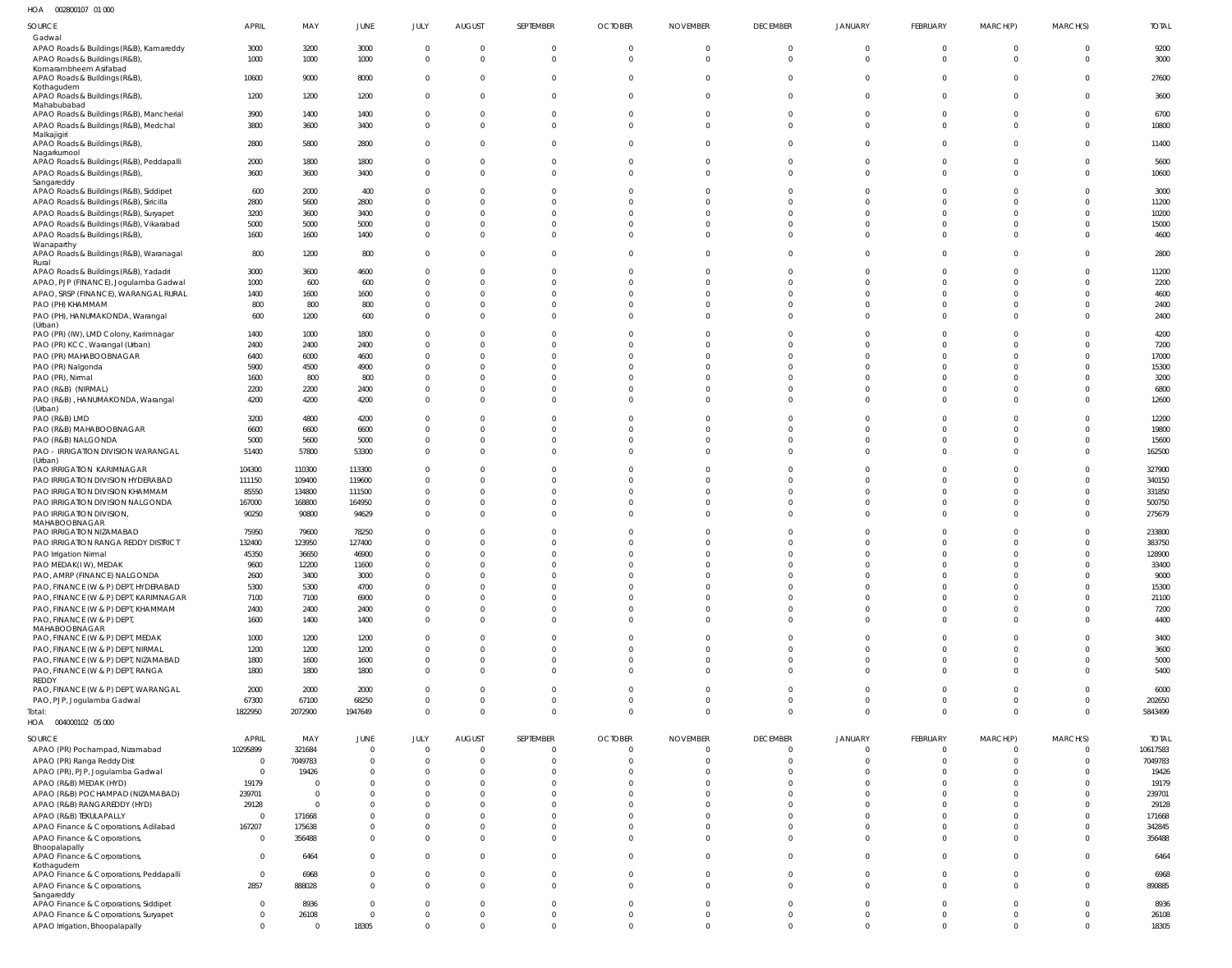004000102 05 000 HOA

| SOURCE                                                                     | APRIL                      | MAY                              | JUNE                             | JULY                 | <b>AUGUST</b>                  | SEPTEMBER                  | <b>OCTOBER</b>             | <b>NOVEMBER</b>            | <b>DECEMBER</b>      | <b>JANUARY</b>       | FEBRUARY                         | MARCH(P)                   | MARCH(S)             | <b>TOTAL</b>     |
|----------------------------------------------------------------------------|----------------------------|----------------------------------|----------------------------------|----------------------|--------------------------------|----------------------------|----------------------------|----------------------------|----------------------|----------------------|----------------------------------|----------------------------|----------------------|------------------|
| APAO Irrigation, Kamareddy                                                 | 43709                      | 2658                             | $\overline{0}$                   | $\overline{0}$       | $\overline{0}$                 | 0                          | $\overline{0}$             | $\overline{0}$             | $\Omega$             | $\Omega$             | $\overline{0}$                   | $\Omega$                   | 0                    | 46367            |
| APAO Irrigation, Kothagudem                                                | 10899                      | $\overline{0}$                   | $\overline{0}$                   | $\Omega$             | $\overline{0}$                 | $\Omega$                   | $\overline{0}$             | $\Omega$                   | $\Omega$             | $\Omega$             | $\overline{0}$                   | $\Omega$                   | $\overline{0}$       | 10899            |
| APAO Irrigation, Mahabubabad                                               | $\overline{0}$<br>$\Omega$ | $\overline{0}$<br>$\overline{0}$ | 40104                            | $\Omega$<br>$\Omega$ | $\Omega$<br>$\Omega$           | $\Omega$                   | $\Omega$<br>$\Omega$       |                            | $\Omega$             |                      | $\Omega$<br>$\Omega$             | $\Omega$<br>$\Omega$       | $\Omega$             | 40104            |
| APAO Irrigation, Mancherial<br>APAO Irrigation, Peddapalli                 | 60779                      | $\mathbf 0$                      | 17316<br>$\overline{0}$          | $\Omega$             | $\Omega$                       | $\Omega$<br>$\Omega$       | $\Omega$                   |                            |                      |                      | $\Omega$                         | $\Omega$                   | $\Omega$<br>$\Omega$ | 17316<br>60779   |
| APAO Irrigation, Sangareddy                                                | 0                          | 254742                           | 91865                            | $\Omega$             | $\Omega$                       | $\Omega$                   | $\Omega$                   |                            |                      |                      | $\Omega$                         | $\Omega$                   | $\Omega$             | 346607           |
| APAO Irrigation, Siddipet                                                  | 34625                      | $\overline{0}$                   | 11958                            | $\Omega$             | $\Omega$                       | $\Omega$                   | $\Omega$                   |                            |                      |                      | $\Omega$                         | $\Omega$                   | $\Omega$             | 46583            |
| APAO Irrigation, Suryapet                                                  | 75811                      | 95390                            | 102635                           | $\Omega$             | $\Omega$                       | $\Omega$                   | $\Omega$                   |                            |                      |                      | $\Omega$                         |                            | $\Omega$             | 273836           |
| APAO Irrigation, Yadadri                                                   | $\overline{0}$             | 1220                             | $\mathbf 0$                      | $\Omega$             | $\Omega$                       | $\Omega$                   | $\Omega$                   |                            |                      |                      | $\Omega$                         | $\Omega$                   | $\Omega$             | 1220             |
| APAO Panchayat Raj (PR), Adilabad                                          | 51333                      | 161811                           | $\overline{0}$                   | $\Omega$             | $\Omega$                       | $\Omega$                   | $\Omega$                   |                            |                      |                      | $\Omega$                         | $\Omega$                   | $\Omega$             | 213144           |
| APAO Panchayat Raj (PR), Bhoopalapally<br>APAO Panchayat Raj (PR), Jagtial | 59893<br>$\Omega$          | $\overline{0}$<br>708            | $\mathbf 0$<br>$\mathbf{0}$      | $\Omega$<br>$\Omega$ | $\Omega$<br>$\Omega$           | $\Omega$<br>$\Omega$       | $\Omega$<br>$\Omega$       |                            |                      |                      | $\Omega$<br>$\Omega$             | $\Omega$<br>$\Omega$       | $\Omega$<br>$\Omega$ | 59893<br>708     |
| APAO Panchayat Raj (PR), Kamareddy                                         | $\Omega$                   | 1240                             | $\overline{0}$                   | $\Omega$             | $\Omega$                       | $\Omega$                   | $\Omega$                   |                            |                      |                      | $\Omega$                         | $\Omega$                   | $\Omega$             | 1240             |
| APAO Panchayat Raj (PR), Nagarkurnool                                      | $\Omega$                   | 47773                            | $\mathbf 0$                      | $\Omega$             | $\Omega$                       | $\Omega$                   | $\Omega$                   |                            |                      |                      | $\Omega$                         | $\Omega$                   | $\Omega$             | 47773            |
| APAO Panchayat Raj (PR), Sangareddy                                        | 476036                     | 2745186                          | $\mathbf 0$                      | $\Omega$             | $\Omega$                       | $\Omega$                   | $\Omega$                   |                            |                      |                      | $\Omega$                         | $\Omega$                   | $\Omega$             | 3221222          |
| APAO Panchayat Raj (PR), Siddipet                                          | 572812                     | 341881                           | $\mathbf 0$                      | $\Omega$             | $\Omega$                       | $\Omega$                   | $\Omega$                   |                            |                      |                      | $\Omega$                         |                            | $\Omega$             | 914693           |
| APAO Panchayat Raj (PR), Siricilla                                         | 65303                      | 423034                           | $\mathbf 0$                      | $\Omega$             | $\Omega$                       | $\Omega$                   | $\Omega$                   |                            |                      |                      | $\Omega$                         | <sup>n</sup>               | $\Omega$             | 488337           |
| APAO Panchayat Raj (PR), Suryapet                                          | $\overline{0}$             | 157469                           | $\mathbf 0$                      | $\Omega$             | $\Omega$                       | $\Omega$                   | $\Omega$                   | $\Omega$                   |                      |                      | $\Omega$                         | $\Omega$                   | $\Omega$             | 157469           |
| APAO Panchayat Raj (PR), Vikarabad<br>APAO Panchayat Raj (PR), Wanaparthy  | 40510<br>$\overline{0}$    | 48886<br>79583                   | 275715<br>34881                  | $\Omega$<br>$\Omega$ | $\Omega$<br>$\Omega$           | $\Omega$<br>$\Omega$       | $\Omega$<br>$\Omega$       | $\Omega$                   |                      |                      | $\Omega$<br>$\Omega$             | $\Omega$<br>$\Omega$       | $\Omega$<br>$\Omega$ | 365111<br>114464 |
| APAO Panchayat Raj (PR), Waranagal                                         | 102308                     | $\overline{0}$                   | $\overline{0}$                   | $\Omega$             | $\Omega$                       | $\Omega$                   | $\Omega$                   | $\Omega$                   | $\Omega$             | $\Omega$             | $\Omega$                         | $\Omega$                   | $\Omega$             | 102308           |
| Rural                                                                      |                            |                                  |                                  |                      |                                |                            |                            |                            |                      |                      |                                  |                            |                      |                  |
| APAO Projects, Mahabubabad                                                 | 406444                     | $\overline{0}$                   | $\overline{0}$                   | $\Omega$             | $\Omega$                       | $\Omega$                   | $\Omega$                   | $\Omega$                   |                      |                      | $\Omega$                         | $\Omega$                   | $\Omega$             | 406444           |
| APAO Projects, Mancherial                                                  | $\Omega$                   | $\overline{0}$                   | 100744                           | $\Omega$             | $\overline{0}$                 | $\Omega$                   | $\Omega$                   | $\Omega$                   |                      |                      | $\Omega$                         | $\Omega$                   | $\Omega$             | 100744           |
| APAO Roads & Buildings (R&B),<br>Bhoopalapally                             | 191570                     | $\overline{0}$                   | $\overline{0}$                   | $\Omega$             | $\Omega$                       | $\Omega$                   | $\Omega$                   | $\Omega$                   | $\Omega$             | $\Omega$             | $\mathbf 0$                      | $\Omega$                   | $\Omega$             | 191570           |
| APAO Roads & Buildings (R&B), Jangaon                                      | 7980                       | $\overline{0}$                   | $\overline{0}$                   | $\Omega$             | $\overline{0}$                 | $\mathbf{0}$               | $\Omega$                   | $\Omega$                   | $\Omega$             | $\Omega$             | $\mathbf 0$                      | $\Omega$                   | 0                    | 7980             |
| APAO Roads & Buildings (R&B),                                              | $\overline{0}$             | 227034                           | $\overline{0}$                   | $\Omega$             | $\overline{0}$                 | $\Omega$                   | $\Omega$                   | $\Omega$                   | $\Omega$             | $\Omega$             | $\overline{0}$                   | $\Omega$                   | $\Omega$             | 227034           |
| Nagarkurnool<br>APAO Roads & Buildings (R&B), Siddipet                     | $\overline{0}$             | 65797                            | $\overline{0}$                   | $\Omega$             | $\overline{0}$                 | $\Omega$                   | $\Omega$                   | $\Omega$                   |                      |                      | 0                                | $\Omega$                   | $\Omega$             | 65797            |
| APAO Roads & Buildings (R&B), Siricilla                                    | $\overline{0}$             | 177425                           | $\mathbf 0$                      | $\Omega$             | $\Omega$                       | $\Omega$                   | $\Omega$                   | $\Omega$                   | $\cap$               |                      | $\Omega$                         | $\Omega$                   | $\Omega$             | 177425           |
| PAO (PR) (IW), LMD Colony, Karimnagar                                      | 11771                      | 384941                           | $\mathbf 0$                      | $\Omega$             | $\Omega$                       | $\Omega$                   | $\Omega$                   |                            |                      |                      | $\Omega$                         | $\Omega$                   | $\Omega$             | 396712           |
| PAO (PR) MAHABOOBNAGAR                                                     | $\overline{0}$             | 46182                            | $\mathbf 0$                      | $\Omega$             | $\Omega$                       | $\Omega$                   | $\Omega$                   |                            |                      |                      | $\Omega$                         | $\Omega$                   | $\Omega$             | 46182            |
| PAO (PR) Nalgonda                                                          | $\Omega$                   | 77981                            | $\overline{0}$                   | $\Omega$             | $\Omega$                       | $\Omega$                   | $\Omega$                   |                            |                      |                      | $\Omega$                         | $\Omega$                   | $\Omega$             | 77981            |
| PAO (PR), Nirmal                                                           | 95584                      | $\overline{0}$                   | $\mathbf{0}$                     | $\Omega$             | $\Omega$                       | $\Omega$                   | $\Omega$                   |                            |                      |                      | $\Omega$                         | $\Omega$                   | $\Omega$             | 95584            |
| PAO (R&B) LMD                                                              | 55272                      | $\overline{0}$                   | $\overline{0}$                   | $\Omega$             | $\Omega$                       | $\Omega$                   | $\Omega$                   |                            |                      |                      | $\Omega$                         | $\Omega$                   | $\Omega$             | 55272            |
| PAO (R&B) NALGONDA<br>PAO (W&P), Waranagal (Urban)                         | $\Omega$<br>23331          | 8742<br>$\overline{0}$           | $\mathbf 0$<br>$\overline{0}$    | $\Omega$<br>$\Omega$ | $\Omega$<br>$\Omega$           | $\Omega$<br>$\Omega$       | $\Omega$<br>$\Omega$       |                            |                      |                      | $\Omega$<br>$\Omega$             | $\Omega$<br>$\Omega$       | $\Omega$<br>$\Omega$ | 8742<br>23331    |
| PAO A M R P (SLBC), NALGONDA                                               | $\overline{0}$             | $\overline{0}$                   | 590705                           | $\Omega$             | $\Omega$                       | $\Omega$                   | $\Omega$                   |                            |                      |                      | $\Omega$                         | $\Omega$                   | $\Omega$             | 590705           |
| PAO IRRIGATION KARIMNAGAR                                                  | 58197                      | 64399                            | $\overline{0}$                   | $\Omega$             | $\Omega$                       | $\Omega$                   | $\Omega$                   |                            |                      |                      | $\Omega$                         | $\Omega$                   | $\Omega$             | 122596           |
| PAO IRRIGATION DIVISION NALGONDA                                           | $\overline{0}$             | $\overline{0}$                   | 121410                           | $\Omega$             | $\mathbf{0}$                   | $\Omega$                   | $\Omega$                   | $\Omega$                   | $\Omega$             |                      | $\Omega$                         | $\Omega$                   | $\Omega$             | 121410           |
| PAO IRRIGATION DIVISION,                                                   | 6800                       | $\overline{0}$                   | 194284                           | $\Omega$             | $\Omega$                       | $\Omega$                   | $\Omega$                   | $\Omega$                   | $\Omega$             | $\Omega$             | $\Omega$                         | $\Omega$                   | $\Omega$             | 201084           |
| MAHABOOBNAGAR                                                              | 507412                     | 9534                             | $\overline{0}$                   | $\Omega$             | $\Omega$                       | $\Omega$                   | $\Omega$                   |                            |                      |                      | $\Omega$                         |                            | $\Omega$             | 516946           |
| PAO IRRIGATION NIZAMABAD<br>PAO IRRIGATION RANGA REDDY DISTRICT            | 0                          | 387210                           | $\overline{0}$                   | $\Omega$             | $\Omega$                       | $\Omega$                   | $\Omega$                   |                            |                      |                      | $\Omega$                         | $\Omega$                   | $\Omega$             | 387210           |
| PAO Irrigation Nirmal                                                      | $\Omega$                   | 96927                            | 14835                            | $\Omega$             | $\Omega$                       | $\Omega$                   | $\Omega$                   |                            |                      |                      | $\Omega$                         | $\Omega$                   | $\Omega$             | 111762           |
| PAO MEDAK(IW), MEDAK                                                       | $\Omega$                   | - 0                              | 18524                            | $\Omega$             | $\Omega$                       | $\Omega$                   | $\Omega$                   |                            |                      |                      | $\Omega$                         |                            | $\Omega$             | 18524            |
| PAO, AMRP (FINANCE) NALGONDA                                               | 54253                      | 405597                           | $\overline{0}$                   | $\Omega$             | $\Omega$                       |                            | $\Omega$                   |                            |                      |                      | $\Omega$                         |                            |                      | 459850           |
| PAO, FINANCE (W & P) DEPT, HYDERABAD                                       | 6455                       | 74865                            | $\mathbf 0$                      | $\Omega$             | $\Omega$                       | $\Omega$                   | $\Omega$                   | $\Omega$                   |                      |                      | $\Omega$                         | $\Omega$                   | $\Omega$             | 81320            |
| PAO, FINANCE (W & P) DEPT, KARIMNAGAR                                      | $\cap$                     | 55094                            | $\Omega$                         | $\Omega$             | $\Omega$                       |                            |                            |                            |                      |                      |                                  |                            |                      | 55094            |
| PAO, FINANCE (W & P) DEPT, KHAMMAM<br>PAO, FINANCE (W & P) DEPT,           | 0<br>$\Omega$              | 5256<br>78815                    | $\overline{0}$<br>$\overline{0}$ | $\Omega$<br>$\Omega$ | $\mathbf{0}$<br>$\overline{0}$ | $\Omega$<br>$\overline{0}$ | $\Omega$<br>$\overline{0}$ | $\Omega$<br>$\overline{0}$ | $\Omega$<br>$\Omega$ | $\Omega$<br>$\Omega$ | $\overline{0}$<br>$\overline{0}$ | $\Omega$<br>$\overline{0}$ | $\Omega$<br>$\Omega$ | 5256<br>78815    |
| MAHABOOBNAGAR                                                              |                            |                                  |                                  |                      |                                |                            |                            |                            |                      |                      |                                  |                            |                      |                  |
| PAO, FINANCE (W & P) DEPT, NIZAMABAD                                       | 66217                      | 128568                           | $\overline{0}$                   | $\Omega$             | $\mathbf{0}$                   | $\overline{0}$             | $\Omega$                   | $\overline{0}$             | $\Omega$             | $\mathbf{0}$         | $\overline{0}$                   | $\overline{0}$             | $\Omega$             | 194785           |
| PAO, FINANCE (W & P) DEPT, RANGA                                           | 5505                       | 66638                            | $\overline{0}$                   | $\Omega$             | $\overline{0}$                 | $\mathbf{0}$               | $\Omega$                   | $\overline{0}$             | $\Omega$             | $\Omega$             | $\overline{0}$                   | $\overline{0}$             | $\overline{0}$       | 72143            |
| REDDY<br>PAO, FINANCE (W & P) DEPT, WARANGAL                               | 5024                       | 143809                           | $\overline{0}$                   | $\Omega$             | $\overline{0}$                 | $\overline{0}$             | $\Omega$                   | $\overline{0}$             | $\Omega$             | $\mathbf{0}$         | $\overline{0}$                   | $\overline{0}$             | $\Omega$             | 148833           |
| PAO, PJP, Jogulamba Gadwal                                                 | 256114                     | $\overline{0}$                   | $\mathbb O$                      | $\Omega$             | $\overline{0}$                 | $\mathbf{0}$               | $\overline{0}$             | $\overline{0}$             | $\Omega$             | $\mathbf 0$          | $\overline{0}$                   | $\overline{0}$             | $\overline{0}$       | 256114           |
| Total:                                                                     | 14105918                   | 15897586                         | 1633281                          | $\overline{0}$       | $\overline{0}$                 | $\overline{0}$             | $\Omega$                   | $\overline{0}$             | $\Omega$             | $\mathbf 0$          | $\overline{0}$                   | $\overline{0}$             | $\Omega$             | 31636785         |
| HOA  004904800  01  001                                                    |                            |                                  |                                  |                      |                                |                            |                            |                            |                      |                      |                                  |                            |                      |                  |
| SOURCE                                                                     | <b>APRIL</b>               | MAY                              | JUNE                             | JULY                 | <b>AUGUST</b>                  | SEPTEMBER                  | <b>OCTOBER</b>             | <b>NOVEMBER</b>            | <b>DECEMBER</b>      | <b>JANUARY</b>       | FEBRUARY                         | MARCH(P)                   | MARCH(S)             | <b>TOTAL</b>     |
| APAO Finance & Corporations, Adilabad                                      | 4746                       | 4746                             | 4746                             | $\Omega$             | $\overline{0}$                 | $\overline{0}$             | $\overline{0}$             | $\overline{0}$             | $\Omega$             | - 0                  | $\overline{0}$                   | $\Omega$                   | $\Omega$             | 14238            |
| APAO Finance & Corporations,                                               | $\mathbf 0$                | $\overline{0}$                   | 43610                            | $\Omega$             | $\overline{0}$                 | $\overline{0}$             | $\Omega$                   | $\overline{0}$             | $\Omega$             | $\Omega$             | $\overline{0}$                   | $\Omega$                   | $\overline{0}$       | 43610            |
| Komarambheem Asifabad<br>APAO Finance & Corporations, Manchirial           | $\overline{0}$             | 22099                            | 11047                            | $\Omega$             | $\overline{0}$                 | $\overline{0}$             | $\Omega$                   | $\overline{0}$             | $\Omega$             | $\Omega$             | $\overline{0}$                   | $\overline{0}$             | $\Omega$             | 33146            |
| APAO Finance & Corporations,                                               | 17628                      | 17628                            | 17628                            | $\Omega$             | $\overline{0}$                 | $\Omega$                   | $\Omega$                   | $\Omega$                   | $\Omega$             | $\Omega$             | $\Omega$                         | $\Omega$                   | $\Omega$             | 52884            |
| Nagarkurnool                                                               |                            |                                  |                                  |                      |                                |                            |                            |                            |                      |                      |                                  |                            |                      |                  |
| APAO Irrigation, Jagtial                                                   | 6070                       | 6070                             | 6070                             | $\Omega$<br>$\Omega$ | $\Omega$<br>$\Omega$           | $\Omega$<br>$\Omega$       | $\Omega$<br>$\Omega$       | $\Omega$<br>$\Omega$       | $\Omega$<br>$\Omega$ |                      | $\Omega$<br>$\Omega$             | $\Omega$<br>$\Omega$       | $\Omega$<br>$\Omega$ | 18210            |
| APAO Irrigation, Mancherial<br>APAO Irrigation, Peddapalli                 | 4482<br>37635              | 4462<br>21572                    | 4462<br>26348                    | $\Omega$             | $\Omega$                       | $\Omega$                   | $\Omega$                   | $\Omega$                   | $\Omega$             |                      | $\Omega$                         | $\Omega$                   | $\Omega$             | 13406<br>85555   |
| APAO Irrigation, Wanaparthy                                                | 8495                       | 8495                             | 34535                            | $\Omega$             | $\Omega$                       | $\Omega$                   | $\Omega$                   | $\Omega$                   | $\Omega$             | $\Omega$             | $\Omega$                         | $\Omega$                   | $\Omega$             | 51525            |
| APAO Irrigation, Waranagal Rural                                           | $\Omega$                   | 4720                             | 2360                             | $\Omega$             | $\Omega$                       | $\Omega$                   | $\Omega$                   | $\Omega$                   | $\Omega$             | $\Omega$             | $\Omega$                         | $\Omega$                   | $\Omega$             | 7080             |
| PAO - IRRIGATION DIVISION WARANGAL                                         | $\Omega$                   | 6682                             | 3341                             | $\Omega$             | $\Omega$                       | $\Omega$                   | $\Omega$                   | $\Omega$                   | $\Omega$             | $\Omega$             | $\Omega$                         | $\Omega$                   | $\Omega$             | 10023            |
| (Urban)<br>PAO IRRIGATION KARIMNAGAR                                       | 36001                      | 1125                             |                                  | $\Omega$             | $\Omega$                       | $\Omega$                   | $\Omega$                   | $\Omega$                   | $\Omega$             |                      | $\Omega$                         | $\Omega$                   | $\Omega$             | 38251            |
| PAO IRRIGATION DIVISION HYDERABAD                                          | 23447                      | 23447                            | 1125<br>18241                    | $\Omega$             | $\Omega$                       | $\Omega$                   | $\Omega$                   | $\Omega$                   | $\Omega$             |                      | $\Omega$                         | $\Omega$                   | $\Omega$             | 65135            |
| PAO IRRIGATION DIVISION NALGONDA                                           | 83718                      | 34183                            | 34183                            | $\Omega$             | $\overline{0}$                 | $\Omega$                   | $\Omega$                   | $\Omega$                   | $\Omega$             | $\Omega$             | $\Omega$                         | $\Omega$                   | $\Omega$             | 152084           |
| PAO IRRIGATION DIVISION,                                                   | 6939                       | 6939                             | 6939                             | $\Omega$             | $\Omega$                       | $\Omega$                   | $\Omega$                   | $\Omega$                   | $\Omega$             | $\Omega$             | $\Omega$                         | $\Omega$                   | $\Omega$             | 20817            |
| MAHABOOBNAGAR                                                              |                            |                                  |                                  |                      |                                |                            |                            |                            |                      |                      |                                  |                            |                      |                  |
| PAO IRRIGATION RANGA REDDY DISTRICT                                        | 13932<br>5302              | 13932<br>5302                    | 11978                            | $\Omega$<br>$\Omega$ | $\Omega$<br>$\Omega$           | $\overline{0}$<br>$\Omega$ | $\Omega$<br>$\Omega$       | $\Omega$<br>$\Omega$       | $\Omega$<br>$\Omega$ |                      | $\Omega$<br>$\Omega$             | $\Omega$<br>$\Omega$       | $\Omega$<br>$\Omega$ | 39842<br>15906   |
| PAO, AMRP (FINANCE) NALGONDA<br>PAO, FINANCE (W & P) DEPT, KARIMNAGAR      | 22094                      | 11047                            | 5302<br>11047                    | $\Omega$             | $\Omega$                       | $\Omega$                   | $\Omega$                   | $\Omega$                   | $\Omega$             |                      | $\Omega$                         | $\Omega$                   | $\Omega$             | 44188            |
| PAO, FINANCE (W & P) DEPT, WARANGAL                                        | $\overline{0}$             | $\overline{0}$                   | 5681                             | $\Omega$             | $\Omega$                       | $\Omega$                   | $\Omega$                   | $\Omega$                   | $\Omega$             |                      | $\Omega$                         | $\Omega$                   | $\Omega$             | 5681             |
| PAO, PJP, Jogulamba Gadwal                                                 | 2479                       | $\overline{0}$                   | $\overline{0}$                   | $\Omega$             | $\mathbf{0}$                   | $\Omega$                   | $\Omega$                   | $\Omega$                   | $\Omega$             | $\Omega$             | $\Omega$                         | $\Omega$                   | $\Omega$             | 2479             |
| Total:                                                                     | 272968                     | 192449                           | 248643                           | $\Omega$             | $\Omega$                       | $\Omega$                   | $\Omega$                   | $\overline{0}$             | $\Omega$             | $\Omega$             | $\Omega$                         | $\Omega$                   | $\Omega$             | 714060           |
|                                                                            |                            |                                  |                                  |                      |                                |                            |                            |                            |                      |                      |                                  |                            |                      |                  |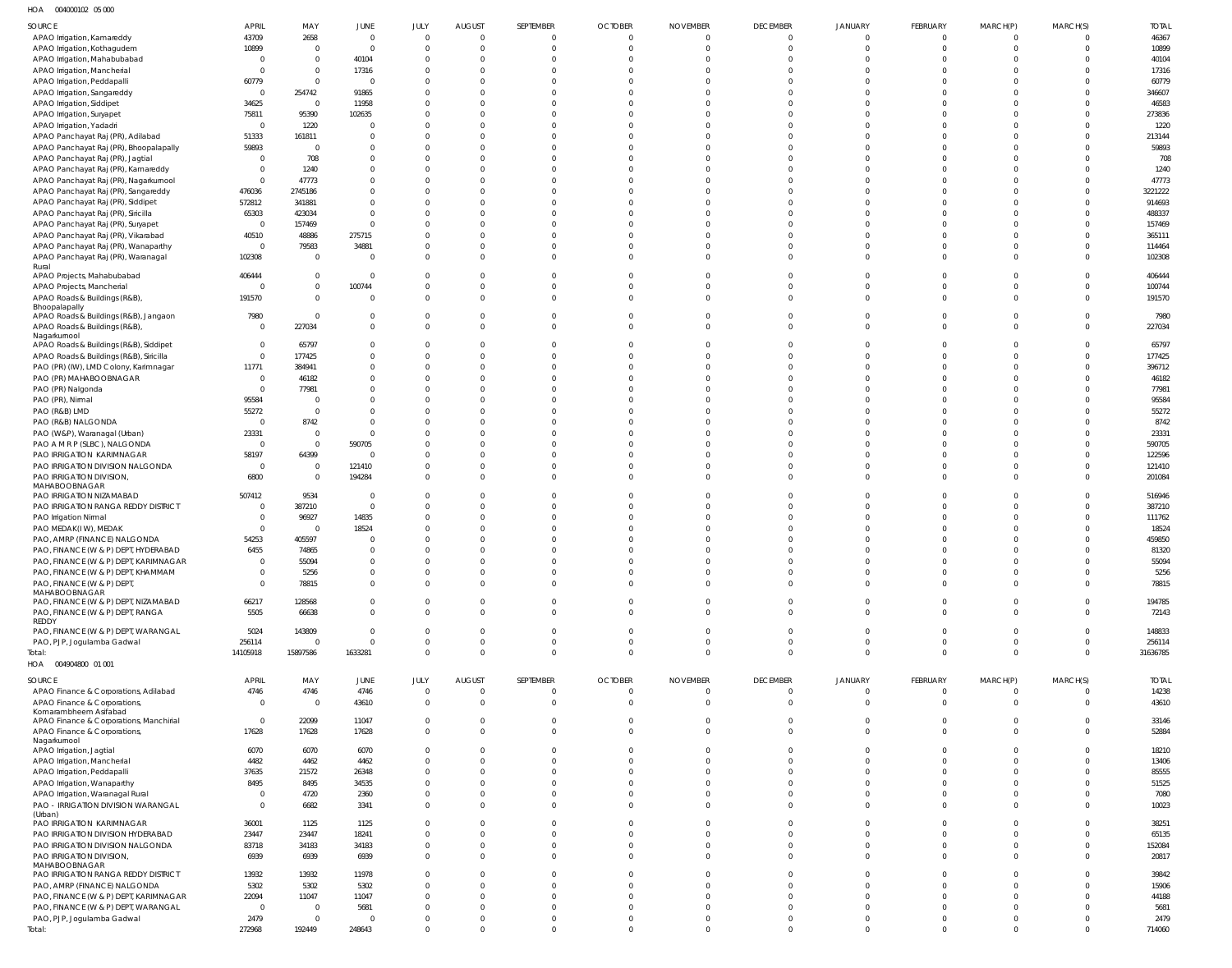004904800 01 003 HOA

| $\cdots$<br><b>COLLOCATION</b>                       |                         |                 |                |                              |                           |                             |                                  |                                   |                                |                            |                                  |                            |                      |                   |
|------------------------------------------------------|-------------------------|-----------------|----------------|------------------------------|---------------------------|-----------------------------|----------------------------------|-----------------------------------|--------------------------------|----------------------------|----------------------------------|----------------------------|----------------------|-------------------|
| SOURCE                                               | <b>APRIL</b>            | MAY             | JUNE           | JULY                         | <b>AUGUST</b>             | SEPTEMBER                   | <b>OCTOBER</b>                   | <b>NOVEMBER</b>                   | <b>DECEMBER</b>                | <b>JANUARY</b>             | <b>FEBRUARY</b>                  | MARCH(P)                   | MARCH(S)             | <b>TOTAL</b>      |
| APAO Finance & Corporations,                         | 1000                    | 1000            | 1000           | $\Omega$                     | $\Omega$                  | $\overline{0}$              | $\overline{0}$                   | $\overline{0}$                    | $\Omega$                       | $\Omega$                   | $\Omega$                         | $\Omega$                   | $\Omega$             | 3000              |
| Nagarkurnool                                         |                         |                 |                |                              |                           |                             |                                  |                                   |                                |                            |                                  |                            |                      |                   |
| APAO Irrigation, Jagtial                             | 8388                    | 8388            | $\mathbf 0$    | $\Omega$                     | $\Omega$                  | $\Omega$                    | $\Omega$                         | $\Omega$                          | $\Omega$                       | $\Omega$                   | $\Omega$                         | $\overline{0}$             | $\Omega$             | 16776             |
| APAO Irrigation, Nagarkurnool                        | 1000                    | 1000            | 1000           | $\Omega$                     | $\Omega$                  | $\Omega$                    | $\Omega$                         | $\Omega$                          | $\Omega$                       | $\Omega$                   | $\Omega$                         | $\Omega$                   | <sup>0</sup>         | 3000              |
| APAO Irrigation, Wanaparthy                          | 372                     | 372             | 372            | $\Omega$                     | $\Omega$                  | $\Omega$                    | $\Omega$                         | $\Omega$                          | $\Omega$                       | $\Omega$                   | $\Omega$                         | $\Omega$                   | <sup>0</sup>         | 1116              |
| PAO (R&B) NALGONDA                                   | 5400                    | $\Omega$        | $\mathbf 0$    | $\Omega$                     | $\Omega$                  | $\Omega$                    | $\Omega$                         | $\Omega$                          | $\Omega$                       | $\Omega$                   | $\Omega$                         | $\Omega$                   |                      | 5400              |
| PAO IRRIGATION DIVISION HYDERABAD                    | 697                     | 697             | 697            | $\Omega$                     | $\Omega$                  | $\Omega$                    | $\Omega$                         | $\Omega$                          | $\Omega$                       | $\Omega$                   | $\Omega$                         | $\Omega$                   |                      | 2091              |
| PAO IRRIGATION DIVISION NALGONDA                     | 700                     | 1398            | 1398           | $\Omega$                     | $\Omega$                  | $\Omega$                    | $\Omega$                         | $\Omega$                          | $\Omega$                       | $\Omega$                   | $\Omega$                         | $\Omega$                   |                      | 3496              |
| PAO IRRIGATION DIVISION,                             | 2000                    | 2000            | 2000           | $\Omega$                     | $\Omega$                  | $\Omega$                    | $\Omega$                         | $\Omega$                          | $\Omega$                       | $\Omega$                   | $\Omega$                         | $\Omega$                   | $\Omega$             | 6000              |
| MAHABOOBNAGAR<br>PAO IRRIGATION RANGA REDDY DISTRICT | 712                     | 712             | 712            | $\Omega$                     | $\Omega$                  | $\overline{0}$              | $\overline{0}$                   | $\overline{0}$                    | $\Omega$                       | $\Omega$                   | $\Omega$                         | $\overline{0}$             | $\Omega$             | 2136              |
| Total:                                               | 20269                   | 15567           | 7179           | $\Omega$                     | $\Omega$                  | $\Omega$                    | $\Omega$                         | $\Omega$                          | $\Omega$                       | $\Omega$                   | $\Omega$                         | $\Omega$                   | $\Omega$             | 43015             |
| HOA  004904800  01  004                              |                         |                 |                |                              |                           |                             |                                  |                                   |                                |                            |                                  |                            |                      |                   |
|                                                      |                         |                 |                |                              |                           |                             |                                  |                                   |                                |                            |                                  |                            |                      |                   |
| <b>SOURCE</b>                                        | APRIL                   | MAY             | JUNE           | JULY                         | <b>AUGUST</b>             | SEPTEMBER                   | <b>OCTOBER</b>                   | <b>NOVEMBER</b>                   | <b>DECEMBER</b>                | <b>JANUARY</b>             | FEBRUARY                         | MARCH(P)                   | MARCH(S)             | <b>TOTAL</b>      |
| APAO Irrigation, Sangareddy                          | 2338                    | 2338            | 2338           | $\overline{0}$               | $\Omega$                  | $\overline{0}$              | $\overline{0}$                   | $\overline{0}$                    | $\Omega$                       | $\Omega$                   | $\Omega$                         | $\mathbf 0$                | 0                    | 7014              |
| PAO IRRIGATION DIVISION HYDERABAD                    | 2682                    | 2682            | 2682           | $\overline{0}$               | $\Omega$                  | $\overline{0}$              | $\overline{0}$                   | $\overline{0}$                    | $\Omega$                       | $\Omega$                   | $\Omega$                         | $\overline{0}$             | $\Omega$             | 8046              |
| Total:                                               | 5020                    | 5020            | 5020           | $\mathbf 0$                  | $\Omega$                  | $\overline{0}$              | $\overline{0}$                   | $\overline{0}$                    | $\Omega$                       | $\Omega$                   | $\Omega$                         | $\overline{0}$             | $\Omega$             | 15060             |
| HOA  004904800  01  005                              |                         |                 |                |                              |                           |                             |                                  |                                   |                                |                            |                                  |                            |                      |                   |
| SOURCE                                               | <b>APRIL</b>            | MAY             | JUNE           | JULY                         | <b>AUGUST</b>             | SEPTEMBER                   | <b>OCTOBER</b>                   | <b>NOVEMBER</b>                   | <b>DECEMBER</b>                | <b>JANUARY</b>             | FEBRUARY                         | MARCH(P)                   | MARCH(S)             | <b>TOTAL</b>      |
| PAO IRRIGATION DIVISION HYDERABAD                    | 584                     | 584             | 584            | $\overline{0}$               | $\Omega$                  | $\overline{0}$              | $\overline{0}$                   | $\overline{0}$                    | $\Omega$                       | $\Omega$                   | $\Omega$                         | $\overline{0}$             | $\Omega$             | 1752              |
| Total:                                               | 584                     | 584             | 584            | $\Omega$                     | $\overline{0}$            | $\overline{0}$              | $\overline{0}$                   | $\overline{0}$                    | $\mathbf{0}$                   | $\mathbf{0}$               | $\overline{0}$                   | $\overline{0}$             | $\Omega$             | 1752              |
| HOA  004904800  21 000                               |                         |                 |                |                              |                           |                             |                                  |                                   |                                |                            |                                  |                            |                      |                   |
|                                                      |                         |                 |                |                              |                           |                             |                                  |                                   |                                |                            |                                  |                            |                      |                   |
| SOURCE                                               | <b>APRIL</b>            | MAY             | JUNE           | JULY                         | <b>AUGUST</b>             | SEPTEMBER                   | <b>OCTOBER</b>                   | <b>NOVEMBER</b>                   | <b>DECEMBER</b>                | <b>JANUARY</b>             | FEBRUARY                         | MARCH(P)                   | MARCH(S)             | <b>TOTAL</b>      |
| APAO Finance & Corporations, Jangaon                 | 0                       | 4000            | $\mathbf 0$    | $\overline{0}$               | $\Omega$                  | $\overline{0}$              | $\overline{0}$                   | $\overline{0}$                    | $\Omega$                       | $\Omega$                   | $\Omega$                         | - 0                        | 0                    | 4000              |
| Total:                                               |                         | 4000            | $\mathbf 0$    | $\mathbf 0$                  | $\overline{0}$            | $\overline{0}$              | $\overline{0}$                   | $\overline{0}$                    | $\mathbf 0$                    | $\mathbf 0$                | $\overline{0}$                   | $\overline{0}$             | $\mathbf{0}$         | 4000              |
| HOA  004904800  22 000                               |                         |                 |                |                              |                           |                             |                                  |                                   |                                |                            |                                  |                            |                      |                   |
| <b>SOURCE</b>                                        | APRIL                   | MAY             | JUNE           | JULY                         | <b>AUGUST</b>             | SEPTEMBER                   | <b>OCTOBER</b>                   | <b>NOVEMBER</b>                   | <b>DECEMBER</b>                | <b>JANUARY</b>             | FEBRUARY                         | MARCH(P)                   | MARCH(S)             | <b>TOTAL</b>      |
| APAO (R&B) RANGAREDDY (HYD)                          | 37871                   | $\Omega$        | 380268         | $\Omega$                     | $\Omega$                  | $\overline{0}$              | $\overline{0}$                   | $\overline{0}$                    | $\Omega$                       | $\Omega$                   | $\Omega$                         | $\overline{0}$             | $\Omega$             | 418139            |
| APAO Irrigation, Sangareddy                          | 0                       | 8862838         | $\mathbf 0$    | $\Omega$                     | $\Omega$                  | $\overline{0}$              | $\Omega$                         | $\overline{0}$                    | $\Omega$                       | $\Omega$                   | $\Omega$                         | $\overline{0}$             | $\Omega$             | 8862838           |
| APAO Projects, Kamareddy                             | $^{\circ}$              | 166459          | $\mathbf 0$    | $\Omega$                     | $\Omega$                  | $\Omega$                    | $\Omega$                         | $\Omega$                          | $\Omega$                       | $\Omega$                   | $\Omega$                         | $\overline{0}$             | $\Omega$             | 166459            |
| PAO A M R P (SLBC), NALGONDA                         | 3006967                 |                 | $\mathbf 0$    | $\mathbf{0}$                 | $\Omega$                  | $\overline{0}$              | $\overline{0}$                   | $\Omega$                          | $\Omega$                       | $\Omega$                   | $\Omega$                         | $\overline{0}$             | $\Omega$             | 3006967           |
| Total:                                               | 3044838                 | 9029297         | 380268         | $\Omega$                     | $\Omega$                  | $\Omega$                    | $\Omega$                         | $\Omega$                          | $\Omega$                       | $\Omega$                   | $\Omega$                         | $\overline{0}$             | $\Omega$             | 12454403          |
| HOA   005500800   81   001                           |                         |                 |                |                              |                           |                             |                                  |                                   |                                |                            |                                  |                            |                      |                   |
|                                                      |                         |                 |                |                              |                           |                             |                                  |                                   |                                |                            |                                  |                            |                      | <b>TOTAL</b>      |
| SOURCE                                               | APRIL<br>$\overline{0}$ | MAY             | JUNE           | JULY<br>$\overline{0}$       | <b>AUGUST</b><br>$\Omega$ | SEPTEMBER<br>$\overline{0}$ | <b>OCTOBER</b><br>$\overline{0}$ | <b>NOVEMBER</b><br>$\overline{0}$ | <b>DECEMBER</b><br>$\Omega$    | <b>JANUARY</b><br>$\Omega$ | FEBRUARY<br>$\Omega$             | MARCH(P)<br>$\Omega$       | MARCH(S)<br>$\Omega$ | 21340             |
| APAO Finance & Corporations,<br>Sangareddy           |                         | 21340           | $\mathbf 0$    |                              |                           |                             |                                  |                                   |                                |                            |                                  |                            |                      |                   |
| PAO, FINANCE (W & P) DEPT, KARIMNAGAR                | 35013                   | $\Omega$        | $\mathbf 0$    | $\mathbf{0}$                 | $\Omega$                  | $\overline{0}$              | $\Omega$                         | $\overline{0}$                    | $\Omega$                       | $\Omega$                   | $\Omega$                         | $\overline{0}$             | $\Omega$             | 35013             |
| PAO, FINANCE (W & P) DEPT, WARANGAL                  | 2368                    | 31443           | $\mathbf 0$    | $\mathbf 0$                  | $\Omega$                  | $\overline{0}$              | $\overline{0}$                   | $\overline{0}$                    | $\Omega$                       | $\Omega$                   | $\Omega$                         | $\overline{0}$             | $\Omega$             | 33811             |
| Total:                                               | 37381                   | 52783           | $\mathbf 0$    | $\mathbf 0$                  | $\Omega$                  | $\overline{0}$              | $\overline{0}$                   | $\overline{0}$                    | $\Omega$                       | $\Omega$                   | $\Omega$                         | $\overline{0}$             | $\Omega$             | 90164             |
| HOA   005901102   01   000                           |                         |                 |                |                              |                           |                             |                                  |                                   |                                |                            |                                  |                            |                      |                   |
|                                                      |                         |                 |                |                              |                           |                             |                                  |                                   |                                |                            |                                  |                            |                      |                   |
| <b>SOURCE</b>                                        | APRIL                   | MAY             | JUNE           | JULY                         | <b>AUGUST</b>             | SEPTEMBER                   | <b>OCTOBER</b>                   | <b>NOVEMBER</b>                   | <b>DECEMBER</b>                | <b>JANUARY</b>             | FEBRUARY                         | MARCH(P)                   | MARCH(S)             | <b>TOTAL</b>      |
| APAO (R&B) POCHAMPAD (NIZAMABAD)                     | $\Omega$                | $\overline{0}$  | 92272          | $\Omega$                     | $\Omega$                  | $\overline{0}$              | $\overline{0}$                   | $\overline{0}$                    | $\Omega$                       | $\Omega$                   | - 0                              | $\overline{0}$             | $\Omega$             | 92272             |
| PAO (R&B) (NIRMAL)                                   | -0                      | 7900            | $\Omega$       | $\Omega$                     | $\Omega$                  | $\Omega$                    | $\Omega$                         | $\Omega$                          | $\Omega$                       | $\Omega$                   | $\Omega$                         | $\overline{0}$             | 0                    | 7900              |
| Total:                                               |                         | 7900            | 92272          | $\Omega$                     | $\Omega$                  | $\Omega$                    | $\Omega$                         | $\Omega$                          | $\mathbf{0}$                   | $\Omega$                   | $\Omega$                         | $\overline{0}$             | $\Omega$             | 100172            |
| HOA  005980800  81  000                              |                         |                 |                |                              |                           |                             |                                  |                                   |                                |                            |                                  |                            |                      |                   |
| <b>SOURCE</b>                                        | APRIL                   | MAY             | JUNE           |                              | <b>AUGUST</b>             | <b>SFPTFMBFR</b>            | <b>OCTOBER</b>                   | <b>NOVEMBER</b>                   | <b>DECEMBER</b>                | <b>JANUARY</b>             | <b>FFBRUARY</b>                  | MARCH(P)                   | MARCH(S)             | <b>TOTAL</b>      |
| APAO (R&B) HYDERABAD                                 | $\overline{0}$          | 1164110         | 558520         | $\mathbf{0}$                 | $\Omega$                  | $\overline{0}$              | $\overline{0}$                   | $\overline{0}$                    | $\Omega$                       | $\Omega$                   | $\Omega$                         | $\overline{0}$             | $\Omega$             | 1722630           |
| APAO (R&B) RANGAREDDY (HYD)                          | 83900                   | $\overline{0}$  | 619842         | $\mathbf 0$                  | $\Omega$                  | $\overline{0}$              | $\overline{0}$                   | $\overline{0}$                    | $\mathbf 0$                    | $\Omega$                   | $\mathbf{0}$                     | $\overline{0}$             | $\Omega$             | 703742            |
| APAO Finance & Corporations,                         | $\Omega$                | 815             | $\mathbf 0$    | $\Omega$                     | $\Omega$                  | $\Omega$                    | $\Omega$                         | $\Omega$                          | $\Omega$                       | $\Omega$                   | $\Omega$                         | $\Omega$                   | $\Omega$             | 815               |
| Kothagudem                                           |                         |                 |                |                              |                           |                             |                                  |                                   |                                |                            |                                  |                            |                      |                   |
| APAO Panchayat Raj (PR), Mancherial                  | $\Omega$                | 2553            | $\mathbf 0$    | $\overline{0}$               | $\Omega$                  | $\Omega$                    | $\overline{0}$                   | $\Omega$                          | $\Omega$                       | $\Omega$                   | $\Omega$                         | $\Omega$                   | $\Omega$             | 2553              |
| APAO Roads & Buildings (R&B),<br>Sangareddy          | $\Omega$                | $\Omega$        | 2250           | $\mathbf{0}$                 | $\Omega$                  | $\Omega$                    | $\Omega$                         | $\Omega$                          | $\Omega$                       | $\Omega$                   | $\Omega$                         | $\Omega$                   | $\Omega$             | 2250              |
| APAO Roads & Buildings (R&B), Siddipet               | 1000                    | $\Omega$        | 6000           | $\mathbf{0}$                 | $\Omega$                  | $\Omega$                    | $\Omega$                         | $\Omega$                          | $\Omega$                       | $\Omega$                   | $\Omega$                         | $\Omega$                   | $\Omega$             | 7000              |
| APAO Roads & Buildings (R&B), Vikarabad              | 5000                    | $\Omega$        | $\mathbf 0$    | $\mathbf{0}$                 | $\Omega$                  | $\overline{0}$              | $\overline{0}$                   | $\overline{0}$                    | $\Omega$                       | $\Omega$                   | $\Omega$                         | $\overline{0}$             | $\Omega$             | 5000              |
| Total:                                               | 89900                   | 1167478         | 1186612        | $\mathbf{0}$                 | $\Omega$                  | $\overline{0}$              | $\Omega$                         | $\overline{0}$                    | $\Omega$                       | $\Omega$                   | $\Omega$                         | $\overline{0}$             | $\Omega$             | 2443990           |
| HOA  020201102  81  000                              |                         |                 |                |                              |                           |                             |                                  |                                   |                                |                            |                                  |                            |                      |                   |
|                                                      |                         |                 |                |                              |                           |                             |                                  |                                   |                                |                            |                                  |                            |                      |                   |
| SOURCE                                               | APRIL                   | MAY             | JUNE           | JULY                         | <b>AUGUST</b>             | SEPTEMBER                   | <b>OCTOBER</b>                   | <b>NOVEMBER</b>                   | <b>DECEMBER</b>                | JANUARY                    | FEBRUARY                         | MARCH(P)                   | MARCH(S)             | <b>TOTAL</b>      |
| PAO, FINANCE (W & P) DEPT, KHAMMAM<br>Total:         | $\mathbf 0$             | 5387            | $\pmb{0}$      | $\overline{0}$               | $\mathbf{0}$              | $\mathbf 0$                 | $\overline{0}$                   | $\mathbf 0$<br>$\Omega$           | $\mathbf{0}$<br>$\overline{0}$ | $\mathbf{0}$<br>$\Omega$   | $\overline{0}$<br>$\overline{0}$ | $\overline{0}$<br>$\Omega$ | $\Omega$             | 5387              |
|                                                      |                         | 5387            | $\bf 0$        | $\mathbf 0$                  | $\overline{0}$            | $\overline{0}$              | $\overline{0}$                   |                                   |                                |                            |                                  |                            | $\Omega$             | 5387              |
|                                                      |                         |                 |                |                              |                           |                             |                                  |                                   |                                |                            |                                  |                            |                      |                   |
| HOA  021501102  01  000                              |                         |                 |                |                              |                           |                             |                                  |                                   |                                |                            |                                  |                            |                      |                   |
| SOURCE                                               | APRIL                   | MAY             | JUNE           | JULY                         | <b>AUGUST</b>             | SEPTEMBER                   | <b>OCTOBER</b>                   | <b>NOVEMBER</b>                   | <b>DECEMBER</b>                | JANUARY                    | FEBRUARY                         | MARCH(P)                   | MARCH(S)             | <b>TOTAL</b>      |
| APAO (PR) Medak                                      | 36000                   | $\Omega$        | $\mathbf 0$    | $\mathbf 0$                  | $\Omega$                  | $\overline{0}$              | $\overline{0}$                   | $\overline{0}$                    | $\Omega$                       | $\Omega$                   | $\Omega$                         | $\overline{0}$             | $\Omega$             | 36000             |
| APAO (PR) Ranga Reddy Dist                           | 416517                  | 332887          | 266000         | $\overline{0}$               | $\Omega$                  | $\overline{0}$              | $\overline{0}$                   | $\overline{0}$                    | $\Omega$                       | $\Omega$                   | $\Omega$                         | $\overline{0}$             | $\Omega$             | 1015404           |
| APAO (PR) Tekulapapalli                              | 24220                   | 16726           | $\mathbf 0$    | $\mathbf 0$                  | $\Omega$                  | $\Omega$                    | $\Omega$                         | $\Omega$                          | $\Omega$                       | $\Omega$                   | $\Omega$                         | $\Omega$                   | $\Omega$             | 40946             |
| APAO Finance & Corporations, Suryapet                | $\overline{0}$          | 4445            | $\mathbf 0$    | $\Omega$                     | $\Omega$                  | $\Omega$                    | $\Omega$                         | $\Omega$                          | $\Omega$                       | $\Omega$                   | $\Omega$                         | $\Omega$                   | <sup>0</sup>         | 4445              |
| APAO Panchayat Raj (PR), Bhoopalapally               | 230000                  | 36000           | $\mathbf 0$    | $\Omega$                     | $\Omega$                  | $\Omega$                    | $\Omega$                         | $\Omega$                          | $\Omega$                       | $\Omega$                   | $\Omega$                         | $\Omega$                   | $\Omega$             | 266000            |
| APAO Panchayat Raj (PR), Kothagudem                  | 1000                    | $\overline{0}$  | $\mathbf 0$    | $\mathbf 0$                  | $\Omega$                  | $\Omega$                    | $\Omega$                         | $\Omega$                          | $\Omega$                       | $\Omega$                   | $\Omega$                         | $\Omega$                   | $\Omega$             | 1000              |
| APAO Panchayat Raj (PR), Medchal                     | $\overline{0}$          | $\overline{0}$  | 10000          | $\mathbf{0}$                 | $\Omega$                  | $\Omega$                    | $\Omega$                         | $\Omega$                          | $\Omega$                       | $\Omega$                   | $\Omega$                         | $\overline{0}$             | $\Omega$             | 10000             |
| Malkajigiri                                          |                         |                 |                |                              |                           |                             |                                  |                                   |                                |                            |                                  |                            |                      |                   |
| APAO Panchayat Raj (PR), Peddapalli                  | 3000                    | 1500            | 500            | $\mathbf{0}$                 | $\Omega$                  | $\Omega$                    | $\Omega$                         | $\overline{0}$                    | $\Omega$                       | $\Omega$                   | $\Omega$                         | $\overline{0}$             | 0                    | 5000              |
| APAO Panchayat Raj (PR), Sangareddy                  | 163475                  | 44275           | $\mathbf 0$    | $\mathbf 0$                  | $\Omega$                  | $\Omega$                    | $\Omega$                         | $\Omega$                          | $\Omega$                       | $\Omega$                   | $\Omega$                         | $\Omega$                   | $\Omega$             | 207750            |
| APAO Panchayat Raj (PR), Siddipet                    | 53469                   | 12253           | $\mathbf 0$    | $\mathbf 0$                  | $\Omega$                  | $\Omega$                    | $\Omega$                         | $\Omega$                          | $\Omega$                       | $\Omega$                   | $\Omega$                         | $\Omega$                   | 0                    | 65722             |
| APAO Panchayat Raj (PR), Siricilla                   | $\overline{0}$          | 5000            | 6000           | $\mathbf{0}$                 | $\Omega$                  | $\Omega$                    | $\Omega$                         | $\Omega$                          | $\Omega$                       | $\Omega$                   | $\Omega$                         | $\Omega$                   | 0                    | 11000             |
| APAO Panchayat Raj (PR), Suryapet                    | 28026                   | 15000           | $\mathbf 0$    | $\mathbf 0$                  | $\Omega$                  | $\Omega$                    | $\Omega$                         | $\Omega$                          | $\Omega$                       | $\Omega$                   | $\Omega$                         | $\Omega$                   | 0                    | 43026             |
| PAO (PR) MAHABOOBNAGAR<br>Total:                     | 185000<br>1140707       | 48000<br>516086 | 6957<br>289457 | $\mathbf{0}$<br>$\mathbf{0}$ | $\Omega$<br>$\Omega$      | $\overline{0}$<br>$\Omega$  | $\overline{0}$<br>$\Omega$       | $\overline{0}$<br>$\Omega$        | $\Omega$<br>$\Omega$           | $\Omega$<br>$\Omega$       | $\Omega$<br>$\Omega$             | $\overline{0}$<br>$\Omega$ | $\Omega$<br>$\Omega$ | 239957<br>1946250 |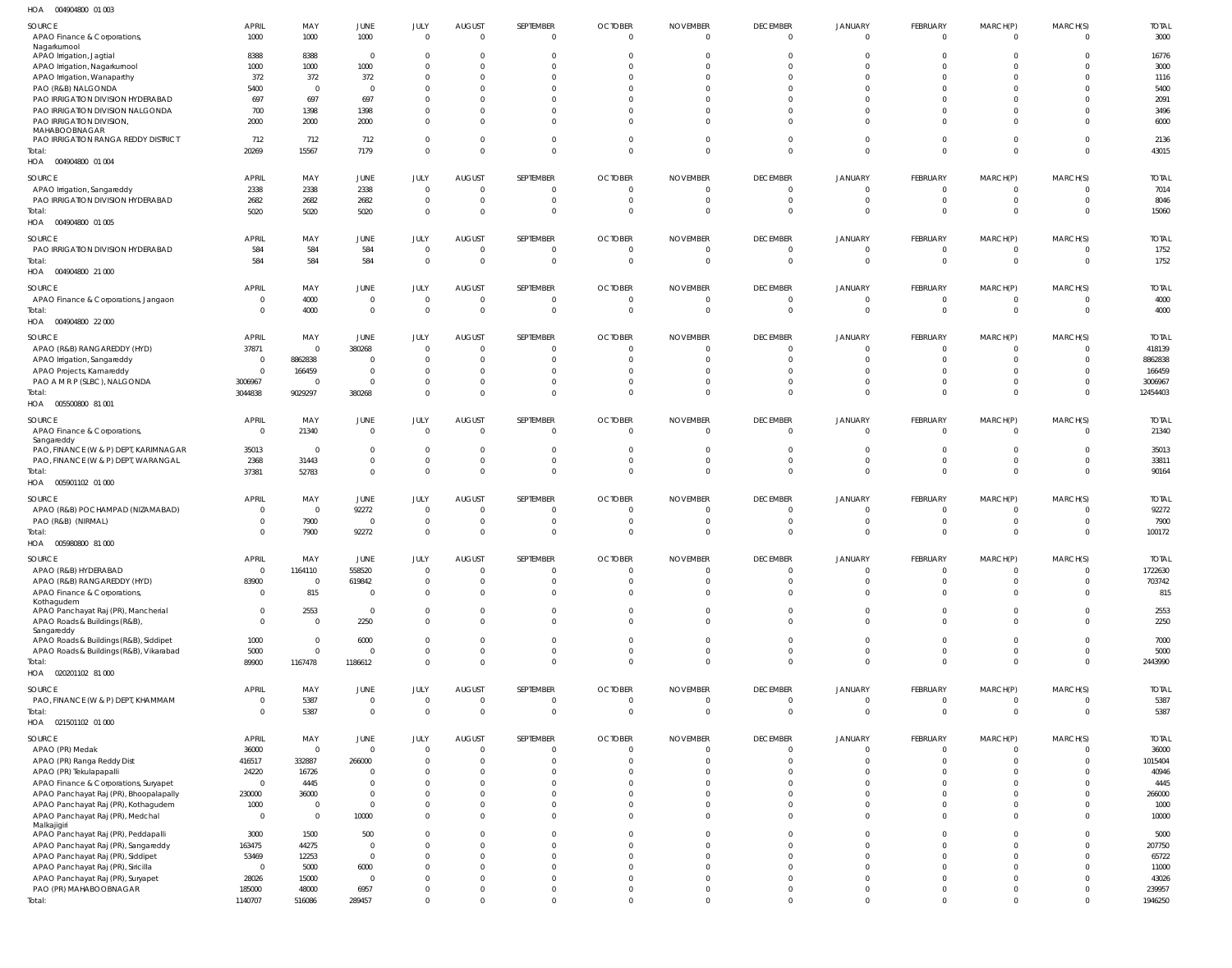| HOA | 021501103 03 000 |  |
|-----|------------------|--|

| SOURCE                                    | <b>APRIL</b>   | MAY            | JUNE           | JULY           | <b>AUGUST</b>  | SEPTEMBER      | <b>OCTOBER</b> | <b>NOVEMBER</b> | <b>DECEMBER</b> | JANUARY        | FEBRUARY       | MARCH(P)       | MARCH(S)       | <b>TOTAL</b> |
|-------------------------------------------|----------------|----------------|----------------|----------------|----------------|----------------|----------------|-----------------|-----------------|----------------|----------------|----------------|----------------|--------------|
| APAO, (PH) POCHAMPAD (NZM)                | $\Omega$       | $\Omega$       | 35000          | $\overline{0}$ | $\Omega$       | $\overline{0}$ | $\overline{0}$ | $\overline{0}$  | $\Omega$        | $\Omega$       | $\Omega$       | $\overline{0}$ |                | 35000        |
| PAO (PH) KHAMMAM                          |                | $\Omega$       | 10000          | $\mathbf{0}$   | $\Omega$       | $\overline{0}$ | $\overline{0}$ | $\overline{0}$  | $\Omega$        | $\Omega$       | $\Omega$       | $\overline{0}$ | $\Omega$       | 10000        |
| PAO, AMRP (FINANCE) NALGONDA              |                | 19692          | $\mathbf 0$    | $\overline{0}$ | $\Omega$       | $\overline{0}$ | $\overline{0}$ | $\overline{0}$  | $\Omega$        | $\Omega$       | $\Omega$       | $\overline{0}$ | $\Omega$       | 19692        |
| Total:                                    |                | 19692          | 45000          | $\mathbf{0}$   | $\Omega$       | $\overline{0}$ | $\overline{0}$ | $\overline{0}$  | $\Omega$        | $\Omega$       | $\Omega$       | $\overline{0}$ | $\Omega$       | 64692        |
| HOA  021501800  81  000                   |                |                |                |                |                |                |                |                 |                 |                |                |                |                |              |
|                                           |                |                |                |                |                |                |                |                 |                 |                |                |                |                |              |
| <b>SOURCE</b>                             | APRIL          | MAY            | JUNE           | JULY           | <b>AUGUST</b>  | SEPTEMBER      | <b>OCTOBER</b> | <b>NOVEMBER</b> | <b>DECEMBER</b> | <b>JANUARY</b> | FEBRUARY       | MARCH(P)       | MARCH(S)       | <b>TOTAL</b> |
| PAO Public Health (PH), Ranga Reddy       | 180700         | 65000          | 381000         | $\mathbf 0$    | $\mathbf{0}$   | $\overline{0}$ | $\overline{0}$ | $\overline{0}$  | $\mathbf{0}$    | $\mathbf{0}$   | $\overline{0}$ | $\overline{0}$ | $\Omega$       | 626700       |
| Total:                                    | 180700         | 65000          | 381000         | $\mathbf 0$    | $\mathbf{0}$   | $\overline{0}$ | $\overline{0}$ | $\overline{0}$  | $\Omega$        | $\mathbf 0$    | $\Omega$       | $\overline{0}$ | $\mathbf{0}$   | 626700       |
| HOA  021601106  01  000                   |                |                |                |                |                |                |                |                 |                 |                |                |                |                |              |
| SOURCE                                    | APRIL          | MAY            | JUNE           | JULY           | <b>AUGUST</b>  | SEPTEMBER      | <b>OCTOBER</b> | <b>NOVEMBER</b> | <b>DECEMBER</b> | JANUARY        | FEBRUARY       | MARCH(P)       | MARCH(S)       | <b>TOTAL</b> |
| APAO (R&B) RANGAREDDY (HYD)               | 1064           | $\overline{0}$ | 1000           | $\mathbf 0$    | $\Omega$       | $\overline{0}$ | $\overline{0}$ | $\overline{0}$  | $\Omega$        | $\Omega$       | $\Omega$       | $\overline{0}$ | $\Omega$       | 2064         |
| APAO Irrigation, Nagarkurnool             | 47             | 47             | 47             | $\mathbf{0}$   | $\Omega$       | $\overline{0}$ | $\overline{0}$ | $\overline{0}$  | $\Omega$        | $\Omega$       | $\Omega$       | $\overline{0}$ | $\Omega$       | 141          |
| APAO Irrigation, Sangareddy               | 180            | 180            | 180            | $\mathbf{0}$   | $\Omega$       | $\overline{0}$ | $\Omega$       | $\Omega$        | $\Omega$        | $\Omega$       | $\Omega$       | $\Omega$       | <sup>0</sup>   | 540          |
| APAO Irrigation, Wanaparthy               |                | $\overline{2}$ | $\overline{2}$ | $\mathbf{0}$   | $\Omega$       | $\Omega$       | $\Omega$       | $\Omega$        | $\Omega$        | $\Omega$       | $\Omega$       | $\Omega$       | U              |              |
| APAO Irrigation, Yadadri                  | -3             | -3             | 6              | $\mathbf 0$    | $\Omega$       | $\Omega$       | $\Omega$       | $\Omega$        | $\Omega$        | $\Omega$       | $\Omega$       | $\Omega$       |                | 12           |
| PAO (R&B) (NIRMAL)                        | $\Omega$       | 40560          | $\mathbf 0$    | $\mathbf{0}$   | $\Omega$       | $\Omega$       | $\Omega$       | $\Omega$        | $\Omega$        | $\Omega$       | $\Omega$       | $\Omega$       | <sup>n</sup>   | 40560        |
| PAO IRRIGATION DIVISION HYDERABAD         | 172            | 172            | 172            | $\mathbf{0}$   | $\Omega$       | $\Omega$       | $\Omega$       | $\Omega$        | $\Omega$        | $\Omega$       | $\Omega$       | $\Omega$       | <sup>0</sup>   | 516          |
|                                           |                |                | 77             | $\overline{0}$ | $\Omega$       | $\overline{0}$ | $\Omega$       | $\Omega$        | $\Omega$        | $\Omega$       | $\Omega$       | $\overline{0}$ | <sup>0</sup>   | 171          |
| PAO IRRIGATION DIVISION NALGONDA          | 47             | 47             |                |                | $\Omega$       |                | $\Omega$       | $\Omega$        | $\Omega$        | $\Omega$       | $\Omega$       |                | $\Omega$       |              |
| PAO IRRIGATION DIVISION,<br>MAHABOOBNAGAR |                |                | $\mathbf 0$    | $\mathbf{0}$   |                | $\overline{0}$ |                |                 |                 |                |                | $\overline{0}$ |                | 6            |
| PAO IRRIGATION RANGA REDDY DISTRICT       | 549            | 549            | 549            | $\mathbf{0}$   | $\Omega$       | $\overline{0}$ | $\overline{0}$ | $\overline{0}$  | $\Omega$        | $\Omega$       | $\Omega$       | $\overline{0}$ | $\Omega$       | 1647         |
| PAO, PJP, Jogulamba Gadwal                | $\overline{2}$ | $\overline{2}$ | $\overline{2}$ | $\mathbf 0$    | $\Omega$       | $\overline{0}$ | $\overline{0}$ | $\overline{0}$  | $\Omega$        | $\Omega$       | $\Omega$       | $\overline{0}$ | $\Omega$       | 6            |
| Total:                                    | 2072           | 41562          | 2035           | $\mathbf{0}$   | $\Omega$       | $\overline{0}$ | $\Omega$       | $\Omega$        | $\Omega$        | $\Omega$       | $\Omega$       | $\Omega$       | $\Omega$       | 45669        |
| HOA  023560800  01  000                   |                |                |                |                |                |                |                |                 |                 |                |                |                |                |              |
|                                           |                |                |                |                |                |                |                |                 |                 |                |                |                |                |              |
| SOURCE                                    | APRIL          | MAY            | JUNE           | JULY           | <b>AUGUST</b>  | SEPTEMBER      | <b>OCTOBER</b> | <b>NOVEMBER</b> | <b>DECEMBER</b> | <b>JANUARY</b> | FEBRUARY       | MARCH(P)       | MARCH(S)       | <b>TOTAL</b> |
| APAO (PR) Medak                           | 675            | $\Omega$       | $\mathbf 0$    | $\overline{0}$ | $\Omega$       | $\overline{0}$ | $\overline{0}$ | $\overline{0}$  | - 0             | $\Omega$       | $\Omega$       | $\overline{0}$ | $\Omega$       | 675          |
| APAO (PR), PJP, Jogulamba Gadwal          | 23000          | 20000          | $\mathbf 0$    | $\overline{0}$ | $\Omega$       | $\overline{0}$ | $\overline{0}$ | $\overline{0}$  | $\Omega$        | $\mathbf{0}$   | $\Omega$       | $\overline{0}$ | $\Omega$       | 43000        |
| APAO Finance & Corporations,              | $^{\circ}$     | 2046           | $\mathbf 0$    | $\mathbf{0}$   | $\Omega$       | $\Omega$       | $\Omega$       | $\Omega$        | $\Omega$        | $\Omega$       | $\Omega$       | $\Omega$       | $\Omega$       | 2046         |
| Komarambheem Asifabad                     |                |                |                |                |                |                |                |                 |                 |                |                |                |                |              |
| APAO Finance & Corporations, Vikarabad    | -0             | 10000          | $\mathbf 0$    | $\Omega$       | $\Omega$       | $\Omega$       | $\Omega$       | $\Omega$        | - 0             | $\Omega$       | $\Omega$       | $\Omega$       | <sup>0</sup>   | 10000        |
| APAO Irrigation, Jangaon                  | $\Omega$       | $\Omega$       | 1500           | $\mathbf 0$    | $\Omega$       | $\Omega$       | $\Omega$       | $\Omega$        | $\cap$          | $\Omega$       | $\cap$         | $\Omega$       | $\Omega$       | 1500         |
| APAO Irrigation, Peddapalli               | 415000         | $\Omega$       | $\mathbf 0$    | $\mathbf 0$    | $\Omega$       | $\Omega$       | $\Omega$       | $\Omega$        | $\Omega$        | $\Omega$       | $\Omega$       | $\Omega$       | $\Omega$       | 415000       |
| APAO Irrigation, Wanaparthy               | 159219         | $\Omega$       | $\mathbf 0$    | $\mathbf 0$    | $\Omega$       | $\Omega$       | $\Omega$       | $\Omega$        | $\Omega$        | $\Omega$       | $\Omega$       | $\Omega$       | $\Omega$       | 159219       |
| APAO Panchayat Raj (PR)                   | 0              | 11164          | $\mathbf 0$    | $\Omega$       | $\Omega$       | $\Omega$       | $\Omega$       | $\Omega$        | $\Omega$        | $\Omega$       | $\Omega$       | $\Omega$       | $\Omega$       | 11164        |
| Komarambheem Asifabad                     |                |                |                |                |                |                |                |                 |                 |                |                |                |                |              |
| APAO Panchayat Raj (PR), Nagarkurnool     | 33000          | $\Omega$       | $\Omega$       | $\mathbf 0$    | $\Omega$       | $\Omega$       | $\Omega$       | $\Omega$        | $\Omega$        | $\Omega$       | $\Omega$       | $\Omega$       | $\Omega$       | 33000        |
| APAO Panchayat Raj (PR), Vikarabad        | 100436         | 212106         | 778319         | $\mathbf 0$    | $\Omega$       | $\Omega$       | $\Omega$       | $\Omega$        | $\Omega$        | $\Omega$       | $\Omega$       | $\Omega$       | $\Omega$       | 1090861      |
| APAO Panchayat Raj (PR), Wanaparthy       | 65000          | 6000           | 0              | $\mathbf{0}$   | $\Omega$       | $\Omega$       | $\Omega$       | $\Omega$        | $\Omega$        | $\Omega$       | $\Omega$       | $\Omega$       | $\Omega$       | 71000        |
| PAO, AMRP (FINANCE) NALGONDA              | $\overline{0}$ | 19340          | $\mathbf 0$    | $\mathbf 0$    | $\Omega$       | $\overline{0}$ | $\Omega$       | $\Omega$        | $\Omega$        | $\Omega$       | $\Omega$       | $\overline{0}$ | $\Omega$       | 19340        |
| PAO, FINANCE (W & P) DEPT, RANGA          | - 0            | 104446         | $\mathbf 0$    | $\mathbf{0}$   | $\Omega$       | $\Omega$       | $\Omega$       | $\Omega$        | $\Omega$        | $\Omega$       | $\Omega$       | $\Omega$       | $\Omega$       | 104446       |
| REDDY                                     |                |                |                |                |                |                |                |                 |                 |                |                |                |                |              |
| PAO, FINANCE (W & P) DEPT, WARANGAL       | 27280          | $\overline{0}$ | 75680          | $\mathbf 0$    | $\Omega$       | $\overline{0}$ | $\overline{0}$ | $\overline{0}$  | $\Omega$        | $\mathbf{0}$   | $\Omega$       | $\overline{0}$ | $\Omega$       | 102960       |
| Total:                                    | 823610         | 385102         | 855499         | $\mathbf{0}$   | $\Omega$       | $\overline{0}$ | $\Omega$       | $\Omega$        | $\Omega$        | $\Omega$       | $\Omega$       | $\Omega$       | $\Omega$       | 2064211      |
| HOA  025000102  01 000                    |                |                |                |                |                |                |                |                 |                 |                |                |                |                |              |
| SOURCE                                    | APRIL          | MAY            | JUNE           | JULY           | <b>AUGUST</b>  | SEPTEMBER      | <b>OCTOBER</b> | <b>NOVEMBER</b> | <b>DECEMBER</b> | JANUARY        | FEBRUARY       | MARCH(P)       | MARCH(S)       | <b>TOTAL</b> |
| APAO Finance & Corporations, Adilabad     | 26931          | 125000         | $\mathbf 0$    | $\mathbf{0}$   | $\Omega$       | $\overline{0}$ | $\overline{0}$ | $\overline{0}$  | $\Omega$        | $\Omega$       | $\Omega$       | $\overline{0}$ | $\Omega$       | 151931       |
| APAO Finance & Corporations,              | $\mathbf 0$    | 1000           | $\mathbf 0$    | $\mathbf{0}$   | $\Omega$       | $\overline{0}$ | $\overline{0}$ | $\overline{0}$  | $\Omega$        | $\Omega$       | $\Omega$       | $\overline{0}$ | $\mathbf{0}$   | 1000         |
| Sangareddy                                |                |                |                |                |                |                |                |                 |                 |                |                |                |                |              |
| PAO, AMRP (FINANCE) NALGONDA              | 15000          | 122935         | $\mathbf 0$    | $\mathbf 0$    | $\Omega$       | $\Omega$       | $\overline{0}$ | $\Omega$        | $\Omega$        | $\Omega$       | $\Omega$       | $\overline{0}$ | $\Omega$       | 137935       |
| PAO, FINANCE (W & P) DEPT, KARIMNAGAR     | 4811           | 40585          | $\mathbf 0$    | $\mathbf{0}$   | $\mathbf 0$    | $\overline{0}$ | $\overline{0}$ | $\overline{0}$  | $\mathbf 0$     | $\mathbf 0$    | $\mathbf{0}$   | $\overline{0}$ | $\Omega$       | 45396        |
| Total:                                    | 46742          | 289520         | $\mathbf 0$    | $\mathbf 0$    | $\Omega$       | $\overline{0}$ | $\overline{0}$ | $\overline{0}$  | $\mathbf 0$     | $\mathbf 0$    | $\mathbf{0}$   | $\overline{0}$ | $\mathbf{0}$   | 336262       |
| HOA  040601800  02  000                   |                |                |                |                |                |                |                |                 |                 |                |                |                |                |              |
|                                           |                |                |                |                |                |                |                |                 |                 |                |                |                |                |              |
| SOURCE                                    | APRIL          | MAY            | JUNE           | JULY           | <b>AUGUST</b>  | SEPTEMBER      | <b>OCTOBER</b> | <b>NOVEMBER</b> | <b>DECEMBER</b> | JANUARY        | FEBRUARY       | MARCH(P)       | MARCH(S)       | <b>TOTAL</b> |
| APAO Finance & Corporations, Adilabad     | $^{\circ}$     | 3000           | $\mathbf 0$    | $\mathbf{0}$   | $\Omega$       | $\overline{0}$ | $\overline{0}$ | $\overline{0}$  | $\Omega$        | $^{\circ}$     | $\mathbf 0$    | $\overline{0}$ | $\Omega$       | 3000         |
| PAO (PR) MAHABOOBNAGAR                    | 0              | 9905           | $\mathbf 0$    | $\mathbf{0}$   | $\mathbf{0}$   | $\overline{0}$ | $\overline{0}$ | $\overline{0}$  | $\mathbf{0}$    | $\mathbf{0}$   | $\overline{0}$ | $\overline{0}$ | $\Omega$       | 9905         |
| Total:                                    | $\Omega$       | 12905          | $\mathbf 0$    | $\mathbf 0$    | $\Omega$       | $\overline{0}$ | $\overline{0}$ | $\overline{0}$  | $\mathbf 0$     | $\mathbf 0$    | $\mathbf{0}$   | $\overline{0}$ | $\mathbf{0}$   | 12905        |
| HOA  051500800  81 000                    |                |                |                |                |                |                |                |                 |                 |                |                |                |                |              |
| SOURCE                                    | <b>APRIL</b>   | MAY            | JUNE           | JULY           | <b>AUGUST</b>  | SEPTEMBER      | <b>OCTOBER</b> | <b>NOVEMBER</b> | <b>DECEMBER</b> | JANUARY        | FEBRUARY       | MARCH(P)       | MARCH(S)       | <b>TOTAL</b> |
| APAO Finance & Corporations,              | $\overline{0}$ | 196580         | $\mathbf 0$    | $\mathbf 0$    | $\overline{0}$ | $\overline{0}$ | $\overline{0}$ | $\overline{0}$  | $\mathbf 0$     | $\mathbf{0}$   | $\overline{0}$ | $\overline{0}$ | 0              | 196580       |
| Kothagudem                                |                |                |                |                |                |                |                |                 |                 |                |                |                |                |              |
| APAO Panchayat Raj (PR), Adilabad         | $^{\circ}$     | 6000           | $\mathbf 0$    | $^{\circ}$     | $\Omega$       | $\overline{0}$ | $\overline{0}$ | $\overline{0}$  | $\Omega$        | $\Omega$       | $\Omega$       | $\overline{0}$ | $\Omega$       | 6000         |
| APAO Panchayat Raj (PR), Kamareddy        | 0              | 124            | $\mathbf 0$    | $\mathbf{0}$   | $\Omega$       | $\overline{0}$ | $\overline{0}$ | $\overline{0}$  | $\Omega$        | $\Omega$       | $\Omega$       | $\overline{0}$ |                | 124          |
| APAO Panchayat Raj (PR), Mancherial       | 10000          |                | 0              | $\mathbf{0}$   | $\Omega$       | $\overline{0}$ | $\overline{0}$ | $\Omega$        | $\Omega$        | $\Omega$       | $\Omega$       | $\overline{0}$ |                | 10001        |
| APAO Panchayat Raj (PR), Nagarkurnool     | 43996          | $\Omega$       | $\mathbf 0$    | $\mathbf{0}$   | $\Omega$       | $\Omega$       | $\overline{0}$ | $\Omega$        | $\Omega$        | $\Omega$       | $\Omega$       | $\overline{0}$ | $\Omega$       | 43996        |
| PAO (PR) (IW), LMD Colony, Karimnagar     | - 0            | 500            | 0              | $\mathbf{0}$   | $\Omega$       | $\overline{0}$ | $\overline{0}$ | $\overline{0}$  | $\Omega$        | $\Omega$       | $\Omega$       | $\overline{0}$ | 0              | 500          |
| Total:                                    | 53996          | 203205         | $\mathbf 0$    | $\mathbf{0}$   | $\Omega$       | $\overline{0}$ | $\Omega$       | $\Omega$        | $\Omega$        | $\Omega$       | $\Omega$       | $\overline{0}$ | $\Omega$       | 257201       |
| HOA  070001101  81 000                    |                |                |                |                |                |                |                |                 |                 |                |                |                |                |              |
|                                           |                |                |                |                |                |                |                |                 |                 |                |                |                |                |              |
| SOURCE                                    | APRIL          | MAY            | JUNE           | JULY           | <b>AUGUST</b>  | SEPTEMBER      | <b>OCTOBER</b> | <b>NOVEMBER</b> | <b>DECEMBER</b> | JANUARY        | FEBRUARY       | MARCH(P)       | MARCH(S)       | <b>TOTAL</b> |
| PAO, PJP, Jogulamba Gadwal                | 2000           | $\overline{0}$ | $\mathbf 0$    | $\mathbf 0$    | $^{\circ}$     | $\overline{0}$ | $\overline{0}$ | $\overline{0}$  | $\Omega$        | $^{\circ}$     | $\mathbf 0$    | $\overline{0}$ | $\Omega$       | 2000         |
| Total:                                    | 2000           | $\mathbf{0}$   | $\bf 0$        | $\mathbf 0$    | $\overline{0}$ | $\overline{0}$ | $\overline{0}$ | $\overline{0}$  | $\mathbf 0$     | $\overline{0}$ | $\overline{0}$ | $\overline{0}$ | $\overline{0}$ | 2000         |
| HOA  070001800  81 000                    |                |                |                |                |                |                |                |                 |                 |                |                |                |                |              |
| SOURCE                                    | APRIL          | MAY            | JUNE           | JULY           | <b>AUGUST</b>  | SEPTEMBER      | <b>OCTOBER</b> | <b>NOVEMBER</b> | <b>DECEMBER</b> | JANUARY        | FEBRUARY       | MARCH(P)       | MARCH(S)       | <b>TOTAL</b> |
|                                           | 494977         | $\Omega$       | $\mathbf 0$    | $\mathbf 0$    | $\Omega$       | $\overline{0}$ | $\overline{0}$ | $\overline{0}$  | $\Omega$        | $\Omega$       | $\Omega$       | $\overline{0}$ |                | 494977       |
| APAO Irrigation, Jagtial                  |                | 35914588       | 6000           | $\mathbf{0}$   | $\Omega$       | $\overline{0}$ | $\overline{0}$ | $\overline{0}$  | $\Omega$        | $\Omega$       | $\Omega$       | $\overline{0}$ | $\Omega$       | 35920588     |
| APAO Irrigation, Peddapalli               | 0              |                |                |                | $\Omega$       |                |                |                 | $\Omega$        | $\Omega$       | $\Omega$       |                |                |              |
| APAO, SRSP SSP, KARIMNAGAR                | 80120          | 34500          | $\mathbf 0$    | $\mathbf{0}$   |                | $\overline{0}$ | $\overline{0}$ | $\overline{0}$  |                 |                |                | $\overline{0}$ |                | 114620       |
| PAO IRRIGATION KARIMNAGAR                 | 0              | $\Omega$       | 17499          | $\mathbf 0$    | $\Omega$       | $\overline{0}$ | $\overline{0}$ | $\Omega$        | $\Omega$        | $\Omega$       | $\Omega$       | $\Omega$       |                | 17499        |
| PAO IRRIGATION DIVISION HYDERABAD         | $^{\circ}$     | 90000          | $\mathbf 0$    | $\mathbf{0}$   | $\Omega$       | $\Omega$       | $\Omega$       | $\Omega$        | $\Omega$        | $\Omega$       | $\Omega$       | $\Omega$       |                | 90000        |
| PAO IRRIGATION DIVISION KHAMMAM           | $\mathbf 0$    | $\Omega$       | 47085          | $\mathbf{0}$   | $\Omega$       | $\overline{0}$ | $\overline{0}$ | $\Omega$        | $\Omega$        | $\Omega$       | $\Omega$       | $\overline{0}$ |                | 47085        |
| PAO IRRIGATION RANGA REDDY DISTRICT       | 380000         | 116000         | 182000         | $\overline{0}$ | $\Omega$       | $\overline{0}$ | $\overline{0}$ | $\overline{0}$  | $\mathbf 0$     | $\Omega$       | $\mathbf{0}$   | $\overline{0}$ |                | 678000       |
| PAO, PJP, Jogulamba Gadwal                | $\mathbf 0$    | 6000           | $\mathbf 0$    | $\mathbf{0}$   | $\Omega$       | $\overline{0}$ | $\overline{0}$ | $\overline{0}$  | $\Omega$        | $\Omega$       | $\Omega$       | $\overline{0}$ | $\mathbf 0$    | 6000         |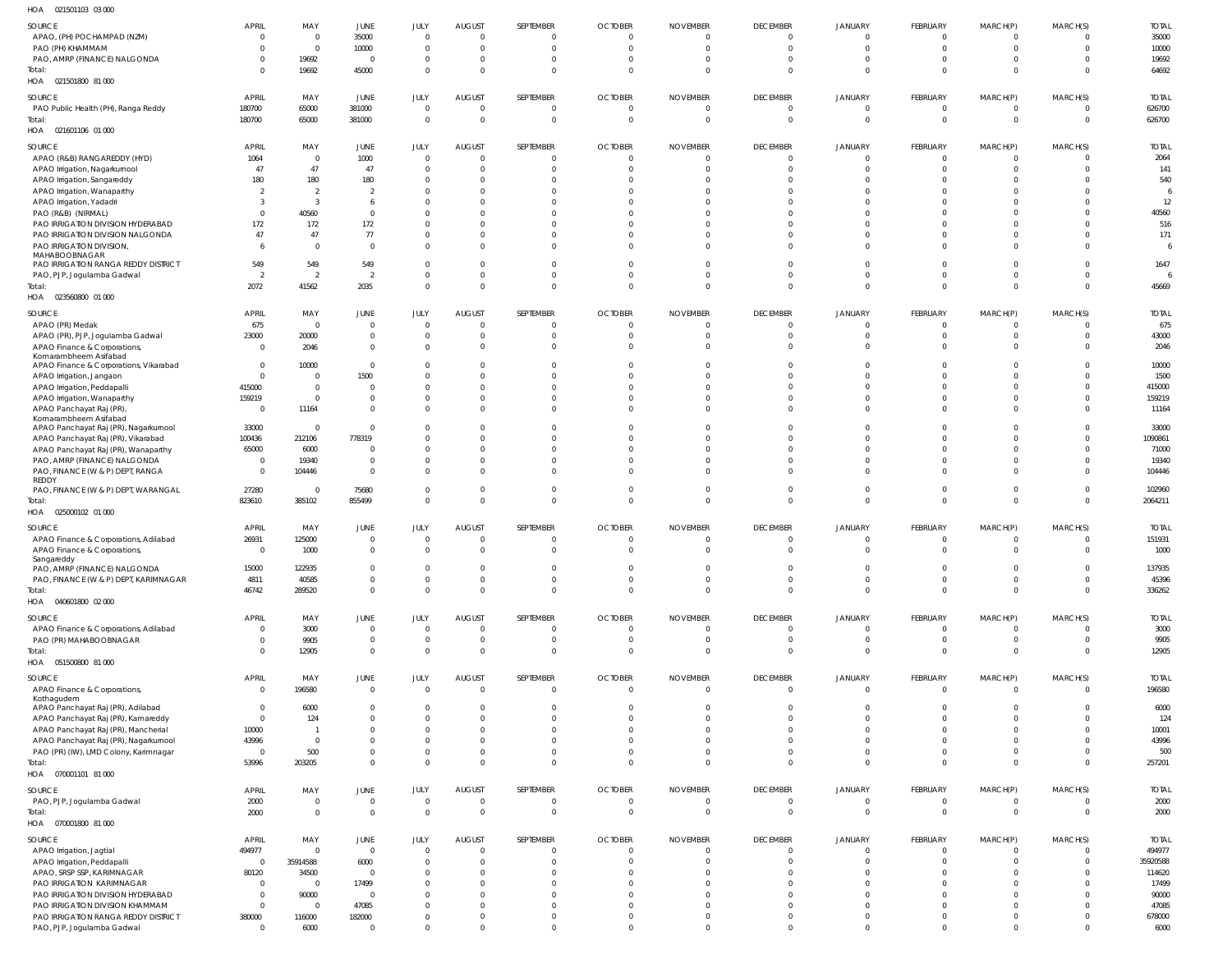| HOA | 070001800 81 000 |  |
|-----|------------------|--|

| 110 <sub>M</sub><br>U/UUUIUUU UIUUU                                   |                          |                               |                                  |                      |                                  |                            |                            |                                  |                             |                            |                      |                                  |                         |                        |
|-----------------------------------------------------------------------|--------------------------|-------------------------------|----------------------------------|----------------------|----------------------------------|----------------------------|----------------------------|----------------------------------|-----------------------------|----------------------------|----------------------|----------------------------------|-------------------------|------------------------|
| SOURCE                                                                | APRIL                    | MAY                           | JUNE                             | JULY                 | <b>AUGUST</b>                    | SEPTEMBER                  | <b>OCTOBER</b>             | <b>NOVEMBER</b>                  | <b>DECEMBER</b>             | <b>JANUARY</b>             | FEBRUARY             | MARCH(P)                         | MARCH(S)                | <b>TOTAL</b>           |
| Total:                                                                | 955097                   | 36161088                      | 252584                           | $\Omega$             | $\overline{0}$                   | $\Omega$                   | $\overline{0}$             | $\overline{0}$                   | $\overline{0}$              | $\overline{0}$             | $\Omega$             | $\overline{0}$                   | $\Omega$                | 37368769               |
| HOA  070101800  81 000                                                |                          |                               |                                  |                      |                                  |                            |                            |                                  |                             |                            |                      |                                  |                         |                        |
|                                                                       |                          |                               |                                  |                      |                                  |                            |                            |                                  |                             |                            |                      |                                  |                         |                        |
| SOURCE                                                                | <b>APRIL</b><br>$\Omega$ | MAY<br>$\mathbf 0$            | <b>JUNE</b><br>1422              | JULY<br>$\Omega$     | <b>AUGUST</b><br>$\overline{0}$  | SEPTEMBER                  | <b>OCTOBER</b><br>- 0      | <b>NOVEMBER</b><br>0             | <b>DECEMBER</b><br>$\Omega$ | <b>JANUARY</b><br>- 0      | FEBRUARY<br>$\Omega$ | MARCH(P)<br>0                    | MARCH(S)                | <b>TOTAL</b><br>1422   |
| APAO Irrigation, Mancherial<br>PAO A M R P (SLBC), NALGONDA           | 6315008                  | $\mathbf 0$                   | $\overline{0}$                   | $\Omega$             | $\overline{0}$                   | $\Omega$                   | $\Omega$                   | $\mathbf 0$                      | $\overline{0}$              | $\overline{0}$             | $\Omega$             | 0                                | $\Omega$                | 6315008                |
| PAO IRRIGATION NIZAMABAD                                              | $\Omega$                 | $\mathbf 0$                   | 260200                           | $\Omega$             | $\overline{0}$                   |                            | -0                         | $\Omega$                         | $\Omega$                    |                            | $\Omega$             | 0                                |                         | 260200                 |
| PAO, FINANCE (W & P) DEPT, RANGA                                      | 10171                    | $\mathbf 0$                   | $\overline{0}$                   | $\Omega$             | $\overline{0}$                   | $\Omega$                   | $\Omega$                   | 0                                | $\Omega$                    | $\overline{0}$             | $\Omega$             | 0                                |                         | 10171                  |
| REDDY                                                                 |                          |                               |                                  |                      |                                  |                            |                            |                                  |                             |                            |                      |                                  |                         |                        |
| PAO, PJP, Jogulamba Gadwal                                            | 5000                     | 6000                          | $\mathbf{0}$                     | $\Omega$             | $\overline{0}$                   | $\Omega$                   | $\overline{0}$             | $\mathbf 0$                      | $\overline{0}$              | $\overline{0}$             | $\Omega$             | $\overline{0}$                   | $\Omega$                | 11000                  |
| Total:                                                                | 6330179                  | 6000                          | 261622                           | $\Omega$             | $\overline{0}$                   | $\Omega$                   | $\Omega$                   | $\mathbf 0$                      | $\Omega$                    | $\Omega$                   | $\Omega$             | $\overline{0}$                   | $\Omega$                | 6597801                |
| HOA  070103800  81 000                                                |                          |                               |                                  |                      |                                  |                            |                            |                                  |                             |                            |                      |                                  |                         |                        |
| SOURCE                                                                | <b>APRIL</b>             | MAY                           | JUNE                             | JULY                 | <b>AUGUST</b>                    | SEPTEMBER                  | <b>OCTOBER</b>             | <b>NOVEMBER</b>                  | <b>DECEMBER</b>             | <b>JANUARY</b>             | FEBRUARY             | MARCH(P)                         | MARCH(S)                | <b>TOTAL</b>           |
| APAO Irrigation, Siddipet                                             | 1000                     | $\mathbf 0$                   | 7000                             | $\Omega$             | $\overline{0}$                   | $\Omega$                   | $\overline{0}$             | $\mathbf 0$                      | $\overline{0}$              | $\overline{0}$             | $\Omega$             | $\overline{0}$                   | $\Omega$                | 8000                   |
| PAO IRRIGATION DIVISION NALGONDA                                      | $\overline{0}$           | $\mathbf 0$                   | 1000                             | $\Omega$             | $\overline{0}$                   | $\circ$                    | $\overline{0}$             | $\overline{0}$                   | $\overline{0}$              | $\overline{0}$             | $\Omega$             | $\overline{0}$                   | $\overline{0}$          | 1000                   |
| Total:                                                                | 1000                     | $\mathbf 0$                   | 8000                             | $\Omega$             | $\overline{0}$                   | $\Omega$                   | $\Omega$                   | $\mathbf 0$                      | $\Omega$                    | $\Omega$                   | $\Omega$             | $\overline{0}$                   | $\Omega$                | 9000                   |
| HOA  070201101  01  000                                               |                          |                               |                                  |                      |                                  |                            |                            |                                  |                             |                            |                      |                                  |                         |                        |
| SOURCE                                                                | <b>APRIL</b>             | MAY                           | <b>JUNE</b>                      | JULY                 | <b>AUGUST</b>                    | SEPTEMBER                  | <b>OCTOBER</b>             | <b>NOVEMBER</b>                  | <b>DECEMBER</b>             | <b>JANUARY</b>             | FEBRUARY             | MARCH(P)                         | MARCH(S)                | <b>TOTAL</b>           |
| APAO Irrigation, Kothagudem                                           | 15000                    | $\mathbf 0$                   | 5000                             | $\Omega$             | $\overline{0}$                   |                            | $\circ$                    | $\mathbf 0$                      | $\overline{0}$              | $\Omega$                   | $\Omega$             | 0                                |                         | 20000                  |
| Total:                                                                | 15000                    | $\mathbf 0$                   | 5000                             | $\Omega$             | $\overline{0}$                   | $\Omega$                   | $\circ$                    | $\mathbf 0$                      | $\overline{0}$              | $\overline{0}$             | $\mathbf{0}$         | $\overline{0}$                   | $\overline{0}$          | 20000                  |
| HOA  070201800  81 001                                                |                          |                               |                                  |                      |                                  |                            |                            |                                  |                             |                            |                      |                                  |                         |                        |
| SOURCE                                                                | <b>APRIL</b>             | MAY                           | JUNE                             | JULY                 | <b>AUGUST</b>                    | SEPTEMBER                  | <b>OCTOBER</b>             | <b>NOVEMBER</b>                  | <b>DECEMBER</b>             | <b>JANUARY</b>             | FEBRUARY             | MARCH(P)                         | MARCH(S)                | <b>TOTAL</b>           |
| APAO Irrigation, Adilabad                                             | 0                        | 10000                         | $\overline{0}$                   | $\Omega$             | $\overline{0}$                   | $\Omega$                   | $\overline{0}$             | $\mathbf 0$                      | $\Omega$                    | $\Omega$                   | $\Omega$             | 0                                |                         | 10000                  |
| APAO Irrigation, Kothagudem                                           | $\Omega$                 | $\mathbf 0$                   | 1012070                          | $\Omega$             | $\overline{0}$                   | $\Omega$                   | $\circ$                    | $\mathbf 0$                      | $\Omega$                    | $\Omega$                   | $\Omega$             | $\mathbf 0$                      | $\overline{0}$          | 1012070                |
| APAO Irrigation, Peddapalli                                           |                          | $\mathbf 0$                   | 12520702                         | $\Omega$             | $\overline{0}$                   |                            | $\Omega$                   | $\Omega$                         | $\Omega$                    |                            | $\Omega$             | $\Omega$                         | $\Omega$                | 12520702               |
| APAO Irrigation, Suryapet                                             |                          | $\mathbf 0$<br>$\mathbf 0$    | 407750<br>6000                   | $\Omega$<br>$\Omega$ | $\overline{0}$<br>$\overline{0}$ |                            | $\Omega$<br>$\Omega$       | $\Omega$<br>$\Omega$             | $\Omega$<br>$\Omega$        |                            | $\Omega$<br>$\Omega$ | $\Omega$<br>$\Omega$             | $\Omega$                | 407750<br>6000         |
| APAO Irrigation, Waranagal Rural<br>PAO IRRIGATION KARIMNAGAR         |                          | $\mathbf 0$                   | 50000                            | $\Omega$             | $\overline{0}$                   | $\Omega$                   | $\Omega$                   | $\Omega$                         | $\Omega$                    |                            | $\Omega$             | $\Omega$                         | $\Omega$                | 50000                  |
| PAO IRRIGATION DIVISION NALGONDA                                      |                          | $\mathbf 0$                   | 4000                             | $\Omega$             | $\overline{0}$                   | $\Omega$                   | $\Omega$                   | $\Omega$                         | $\Omega$                    | $\Omega$                   | $\Omega$             | 0                                | $\Omega$                | 4000                   |
| PAO IRRIGATION DIVISION,                                              | $\Omega$                 | $\mathbf 0$                   | 1000                             | $\Omega$             | $\overline{0}$                   | $\Omega$                   | $\Omega$                   | $\Omega$                         | $\Omega$                    | $\Omega$                   | $\Omega$             | $\Omega$                         | $\Omega$                | 1000                   |
| MAHABOOBNAGAR                                                         |                          |                               |                                  |                      |                                  |                            |                            |                                  |                             |                            |                      |                                  |                         |                        |
| PAO IRRIGATION NIZAMABAD                                              | $\Omega$                 | 2500                          | $\overline{0}$                   | $\Omega$             | $\overline{0}$                   | $\Omega$                   | $\Omega$                   | $\Omega$                         | $\Omega$                    |                            | $\Omega$             | $\Omega$                         |                         | 2500                   |
| PAO Irrigation Nirmal                                                 | $\Omega$                 | $\mathbf 0$                   | 10000                            | $\Omega$             | $\overline{0}$                   | $\Omega$                   | $\Omega$                   | $\Omega$                         | $\Omega$                    |                            | $\Omega$             | $\Omega$                         | $\Omega$                | 10000                  |
| PAO MEDAK(IW), MEDAK<br>PAO, SRSP, SSP, NIRMAL                        | 1000<br>6660             | $\mathbf 0$<br>$\overline{0}$ | 1000<br>$\overline{0}$           | $\Omega$<br>$\Omega$ | $\overline{0}$<br>$\overline{0}$ | $\Omega$<br>$\Omega$       | $\Omega$<br>$\overline{0}$ | $\Omega$<br>$\mathbf 0$          | $\Omega$<br>$\overline{0}$  | $\overline{0}$             | $\Omega$<br>$\Omega$ | 0<br>0                           | $\Omega$                | 2000<br>6660           |
| Total:                                                                | 7660                     | 12500                         | 14012522                         | $\Omega$             | $\overline{0}$                   | $\Omega$                   | $\Omega$                   | $\mathbf 0$                      | $\Omega$                    | $\Omega$                   | $\Omega$             | $\overline{0}$                   | $\Omega$                | 14032682               |
| HOA  085300102  02  000                                               |                          |                               |                                  |                      |                                  |                            |                            |                                  |                             |                            |                      |                                  |                         |                        |
|                                                                       |                          |                               |                                  |                      |                                  |                            |                            |                                  |                             |                            |                      |                                  |                         |                        |
| SOURCE                                                                | <b>APRIL</b>             | MAY<br>246346                 | <b>JUNE</b><br>$\mathbf{0}$      | JULY<br>$\Omega$     | <b>AUGUST</b><br>$\overline{0}$  | SEPTEMBER                  | <b>OCTOBER</b>             | <b>NOVEMBER</b>                  | <b>DECEMBER</b><br>$\Omega$ | <b>JANUARY</b>             | FEBRUARY<br>$\Omega$ | MARCH(P)                         | MARCH(S)                | <b>TOTAL</b><br>732890 |
| APAO (PR) Medak<br>APAO (PR) Pochampad, Nizamabad                     | 486544<br>1444721        | 2207614                       | $\overline{0}$                   | $\Omega$             | $\overline{0}$                   |                            | - 0<br>$\Omega$            | 0<br>$\Omega$                    | $\Omega$                    | $\Omega$                   | $\Omega$             | 0<br>0                           |                         | 3652335                |
| APAO (PR) Ranga Reddy Dist                                            | 23208                    | 1958335                       | $\overline{0}$                   | $\Omega$             | $\overline{0}$                   |                            | -0                         | -0                               |                             |                            | $\Omega$             | $\Omega$                         |                         | 1981543                |
| APAO (PR) Tekulapapalli                                               | 59504                    | 713959                        | $\mathbf{0}$                     | $\Omega$             | $\Omega$                         |                            |                            |                                  |                             |                            |                      |                                  |                         | 773463                 |
| APAO (PR), PJP, Jogulamba Gadwal                                      | 2428                     | 389365                        | 543863                           | $\Omega$             | $\Omega$                         |                            |                            |                                  |                             |                            |                      | $\Omega$                         |                         | 935656                 |
| APAO (R&B) HYDERABAD                                                  | 268416                   | 5749                          | 30442                            | $\Omega$             | $\mathbf 0$                      |                            | -0                         |                                  |                             |                            | $\Omega$             | $\Omega$                         |                         | 304607                 |
| APAO (R&B) MEDAK (HYD)                                                | 152025                   | 1812595                       | 248475                           | $\Omega$             | $\overline{0}$                   |                            | $\Omega$                   | -0                               |                             |                            | $\Omega$             | $\Omega$                         |                         | 2213095                |
| APAO (R&B) POCHAMPAD (NIZAMABAD)                                      | 5777250                  | $\mathbf 0$                   | $\Omega$                         | $\Omega$             | $\Omega$                         |                            | $\Omega$                   | $\Omega$                         | $\Omega$                    | $\Omega$                   | $\Omega$             | $\Omega$                         | $\Omega$                | 5777250                |
| APAO (R&B) RANGAREDDY (HYD)                                           | 6412910                  | $\Omega$                      | 0                                |                      | $\Omega$                         |                            |                            |                                  |                             |                            |                      | $\Omega$                         |                         | 6412910                |
| APAO (R&B) TEKULAPALLY                                                | 434897                   | 13727831                      | 3343528                          | $\Omega$<br>$\Omega$ | $\overline{0}$<br>$\overline{0}$ |                            | $\Omega$<br>$\Omega$       | $\Omega$<br>$\Omega$             | $\overline{0}$<br>$\Omega$  | $\Omega$<br>$\Omega$       | $\Omega$<br>$\Omega$ | $\Omega$                         | $\Omega$<br>$\Omega$    | 17506256               |
| APAO Finance & Corporations, Adilabad<br>APAO Finance & Corporations, | 37088<br>705293          | 1298719<br>2764776            | 535<br>137092                    | $\Omega$             | $\overline{0}$                   | $\Omega$<br>$\Omega$       | $\Omega$                   | $\mathbf 0$                      | $\overline{0}$              | $\overline{0}$             | $\Omega$             | $\mathbf{0}$<br>$\mathbf{0}$     | $\Omega$                | 1336342<br>3607161     |
| Bhoopalapally                                                         |                          |                               |                                  |                      |                                  |                            |                            |                                  |                             |                            |                      |                                  |                         |                        |
| APAO Finance & Corporations, Jagtial                                  | $\overline{0}$           | 273198                        | $\overline{0}$                   | $\Omega$             | $\overline{0}$                   | $\Omega$                   | $\Omega$                   | $\Omega$                         | $\Omega$                    | $\Omega$                   | $\Omega$             | $\mathbf{0}$                     | $\Omega$                | 273198                 |
| APAO Finance & Corporations, Jangaon                                  | 7929                     | 106833                        | $\overline{0}$                   | $\Omega$             | $\overline{0}$                   | $\Omega$                   | $\Omega$                   | $\Omega$                         | $\Omega$                    | $\Omega$                   | $\Omega$             | $\Omega$                         | $\Omega$                | 114762                 |
| APAO Finance & Corporations, Kamareddy                                | 1459367                  | 226978                        | $\overline{0}$                   | $\Omega$             | $\overline{0}$                   | $\Omega$                   | $\Omega$                   | $\Omega$                         | $\Omega$                    | $\Omega$                   | $\Omega$             | $\mathbf{0}$                     | $\Omega$                | 1686345                |
| APAO Finance & Corporations,<br>Kothagudem                            | $\overline{0}$           | 768745                        | $\overline{0}$                   | $\Omega$             | $\overline{0}$                   | $\Omega$                   | $\Omega$                   | $\mathbf 0$                      | $\overline{0}$              | $\overline{0}$             | $\Omega$             | $\mathbf{0}$                     | $\Omega$                | 768745                 |
| APAO Finance & Corporations,                                          | $\overline{0}$           | 12341                         | $\overline{0}$                   | $\Omega$             | $\overline{0}$                   | $\Omega$                   | $\Omega$                   | $\Omega$                         | $\Omega$                    | $\Omega$                   | $\Omega$             | $\mathbf{0}$                     | $\Omega$                | 12341                  |
| Mahabubabad                                                           |                          |                               |                                  |                      |                                  |                            |                            |                                  |                             |                            |                      |                                  |                         |                        |
| APAO Finance & Corporations, Medchal<br>APAO Finance & Corporations,  | $\overline{0}$<br>780620 | 52585<br>553                  | $\overline{0}$<br>$\overline{0}$ | $\Omega$<br>$\Omega$ | $\overline{0}$<br>$\overline{0}$ | $\Omega$<br>$\Omega$       | $\Omega$<br>$\Omega$       | $\Omega$<br>$\Omega$             | $\overline{0}$<br>$\Omega$  | $\overline{0}$<br>$\Omega$ | $\Omega$<br>$\Omega$ | $\mathbf{0}$<br>$\Omega$         | $\Omega$<br>$\Omega$    | 52585<br>781173        |
| Nagarkurnool                                                          |                          |                               |                                  |                      |                                  |                            |                            |                                  |                             |                            |                      |                                  |                         |                        |
| APAO Finance & Corporations, Peddapalli                               | $\overline{0}$           | 62007                         | $\mathbf{0}$                     | $\Omega$             | $\overline{0}$                   | $\Omega$                   | $\Omega$                   | $\Omega$                         | $\Omega$                    | $\Omega$                   | $\Omega$             | $\overline{0}$                   | $\Omega$                | 62007                  |
| APAO Finance & Corporations,                                          | 264321                   | 794010                        | 280002                           | $\Omega$             | $\overline{0}$                   | $\Omega$                   | $\Omega$                   | $\Omega$                         | $\Omega$                    | $\Omega$                   | $\Omega$             | $\mathbf{0}$                     | $\Omega$                | 1338333                |
| Sangareddy<br>APAO Finance & Corporations, Siddipet                   | 48                       | 175085                        | $\overline{0}$                   | $\Omega$             | $\overline{0}$                   | $\Omega$                   | $\Omega$                   | $\Omega$                         | $\Omega$                    | $\Omega$                   | $\Omega$             | $\Omega$                         | $\Omega$                | 175133                 |
| APAO Finance & Corporations, Siricilla                                | $\overline{0}$           | 3798                          | $\overline{0}$                   | $\Omega$             | $\overline{0}$                   | $\Omega$                   | $\Omega$                   | $\mathbf 0$                      | $\Omega$                    | $\Omega$                   | $\Omega$             | $\Omega$                         | $\Omega$                | 3798                   |
| APAO Finance & Corporations, Suryapet                                 | $\mathbf 0$              | 4613217                       | $\overline{0}$                   | $\Omega$             | $\overline{0}$                   | $\Omega$                   | $\Omega$                   | $\mathbf 0$                      | $\Omega$                    | $\Omega$                   | $\Omega$             | $\Omega$                         | $\Omega$                | 4613217                |
| APAO Finance & Corporations, Vikarabad                                | $\mathbf{0}$             | 116656                        | $\overline{0}$                   | $\Omega$             | $\overline{0}$                   | $\Omega$                   | $\Omega$                   | $\overline{0}$                   | $\Omega$                    | $\Omega$                   | $\Omega$             | $\mathbf{0}$                     | $\Omega$                | 116656                 |
| APAO Finance & Corporations,                                          | $\mathbf{0}$             | 151928                        | $\overline{0}$                   | $\Omega$             | $\overline{0}$                   | $\Omega$                   | $\Omega$                   | $\overline{0}$                   | $\Omega$                    | $\Omega$                   | $\Omega$             | $\mathbf{0}$                     | $\Omega$                | 151928                 |
| Wanaparthy<br>APAO Finance & Corporations, Yadadri                    | 152                      | 21219                         | $\overline{0}$                   | $\Omega$             | $\overline{0}$                   | $\Omega$                   | $\Omega$                   | $\mathbf 0$                      | $\Omega$                    | $\Omega$                   | $\Omega$             | $\overline{0}$                   | $\Omega$                | 21371                  |
| APAO Irrigation, Adilabad                                             | 484283                   | 189658                        | 191500                           | $\Omega$             | $\overline{0}$                   | $\Omega$                   | $\Omega$                   | $\mathbf 0$                      | $\Omega$                    | $\Omega$                   | $\Omega$             | $\Omega$                         | $\Omega$                | 865441                 |
| APAO Irrigation, Bhoopalapally                                        | $\overline{0}$           | 518641                        | 530140                           | $\Omega$             | $\overline{0}$                   | $\Omega$                   | $\Omega$                   | $\mathbf 0$                      | $\Omega$                    | $\Omega$                   | $\Omega$             | $\Omega$                         | $\Omega$                | 1048781                |
| APAO Irrigation, Jagtial                                              | 254107                   | $\overline{0}$                | $\overline{0}$                   | $\Omega$             | $\Omega$                         | $\Omega$                   | $\Omega$                   | $\Omega$                         | $\Omega$                    | $\Omega$                   | $\Omega$             | $\Omega$                         | $\Omega$                | 254107                 |
| APAO Irrigation, Jangaon                                              | 1347342                  | $\overline{0}$                | 997267                           | $\Omega$             | $\overline{0}$                   | $\Omega$                   | $\Omega$                   | $\mathbf 0$                      | $\Omega$                    | $\Omega$                   | $\Omega$             | $\Omega$                         | $\Omega$                | 2344609                |
| APAO Irrigation, Kamareddy                                            | 427065                   | 21419                         | 605668                           | $\Omega$             | $\Omega$                         | $\Omega$                   | $\Omega$                   | $\mathbf 0$                      | $\Omega$                    | $\Omega$                   | $\Omega$             | $\Omega$                         | <sup>0</sup>            | 1054152                |
| APAO Irrigation, Komarambheem Asifabad                                | 501983                   | $\overline{0}$                | 304721                           | $\Omega$             | $\overline{0}$                   | $\Omega$                   | $\Omega$                   | $\Omega$                         | $\Omega$                    | $\Omega$                   | $\Omega$             | $\Omega$                         | $\Omega$                | 806704                 |
| APAO Irrigation, Kothagudem                                           | 2188680                  | 863000                        | 1175693                          | $\Omega$             | $\Omega$                         | $\Omega$                   | $\Omega$                   | $\Omega$                         | $\Omega$                    | $\Omega$                   | $\Omega$             | $\Omega$                         | $\Omega$                | 4227373                |
| APAO Irrigation, Mahabubabad                                          | 688812                   | 612216                        | 81470                            | $\Omega$             | $\overline{0}$                   | $\Omega$                   | $\Omega$                   | $\Omega$                         | $\Omega$                    | $\Omega$                   | $\Omega$             | $\Omega$                         | $\Omega$                | 1382498                |
| APAO Irrigation, Mancherial                                           | 163511                   | $\overline{0}$                | 69820                            | $\Omega$             | $\overline{0}$                   | $\Omega$                   | $\Omega$                   | $\mathbf 0$                      | $\Omega$                    | $\Omega$                   | $\Omega$             | $\overline{0}$                   | $\Omega$                | 233331                 |
| APAO Irrigation, Nagarkurnool                                         | 1812422<br>1764811       | 59204786<br>372953            | 1135753<br>6735                  | $\Omega$<br>$\Omega$ | $\overline{0}$<br>$\overline{0}$ | $\Omega$<br>$\overline{0}$ | - 0<br>$\overline{0}$      | $\overline{0}$<br>$\overline{0}$ | $\Omega$<br>$\overline{0}$  | $\Omega$<br>$\overline{0}$ | $\Omega$<br>$\Omega$ | $\overline{0}$<br>$\overline{0}$ | $\Omega$<br>$\mathbf 0$ | 62152961<br>2144499    |
| APAO Irrigation, Peddapalli                                           |                          |                               |                                  |                      |                                  |                            |                            |                                  |                             |                            |                      |                                  |                         |                        |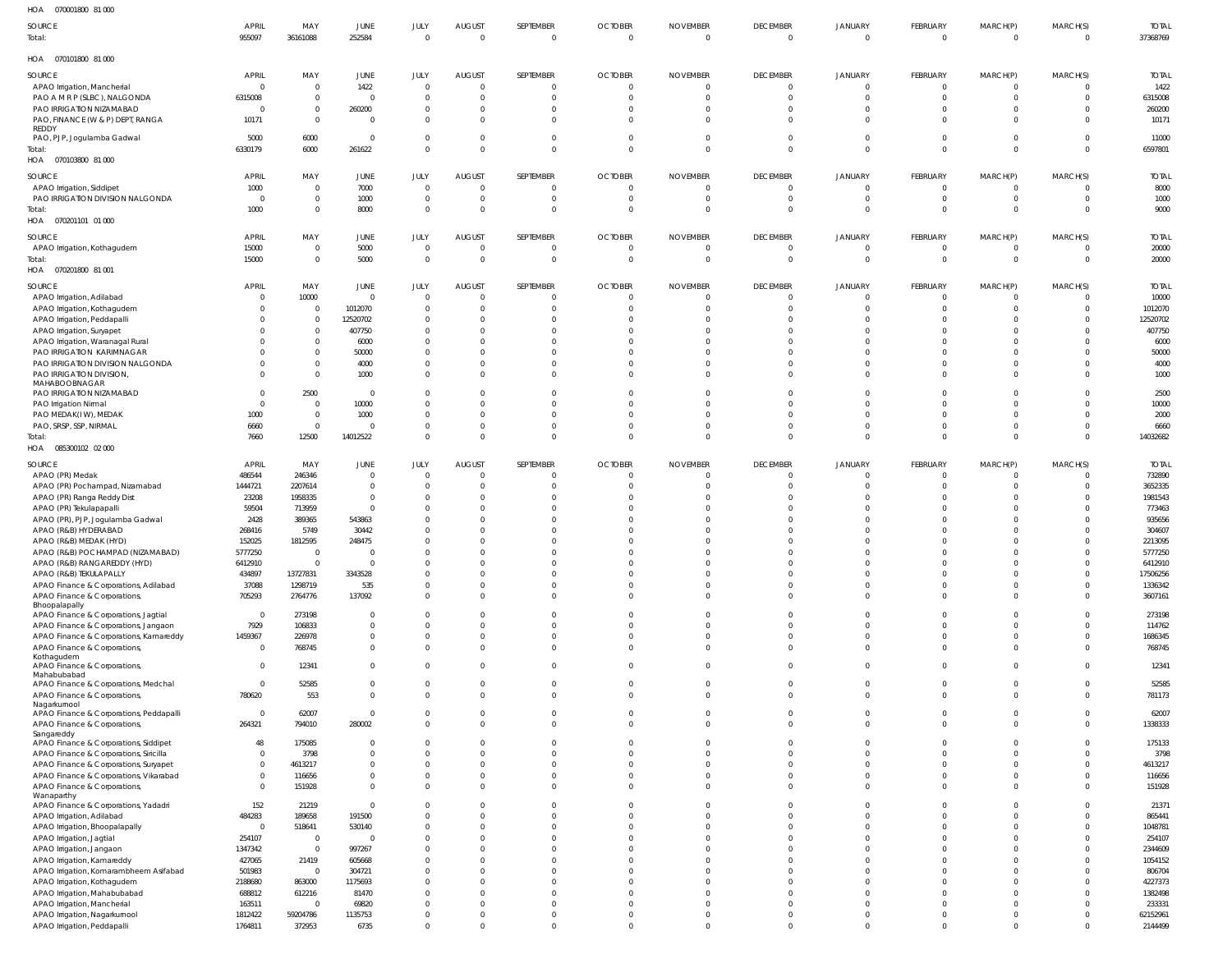HOA 085300102 02 000

| <b>SOURCE</b>                                                                     | <b>APRIL</b>             | MAY                      | JUNE                       | JULY                        | <b>AUGUST</b>        | SEPTEMBER                        | <b>OCTOBER</b>                   | <b>NOVEMBER</b>            | <b>DECEMBER</b>      | JANUARY              | <b>FEBRUARY</b>      | MARCH(P)                         | MARCH(S)                 | <b>TOTAL</b>       |
|-----------------------------------------------------------------------------------|--------------------------|--------------------------|----------------------------|-----------------------------|----------------------|----------------------------------|----------------------------------|----------------------------|----------------------|----------------------|----------------------|----------------------------------|--------------------------|--------------------|
| APAO Irrigation, Sangareddy                                                       | 147501                   | 350141                   | 163089                     | $\mathbf{0}$                | $\Omega$             | $\overline{0}$                   | $\overline{0}$                   | $\overline{0}$             | $\Omega$             | $\Omega$             | $\Omega$             | $\circ$                          |                          | 660731             |
| APAO Irrigation, Siddipet                                                         | 1260552                  | 20225377                 | 1048641                    | $\mathbf 0$                 | $\Omega$             | $\overline{0}$                   | $\overline{0}$                   | $\overline{0}$             | $\Omega$             | $\Omega$             | $\Omega$             | $\overline{0}$                   | $\mathbf{0}$             | 22534570           |
| APAO Irrigation, Siricilla                                                        | 163441                   | 1628155                  | 566877                     | $\mathbf 0$                 | $\Omega$             | $\Omega$                         | $\Omega$                         | $\Omega$                   | $\Omega$             | $\Omega$             | $\Omega$             | $\Omega$                         | <sup>0</sup>             | 2358473            |
| APAO Irrigation, Suryapet                                                         | 266260<br>734344         | 109956<br>$\Omega$       | 3255315<br>530523          | $\mathbf 0$<br>$\mathbf 0$  | $\Omega$<br>$\Omega$ | $\Omega$<br>$\Omega$             | $\Omega$<br>$\Omega$             | $\Omega$<br>$\Omega$       | $\Omega$<br>$\Omega$ | $\Omega$<br>$\cap$   | $\Omega$<br>$\cap$   | $\Omega$<br>$\Omega$             | U                        | 3631531<br>1264867 |
| APAO Irrigation, Wanaparthy<br>APAO Irrigation, Waranagal Rural                   | C                        | 127606                   | 396122                     | $\mathbf 0$                 | $\Omega$             | $\Omega$                         | $\Omega$                         | $\Omega$                   | $\Omega$             | $\Omega$             | $\Omega$             | $\Omega$                         | $\Omega$                 | 523728             |
| APAO Irrigation, Yadadri                                                          | 480725                   | 246223                   | 0                          | $\mathbf 0$                 | $\Omega$             | $\Omega$                         | $\Omega$                         | $\Omega$                   | $\Omega$             | $\Omega$             | $\Omega$             | $\Omega$                         | <sup>0</sup>             | 726948             |
| APAO Panchayat Raj (PR), Adilabad                                                 | 152113                   | 14100                    | $\mathbf 0$                | $\mathbf 0$                 | $\Omega$             | $\Omega$                         | $\Omega$                         | $\Omega$                   | $\Omega$             | $\Omega$             | $\cap$               | $\Omega$                         | $\Omega$                 | 166213             |
| APAO Panchayat Raj (PR), Bhoopalapally                                            | 205588                   | 568269                   | $\mathbf 0$                | $\mathbf 0$                 | $\Omega$             | $\Omega$                         | $\Omega$                         | $\Omega$                   | $\Omega$             | $\Omega$             | $\Omega$             | $\Omega$                         | <sup>0</sup>             | 773857             |
| APAO Panchayat Raj (PR), Jagtial                                                  | 613188                   | 288331                   | 0                          | $\mathbf 0$                 | $\Omega$             | $\Omega$                         | $\Omega$                         | $\Omega$                   | $\Omega$             | $\Omega$             | $\cap$               | $\Omega$                         | $\Omega$                 | 901519             |
| APAO Panchayat Raj (PR), Kamareddy                                                | C                        | 43856                    | $\mathbf 0$                | $\mathbf 0$                 | $\Omega$             | $\overline{0}$                   | $\Omega$                         | $\Omega$                   | $\Omega$             | $\Omega$             | $\Omega$             | $\Omega$                         | $\Omega$                 | 43856              |
| APAO Panchayat Raj (PR)<br>Komarambheem Asifabad                                  | - 0                      | 110                      | $\mathbf 0$                | $\mathbf 0$                 | $\Omega$             | $\Omega$                         | $\Omega$                         | $\Omega$                   | $\Omega$             | $\Omega$             | $\Omega$             | $\Omega$                         | $\Omega$                 | 110                |
| APAO Panchayat Raj (PR), Kothagudem                                               | 2910                     | 1718                     | $\mathbf 0$                | $\mathbf 0$                 | $\Omega$             | $\Omega$                         | $\Omega$                         | $\Omega$                   | $\Omega$             | $\Omega$             | $\Omega$             | $\Omega$                         | $\Omega$                 | 4628               |
| APAO Panchayat Raj (PR), Nagarkurnool                                             | 830135                   | 538006                   | $\mathbf 0$                | $\mathbf{0}$                | $\Omega$             | $\Omega$                         | $\overline{0}$                   | $\Omega$                   | $\Omega$             | $\Omega$             | $\Omega$             | $\Omega$                         | $\Omega$                 | 1368141            |
| APAO Panchayat Raj (PR), Peddapalli                                               | 219153                   | 221184                   | 54098                      | $\mathbf 0$                 | $\Omega$             | $\Omega$                         | $\Omega$                         | $\Omega$                   | $\Omega$             | $\Omega$             | $\Omega$             | $\Omega$                         | <sup>0</sup>             | 494435             |
| APAO Panchayat Raj (PR), Sangareddy                                               | 533988                   | 5508502                  | 5262                       | $\mathbf 0$                 | $\Omega$<br>$\Omega$ | $\Omega$                         | $\Omega$                         | $\Omega$<br>$\Omega$       | $\Omega$<br>$\Omega$ | $\Omega$<br>$\Omega$ | $\Omega$<br>$\Omega$ | $\Omega$<br>$\Omega$             | $\Omega$                 | 6047752            |
| APAO Panchayat Raj (PR), Siddipet<br>APAO Panchayat Raj (PR), Siricilla           | 1585295<br>228155        | 949548<br>1940616        | $\Omega$<br>69683          | $\mathbf 0$<br>$\mathbf 0$  | $\Omega$             | $\Omega$<br>$\Omega$             | $\Omega$<br>$\Omega$             | $\Omega$                   | $\Omega$             | $\Omega$             | $\cap$               | $\Omega$                         | <sup>0</sup><br>U        | 2534843<br>2238454 |
| APAO Panchayat Raj (PR), Suryapet                                                 | 516141                   | 26765                    | $\mathbf 0$                | $\mathbf 0$                 | $\Omega$             | $\Omega$                         | $\Omega$                         | $\Omega$                   | $\Omega$             | $\Omega$             | $\Omega$             | $\Omega$                         | <sup>0</sup>             | 542906             |
| APAO Panchayat Raj (PR), Vikarabad                                                | 480806                   | 448716                   | $\mathbf 0$                | $\mathbf 0$                 | $\Omega$             | $\Omega$                         | $\Omega$                         | $\Omega$                   | $\Omega$             | $\Omega$             | $\Omega$             | $\Omega$                         | $\Omega$                 | 929522             |
| APAO Panchayat Raj (PR), Wanaparthy                                               | 286075                   | 425154                   | $\mathbf 0$                | $\mathbf 0$                 | $\Omega$             | $\Omega$                         | $\Omega$                         | $\Omega$                   | $\Omega$             | $\Omega$             | $\Omega$             | $\Omega$                         | $\Omega$                 | 711229             |
| APAO Panchayat Raj (PR), Waranagal                                                | 84242                    | 378224                   | $\mathbf 0$                | $\mathbf 0$                 | $\Omega$             | $\Omega$                         | $\Omega$                         | $\Omega$                   | $\Omega$             | $\Omega$             | $\Omega$             | $\Omega$                         | $\Omega$                 | 462466             |
| Rural                                                                             | 7702                     | $\Omega$                 | $\mathbf 0$                | $\mathbf 0$                 | $\Omega$             | $\Omega$                         | $\overline{0}$                   | $\Omega$                   | $\Omega$             | $\Omega$             | $\Omega$             | $\Omega$                         | $\Omega$                 | 7702               |
| APAO Panchayat Raj (PR), Yadadri<br>APAO Projects, Adilabad                       | 1211363                  | 1204087                  | 855669                     | $\mathbf 0$                 | $\Omega$             | $\Omega$                         | $\Omega$                         | $\Omega$                   | $\Omega$             | $\Omega$             | $\Omega$             | $\Omega$                         | $\Omega$                 | 3271119            |
| APAO Projects, Jagtial                                                            | 18278                    | $\Omega$                 | 1841161                    | $\mathbf 0$                 | $\Omega$             | $\Omega$                         | $\Omega$                         | $\Omega$                   | $\Omega$             | $\Omega$             | $\Omega$             | $\Omega$                         | $\Omega$                 | 1859439            |
| APAO Projects, Jangaon                                                            | 7885                     | $\Omega$                 | 0                          | $\mathbf 0$                 | $\Omega$             | $\Omega$                         | $\Omega$                         | $\Omega$                   | $\Omega$             | $\Omega$             | $\Omega$             | $\Omega$                         | $\Omega$                 | 7885               |
| APAO Projects, Kamareddy                                                          | - 0                      | 21721                    | $\mathbf 0$                | $\mathbf 0$                 | $\Omega$             | $\Omega$                         | $\Omega$                         | $\Omega$                   | $\Omega$             | $\Omega$             | $\Omega$             | $\Omega$                         | $\Omega$                 | 21721              |
| APAO Projects, Mahabubabad                                                        | 4875908                  | $\Omega$                 | $\Omega$                   | $\mathbf 0$                 | $\Omega$             | $\Omega$                         | $\Omega$                         | $\Omega$                   | $\Omega$             | $\Omega$             | $\cap$               | $\Omega$                         | <sup>0</sup>             | 4875908            |
| APAO Projects, Mancherial                                                         | $\overline{0}$           | $\Omega$                 | 281140                     | $\mathbf 0$                 | $\Omega$             | $\Omega$                         | $\Omega$                         | $\Omega$                   | $\Omega$             | $\Omega$             | $\Omega$             | $\Omega$                         | <sup>0</sup>             | 281140             |
| APAO Projects, Peddapalli                                                         | 850459                   | $\Omega$                 | 42494                      | $\mathbf 0$                 | $\Omega$             | $\Omega$                         | $\Omega$                         | $\Omega$                   | $\Omega$             | $\Omega$             | $\Omega$             | $\Omega$                         | $\Omega$                 | 892953             |
| APAO Projects, Siricilla                                                          |                          | 15844224                 | 0                          | $\mathbf 0$                 | $\Omega$<br>$\Omega$ | $\Omega$                         | $\Omega$                         | $\Omega$                   | $\Omega$             | $\Omega$             | $\Omega$             | $\Omega$                         | $\Omega$                 | 15844224           |
| APAO Public Health (PH), Adilabad<br>APAO Roads & Buildings (R&B), Adilabad       | 146272                   | 73248<br>1463592         | $\mathbf 0$<br>535192      | $\mathbf 0$<br>$\mathbf 0$  | $\Omega$             | $\Omega$<br>$\Omega$             | $\Omega$<br>$\Omega$             | $\Omega$<br>$\Omega$       | $\Omega$<br>$\Omega$ | $\Omega$<br>$\Omega$ | $\Omega$<br>$\Omega$ | $\Omega$<br>$\Omega$             | $\Omega$<br>$\Omega$     | 73248<br>2145056   |
| APAO Roads & Buildings (R&B),                                                     | 248                      | 255200                   | $\mathbf 0$                | $\mathbf 0$                 | $\Omega$             | $\overline{0}$                   | $\Omega$                         | $\Omega$                   | $\Omega$             | $\Omega$             | $\Omega$             | $\Omega$                         | $\Omega$                 | 255448             |
| Bhoopalapally                                                                     |                          |                          |                            |                             |                      |                                  |                                  |                            |                      |                      |                      |                                  |                          |                    |
| APAO Roads & Buildings (R&B), Jagtial                                             | $\overline{0}$           | 637581                   | 460916                     | $\mathbf 0$                 | $\Omega$             | $\Omega$                         | $\Omega$                         | $\Omega$                   | $\Omega$             | $\Omega$             | $\Omega$             | $\Omega$                         | $\Omega$                 | 1098497            |
| APAO Roads & Buildings (R&B), Jangaon                                             | 1444                     | 85164                    | 1331474                    | $\mathbf{0}$                | $\Omega$             | $\Omega$                         | $\Omega$                         | $\Omega$                   | $\Omega$             | $\Omega$             | $\Omega$             | $\Omega$                         | $\Omega$                 | 1418082            |
| APAO Roads & Buildings (R&B), Kamareddy                                           | 1752228<br>C             | 116273<br>- 0            | 197184<br>4014             | $\mathbf 0$<br>$\mathbf 0$  | $\Omega$<br>$\Omega$ | $\overline{0}$<br>$\Omega$       | $\overline{0}$<br>$\Omega$       | $\Omega$<br>$\Omega$       | $\Omega$<br>$\Omega$ | $\Omega$<br>$\Omega$ | $\Omega$<br>$\Omega$ | $\Omega$<br>$\Omega$             | $\Omega$<br>$\Omega$     | 2065685<br>4014    |
| APAO Roads & Buildings (R&B)<br>Komarambheem Asifabad                             |                          |                          |                            |                             |                      |                                  |                                  |                            |                      |                      |                      |                                  |                          |                    |
| APAO Roads & Buildings (R&B),                                                     | 2362549                  | 1814779                  | 6900397                    | $\mathbf{0}$                | $\Omega$             | $\Omega$                         | $\overline{0}$                   | $\Omega$                   | $\Omega$             | $\Omega$             | $\Omega$             | $\Omega$                         | $\Omega$                 | 11077725           |
| Kothagudem<br>APAO Roads & Buildings (R&B),                                       | 537                      | $\Omega$                 | $\mathbf 0$                | $\mathbf{0}$                | $\Omega$             | $\overline{0}$                   | $\overline{0}$                   | $\Omega$                   | $\Omega$             | $\Omega$             | $\Omega$             | $\Omega$                         | $\Omega$                 | 537                |
| Mahabubabad                                                                       |                          |                          |                            |                             |                      |                                  |                                  |                            |                      |                      |                      |                                  |                          |                    |
| APAO Roads & Buildings (R&B), Mancherial                                          | 821138<br>$\overline{0}$ | $\Omega$<br>80411        | $\mathbf 0$<br>$\mathbf 0$ | $^{\circ}$<br>$\mathbf 0$   | $\Omega$<br>$\Omega$ | $\overline{0}$<br>$\overline{0}$ | $\overline{0}$<br>$\overline{0}$ | $\Omega$<br>$\overline{0}$ | $\Omega$<br>$\Omega$ | $\Omega$<br>$\Omega$ | $\Omega$<br>$\Omega$ | $\overline{0}$<br>$\overline{0}$ | $\Omega$<br>$\Omega$     | 821138<br>80411    |
| APAO Roads & Buildings (R&B), Medchal<br>Malkajigiri                              |                          |                          |                            |                             |                      |                                  |                                  |                            |                      |                      |                      |                                  |                          |                    |
| APAO Roads & Buildings (R&B),                                                     | 223242                   | 336925                   | $\mathbf 0$                | $\mathbf{0}$                | $\Omega$             | $\Omega$                         | $\Omega$                         | $\Omega$                   | $\Omega$             | $\Omega$             | $\Omega$             | $\Omega$                         | $\Omega$                 | 560167             |
| Nagarkurnool<br>APAO Roads & Buildings (R&B), Peddapalli                          | 549125                   | $\Omega$                 | 1091062                    | $\overline{0}$              | $\Omega$             | $\overline{0}$                   | $\overline{0}$                   | $\overline{0}$             | $\Omega$             | $\Omega$             | $\Omega$             | $\overline{0}$                   | $\Omega$                 | 1640187            |
| APAO Roads & Buildings (R&B)                                                      | $\Omega$                 | 902450                   | 2323310                    | $\mathbf{0}$                | $\overline{0}$       | $\overline{0}$                   | $\Omega$                         | $\overline{0}$             | $\Omega$             | $\mathbf 0$          | $\overline{0}$       | $\overline{0}$                   | $\Omega$                 | 3225760            |
| Sangareddy                                                                        |                          |                          |                            |                             |                      |                                  |                                  |                            |                      |                      |                      |                                  |                          |                    |
| APAO Roads & Buildings (R&B), Siddipet                                            | 296976                   | 1047009                  | 368045                     | $\overline{0}$              | $\Omega$             | $\overline{0}$                   | $\Omega$                         | $\Omega$                   | $\Omega$             | $\Omega$             | $\Omega$             | $\Omega$                         | $\Omega$                 | 1712030            |
| APAO Roads & Buildings (R&B), Siricilla                                           | $\overline{0}$           | 219801                   | 106405                     | $\mathbf{0}$                | $\Omega$<br>$\Omega$ | $\Omega$                         | $\Omega$<br>$\Omega$             | $\Omega$<br>$\Omega$       | $\Omega$<br>$\Omega$ | $\Omega$<br>$\Omega$ | $\Omega$<br>$\Omega$ | $\Omega$<br>$\Omega$             | $\Omega$<br>$\Omega$     | 326206             |
| APAO Roads & Buildings (R&B), Suryapet<br>APAO Roads & Buildings (R&B), Vikarabad | 337625<br>4105244        | 782178<br>$\overline{0}$ | 362886<br>$\mathbf 0$      | $\mathbf 0$<br>$\mathbf{0}$ | $\Omega$             | $\overline{0}$<br>$\overline{0}$ | $\Omega$                         | $\Omega$                   | $\Omega$             | $\Omega$             | $\Omega$             | $\Omega$                         | $\Omega$                 | 1482689<br>4105244 |
| APAO Roads & Buildings (R&B)                                                      | 1210174                  | $\overline{0}$           | $\mathbf 0$                | $\mathbf{0}$                | $\Omega$             | $\overline{0}$                   | $\Omega$                         | $\overline{0}$             | $\Omega$             | $\Omega$             | $\Omega$             | $\Omega$                         | $\Omega$                 | 1210174            |
| Wanaparthy                                                                        |                          |                          |                            |                             |                      |                                  |                                  |                            |                      |                      |                      |                                  |                          |                    |
| APAO Roads & Buildings (R&B), Waranagal                                           | 521490                   | 600320                   | 97233                      | $\mathbf{0}$                | $\Omega$             | $\Omega$                         | $\Omega$                         | $\Omega$                   | $\Omega$             | $\Omega$             | $\Omega$             | $\Omega$                         | $\Omega$                 | 1219043            |
| Rural<br>APAO Roads & Buildings (R&B), Yadadri                                    | 1225115                  | $\overline{0}$           | 883864                     | $\overline{0}$              | $\Omega$             | $\Omega$                         | $\Omega$                         | $\Omega$                   | $\Omega$             | $\Omega$             | $\Omega$             | $\Omega$                         | $\Omega$                 | 2108979            |
| APAO, PJP (FINANCE), Jogulamba Gadwal                                             | 306706                   | 1246                     | $\mathbf 0$                | $\mathbf 0$                 | $\Omega$             | $\Omega$                         | $\Omega$                         | $\Omega$                   | $\Omega$             | $\Omega$             | $\Omega$             | $\Omega$                         | $\Omega$                 | 307952             |
| APAO, SRSP (FINANCE), WARANGAL RURAL                                              | 8318                     | 89696                    | $\mathbf 0$                | $\mathbf 0$                 | $\Omega$             | $\Omega$                         | $\Omega$                         | $\Omega$                   | $\Omega$             | $\Omega$             | $\Omega$             | $\Omega$                         | $\Omega$                 | 98014              |
| APAO, SRSP SSP, KARIMNAGAR                                                        | 2658849                  | 42470                    | $\mathbf 0$                | $\Omega$                    | $\Omega$             | $\Omega$                         | $\Omega$                         | $\Omega$                   | $\Omega$             | $\Omega$             | $\Omega$             | $\Omega$                         | $\Omega$                 | 2701319            |
| APAO, SRSP, NIZAMABAD                                                             | 578733                   | $\overline{0}$           | $\mathbf 0$                | $\Omega$                    | $\Omega$             | $\Omega$                         | $\Omega$                         | $\Omega$                   | $\Omega$             | $\Omega$             | $\Omega$             | $\Omega$                         | $\Omega$                 | 578733             |
| APAO, (NH) NIZAMABAD                                                              | 122558                   | $\Omega$                 | $\mathbf 0$<br>$\mathbf 0$ | $\Omega$<br>$\Omega$        | $\Omega$<br>$\Omega$ | $\Omega$<br>$\Omega$             | $\Omega$<br>$\Omega$             | $\Omega$<br>$\Omega$       | $\Omega$<br>$\Omega$ | $\Omega$<br>$\Omega$ | $\Omega$<br>$\Omega$ | $\Omega$<br>$\Omega$             | <sup>0</sup><br>$\Omega$ | 122558             |
| PAO (PR) (IW), LMD Colony, Karimnagar<br>PAO (PR) KCC, Warangal (Urban)           | 103519<br>441571         | 334530<br>56159          | $\Omega$                   | $\Omega$                    | $\Omega$             | $\Omega$                         | $\Omega$                         | $\Omega$                   | $\Omega$             | $\Omega$             | $\Omega$             | $\Omega$                         | $\Omega$                 | 438049<br>497730   |
| PAO (PR) MAHABOOBNAGAR                                                            | 38348                    | 1123582                  | 594327                     | $\Omega$                    | $\Omega$             | $\Omega$                         | $\Omega$                         | $\Omega$                   | $\Omega$             | $\Omega$             | $\Omega$             | $\Omega$                         | $\Omega$                 | 1756257            |
| PAO (PR) Nalgonda                                                                 | 34397                    | 27433                    | $\mathbf 0$                | $\mathbf 0$                 | $\Omega$             | $\Omega$                         | $\Omega$                         | $\Omega$                   | $\Omega$             | $\Omega$             | $\Omega$             | $\Omega$                         | $\Omega$                 | 61830              |
| PAO (PR), Nirmal                                                                  | 40563                    | $\Omega$                 | $\mathbf 0$                | $\mathbf 0$                 | $\Omega$             | $\overline{0}$                   | $\Omega$                         | $\overline{0}$             | $\Omega$             | $\Omega$             | $\Omega$             | $\overline{0}$                   | $\Omega$                 | 40563              |
| PAO (R&B) (NIRMAL)                                                                | $\overline{0}$           | 334317                   | $\mathbf 0$                | $\mathbf{0}$                | $\Omega$             | $\overline{0}$                   | $\Omega$                         | $\overline{0}$             | $\Omega$             | $\Omega$             | $\Omega$             | $\overline{0}$                   | $\Omega$                 | 334317             |
| PAO (R&B), HANUMAKONDA, Warangal<br>(Urban)                                       | 283779                   | $\overline{0}$           | 424041                     | $\mathbf{0}$                | $\Omega$             | $\overline{0}$                   | $\Omega$                         | $\overline{0}$             | $\Omega$             | $\Omega$             | $\Omega$             | $\overline{0}$                   | $\Omega$                 | 707820             |
| PAO (R&B) LMD                                                                     | 1232038                  | 2660996                  | 207483                     | $\overline{0}$              | $\Omega$             | $\overline{0}$                   | $\overline{0}$                   | $\overline{0}$             | $\Omega$             | $\Omega$             | $\Omega$             | $\overline{0}$                   | <sup>0</sup>             | 4100517            |
| PAO (R&B) MAHABOOBNAGAR                                                           | 8108                     | 1974245                  | 47903                      | $\mathbf 0$                 | $\Omega$             | $\Omega$                         | $\Omega$                         | $\Omega$                   | $\Omega$             | $\Omega$             | $\Omega$             | $\Omega$                         | $\Omega$                 | 2030256            |
| PAO (R&B) NALGONDA                                                                | - 0                      | 1112089                  | 30268                      | $\mathbf{0}$                | $\Omega$             | $\overline{0}$                   | $\Omega$                         | $\Omega$                   | $\Omega$             | $\Omega$             | $\Omega$             | $\Omega$                         | $\Omega$                 | 1142357            |
| PAO (W&P), Waranagal (Urban)                                                      | 83929                    | $\Omega$                 | $\mathbf 0$                | $\mathbf{0}$                | $\Omega$             | $\overline{0}$                   | $\Omega$<br>$\Omega$             | $\overline{0}$<br>$\Omega$ | $\Omega$<br>$\Omega$ | $\Omega$             | $\Omega$<br>$\Omega$ | $\overline{0}$<br>$\Omega$       | $\Omega$                 | 83929              |
| PAO - IRRIGATION DIVISION WARANGAL<br>(Urban)                                     | 1885367                  | $\Omega$                 | $\mathbf{0}$               | $\overline{0}$              | $\Omega$             | $\Omega$                         |                                  |                            |                      | $\Omega$             |                      |                                  | $\Omega$                 | 1885367            |
| PAO A M R P (SLBC), NALGONDA                                                      | 844973                   | 667212                   | 1917801                    | $\overline{0}$              | $\Omega$             | $\Omega$                         | $\Omega$                         | $\Omega$                   | $\Omega$             | $\Omega$             | $\Omega$             | $\Omega$                         | <sup>0</sup>             | 3429986            |
| PAO IRRIGATION KARIMNAGAR                                                         | 1732758                  | 2724017                  | 1109901                    | $\mathbf{0}$                | $\Omega$             | $\overline{0}$                   | $\overline{0}$                   | $\Omega$                   | $\Omega$             | $\Omega$             | $\Omega$             | $\overline{0}$                   | $\Omega$                 | 5566676            |
| PAO IRRIGATION DIVISION KHAMMAM                                                   | 323378                   | 363403                   | 481933                     | $\mathbf{0}$                | $\Omega$             | $\overline{0}$                   | $\overline{0}$                   | $\overline{0}$             | $\mathbf 0$          | $\Omega$             | $\mathbf{0}$         | $\overline{0}$                   | $\Omega$                 | 1168714            |
| PAO IRRIGATION DIVISION NALGONDA                                                  | 987823                   | 236405                   | 715982                     | $\mathbf{0}$                | $\Omega$             | $\mathbf 0$                      | $\Omega$                         | $\mathbf 0$                | $\Omega$             | $\Omega$             | $\Omega$             | $\mathbf 0$                      | $\Omega$                 | 1940210            |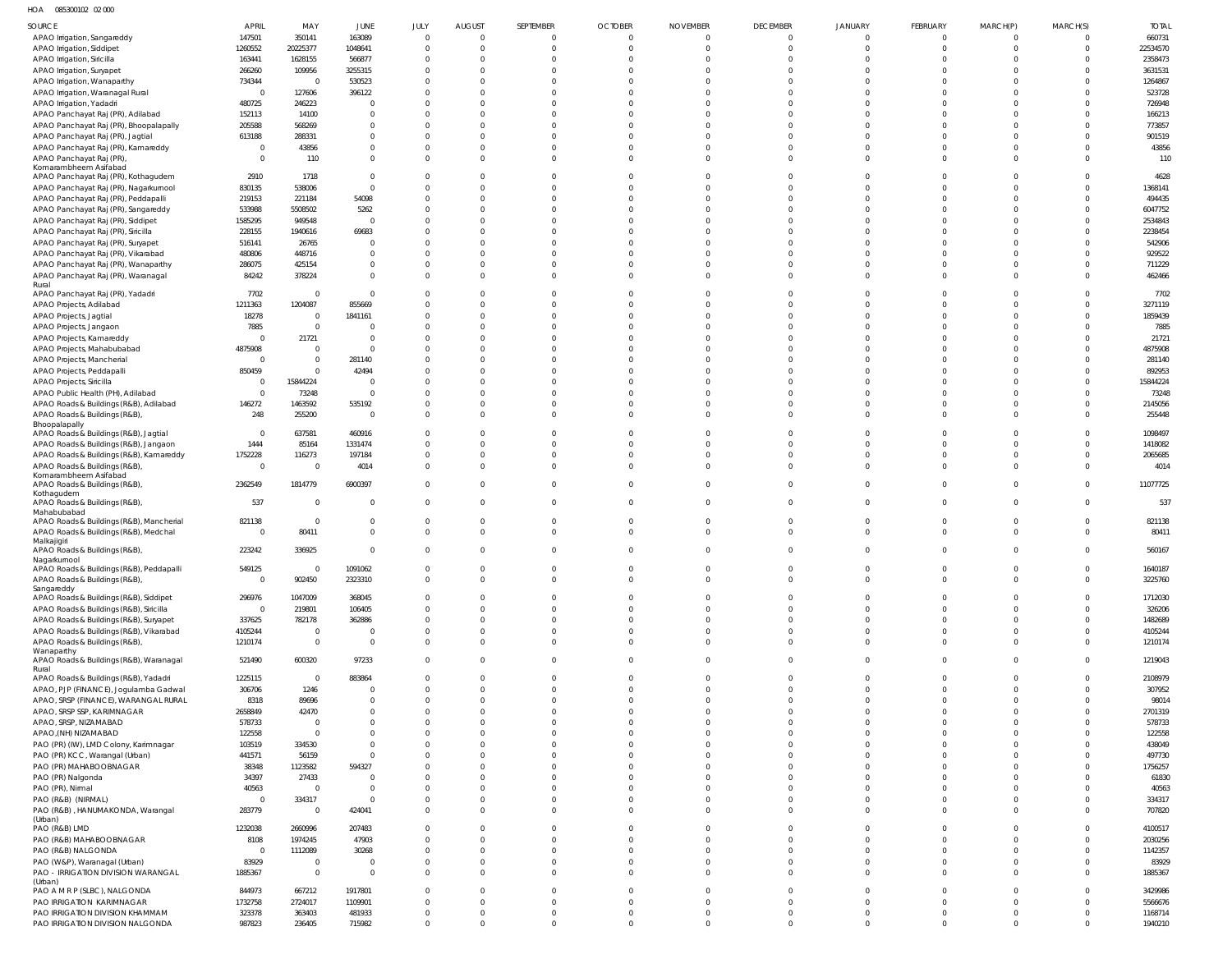085300102 02 000 HOA

| .                                                                                 |                        |                  |                                  |                              |                                  |                                |                                  |                                   |                             |                            |                         |                                |                      |                           |
|-----------------------------------------------------------------------------------|------------------------|------------------|----------------------------------|------------------------------|----------------------------------|--------------------------------|----------------------------------|-----------------------------------|-----------------------------|----------------------------|-------------------------|--------------------------------|----------------------|---------------------------|
| SOURCE<br>PAO IRRIGATION DIVISION,                                                | <b>APRIL</b><br>590155 | MAY<br>61453937  | JUNE<br>79977418                 | JULY<br>$\Omega$             | <b>AUGUST</b><br>$\Omega$        | SEPTEMBER<br>$\overline{0}$    | <b>OCTOBER</b><br>$\overline{0}$ | <b>NOVEMBER</b><br>$\overline{0}$ | <b>DECEMBER</b><br>$\Omega$ | <b>JANUARY</b><br>$\Omega$ | FEBRUARY<br>$\Omega$    | MARCH(P)<br>$\overline{0}$     | MARCH(S)<br>$\Omega$ | <b>TOTAL</b><br>142021510 |
| MAHABOOBNAGAR                                                                     |                        |                  |                                  |                              |                                  |                                |                                  |                                   |                             |                            |                         |                                |                      |                           |
| PAO IRRIGATION NIZAMABAD<br>PAO IRRIGATION RANGA REDDY DISTRICT                   | 9046605<br>1207319     | 707248<br>3422   | $\overline{0}$<br>134646         | $\Omega$<br>$\Omega$         | $\Omega$<br>$\Omega$             | $\Omega$<br>$\Omega$           | $\Omega$<br>$\Omega$             | C.<br>$\Omega$                    | $\Omega$<br>$\Omega$        |                            |                         | $\Omega$<br>$\Omega$           |                      | 9753853<br>1345387        |
| PAO Irrigation Nirmal                                                             | 646122                 | 11000            | 1146248                          | $\Omega$                     | $\Omega$                         | - 0                            | -0                               | -C                                | $\Omega$                    |                            |                         | $\Omega$                       |                      | 1803370                   |
| PAO MEDAK(IW), MEDAK                                                              | 274460                 | 343948           | 18974                            | $\Omega$                     | $\Omega$                         | - 0                            | -0                               | -C                                | $\Omega$                    |                            |                         | $\Omega$                       |                      | 637382                    |
| PAO, AMRP (FINANCE) NALGONDA                                                      | 110210                 | 479313           | 1143671                          | $\Omega$                     | $\Omega$                         |                                | $\Omega$                         |                                   | $\Omega$                    |                            |                         |                                |                      | 1733194                   |
| PAO, FINANCE (W & P) DEPT, HYDERABAD                                              | 144817                 | 252693           | 1143                             |                              | $\Omega$                         |                                | $\Omega$                         |                                   |                             |                            |                         |                                |                      | 398653                    |
| PAO, FINANCE (W & P) DEPT, KARIMNAGAR<br>PAO, FINANCE (W & P) DEPT, KHAMMAM       | 6357<br>81258          | 356660<br>93765  | 28115<br>$\overline{0}$          | $\Omega$<br>$\Omega$         | $\Omega$<br>$\Omega$             | $\Omega$                       | -0<br>$\Omega$                   | -C<br>$\Omega$                    | $\Omega$<br>$\Omega$        |                            |                         | $\Omega$<br>$\Omega$           |                      | 391132<br>175023          |
| PAO, FINANCE (W & P) DEPT,                                                        | 3532                   | 22594            | $\mathbf{0}$                     | $\Omega$                     | $\Omega$                         | $\Omega$                       | $\Omega$                         | $\Omega$                          | $\Omega$                    | $\Omega$                   |                         | $\Omega$                       |                      | 26126                     |
| MAHABOOBNAGAR                                                                     |                        |                  |                                  |                              |                                  |                                |                                  |                                   |                             |                            |                         |                                |                      |                           |
| PAO, FINANCE (W & P) DEPT, MEDAK                                                  | 1024                   | 506175           | $\overline{0}$                   | $\Omega$                     | $\Omega$                         | $\Omega$                       | $\Omega$                         | $\Omega$                          | $\Omega$                    | $\Omega$                   |                         | $\Omega$                       |                      | 507199                    |
| PAO, FINANCE (W & P) DEPT, NIRMAL<br>PAO, FINANCE (W & P) DEPT, NIZAMABAD         | 10<br>25066            | 20393<br>422205  | $\Omega$<br>28137                | $\Omega$<br>$\Omega$         | $\Omega$<br>$\Omega$             | $\Omega$<br>$\Omega$           | $\Omega$<br>$\Omega$             | $\Omega$<br>$\Omega$              | $\Omega$<br>$\Omega$        | $\Omega$<br>$\Omega$       |                         | $\Omega$<br>$\Omega$           |                      | 20403<br>475408           |
| PAO, FINANCE (W & P) DEPT, RANGA                                                  | 97525                  | 1651048          | 745713                           | $\Omega$                     | $\Omega$                         | $\Omega$                       | $\Omega$                         | $\Omega$                          | $\Omega$                    | $\Omega$                   |                         | $\Omega$                       | $\Omega$             | 2494286                   |
| REDDY                                                                             |                        |                  |                                  |                              |                                  |                                |                                  |                                   |                             |                            |                         |                                |                      |                           |
| PAO, FINANCE (W & P) DEPT, WARANGAL<br>PAO, PJP, Jogulamba Gadwal                 | 19600<br>3298966       | 496590<br>497140 | $\overline{0}$<br>$\overline{0}$ | $\Omega$<br>$\Omega$         | $\Omega$<br>$\Omega$             | $\Omega$<br>$\Omega$           | $\Omega$<br>$\Omega$             | $\Omega$<br>$\Omega$              | $\Omega$<br>$\Omega$        | $\Omega$<br>$\Omega$       |                         | $\Omega$<br>$\Omega$           |                      | 516190<br>3796106         |
| PAO, SRSP, SSP, NIRMAL                                                            | 5554                   | $\Omega$         | $\overline{0}$                   | $\Omega$                     | $\overline{0}$                   | $\Omega$                       | $\Omega$                         | $\Omega$                          | $\Omega$                    | $\Omega$                   |                         | $\Omega$                       |                      | 5554                      |
| Total:                                                                            | 84539646               | 232878566        | 122208464                        | $\Omega$                     | $\Omega$                         | $\Omega$                       | $\Omega$                         | $\Omega$                          | $\Omega$                    | $\Omega$                   | $\Omega$                | $\Omega$                       | $\Omega$             | 439626676                 |
| HOA 105400101 81 000                                                              |                        |                  |                                  |                              |                                  |                                |                                  |                                   |                             |                            |                         |                                |                      |                           |
| SOURCE                                                                            | <b>APRIL</b>           | MAY              | JUNE                             | JULY                         | <b>AUGUST</b>                    | SEPTEMBER                      | <b>OCTOBER</b>                   | <b>NOVEMBER</b>                   | <b>DECEMBER</b>             | JANUARY                    | FEBRUARY                | MARCH(P)                       | MARCH(S)             | <b>TOTAL</b>              |
| APAO Finance & Corporations,                                                      | $\overline{0}$         | 29974            | $\mathbf 0$                      | $\Omega$                     | $\overline{0}$                   | $\Omega$                       | $\overline{0}$                   | $\overline{0}$                    | $\Omega$                    | $\Omega$                   | $\Omega$                | $\Omega$                       | $\Omega$             | 29974                     |
| Wanaparthy                                                                        | $\Omega$               | $\overline{0}$   | 17000                            | $\Omega$                     | $\overline{0}$                   | $\Omega$                       | $\Omega$                         | $\Omega$                          | $\Omega$                    | $\Omega$                   | $\Omega$                | $\Omega$                       | $\Omega$             | 17000                     |
| PAO (R&B) LMD<br>PAO National Highways (NH), Khammam                              | $\Omega$               | $\overline{0}$   | 1300                             | $\Omega$                     | $\overline{0}$                   | - 0                            | 0                                | $\Omega$                          | $\Omega$                    | $\Omega$                   | $\Omega$                | $\mathbf{0}$                   | $\Omega$             | 1300                      |
| Total:                                                                            | $\Omega$               | 29974            | 18300                            | $\Omega$                     | $\overline{0}$                   | $\Omega$                       | $\Omega$                         | $\Omega$                          | $\Omega$                    | $\Omega$                   | $\Omega$                | $\mathbf{0}$                   | $\Omega$             | 48274                     |
| HOA 105400800 01 000                                                              |                        |                  |                                  |                              |                                  |                                |                                  |                                   |                             |                            |                         |                                |                      |                           |
| SOURCE                                                                            | <b>APRIL</b>           | MAY              | JUNE                             | JULY                         | <b>AUGUST</b>                    | SEPTEMBER                      | <b>OCTOBER</b>                   | <b>NOVEMBER</b>                   | <b>DECEMBER</b>             | <b>JANUARY</b>             | FEBRUARY                | MARCH(P)                       | MARCH(S)             | <b>TOTAL</b>              |
| APAO (R&B) MEDAK (HYD)                                                            | $\Omega$               | 1000             | $\overline{0}$                   | $\Omega$                     | $\Omega$                         | $\Omega$                       | $\overline{0}$                   | $\Omega$                          | $\Omega$                    | $\Omega$                   | $\Omega$                | $\Omega$                       |                      | 1000                      |
| APAO (R&B) TEKULAPALLY                                                            | 0                      | $\Omega$         | 12800                            | $\Omega$                     | $\Omega$                         | $\Omega$                       | $\Omega$                         | $\Omega$                          | $\Omega$                    | $\Omega$                   |                         | $\Omega$                       |                      | 12800                     |
| APAO Roads & Buildings (R&B), Adilabad                                            |                        | $\mathbf 0$      | 11200                            | $\Omega$                     | $\overline{0}$                   | $\Omega$                       | $\Omega$                         | $\Omega$                          | $\Omega$                    | $\Omega$                   |                         | $\Omega$                       |                      | 11200                     |
| APAO Roads & Buildings (R&B),<br>Bhoopalapally                                    | $\Omega$               | $\Omega$         | 10038                            | $\Omega$                     | $\Omega$                         | $\Omega$                       | $\Omega$                         | $\Omega$                          | $\Omega$                    | $\Omega$                   | $\Omega$                | $\Omega$                       |                      | 10038                     |
| APAO Roads & Buildings (R&B),                                                     | $\Omega$               | 229640           | 96325                            | $\Omega$                     | $\Omega$                         | $\Omega$                       | $\Omega$                         | $\Omega$                          | $\Omega$                    | $\Omega$                   |                         | $\Omega$                       |                      | 325965                    |
| Kothagudem<br>APAO Roads & Buildings (R&B), Siricilla                             | 5000                   | $\Omega$         | $\overline{0}$                   | $\Omega$                     | $\overline{0}$                   | $\Omega$                       | $\Omega$                         | $\Omega$                          | $\Omega$                    | $\Omega$                   |                         | $\Omega$                       |                      | 5000                      |
| APAO Roads & Buildings (R&B), Waranagal                                           | 950089                 | $\Omega$         | $\overline{0}$                   | $\Omega$                     | $\Omega$                         | $\Omega$                       | $\Omega$                         | $\Omega$                          | $\Omega$                    | $\Omega$                   |                         | $\Omega$                       | $\Omega$             | 950089                    |
| Rural                                                                             |                        |                  |                                  |                              |                                  |                                |                                  |                                   |                             |                            |                         |                                |                      |                           |
| PAO, FINANCE (W & P) DEPT,<br>MAHABOOBNAGAR                                       | 1500                   | $\Omega$         | $\mathbf 0$                      | $\Omega$                     | $\Omega$                         | $\Omega$                       | $\Omega$                         | $\Omega$                          | $\Omega$                    | $\Omega$                   | $\Omega$                | $\Omega$                       |                      | 1500                      |
|                                                                                   |                        |                  |                                  |                              |                                  |                                |                                  |                                   |                             |                            |                         |                                |                      |                           |
| PAO, NH(PROJ) RANGAREDDY                                                          | $\overline{0}$         | 532017           | $\mathbf{0}$                     | $\Omega$                     | $\overline{0}$                   | $\overline{0}$                 | $\mathbf{0}$                     | $\mathbf{0}$                      | $\Omega$                    | $\Omega$                   | $\Omega$                | $\mathbf{0}$                   | $\Omega$             | 532017                    |
| Total:                                                                            | 956589                 | 762657           | 130363                           | $\Omega$                     | $\overline{0}$                   | $\Omega$                       | $\mathbf 0$                      | $\mathbf{0}$                      | $\Omega$                    | $\Omega$                   | $\Omega$                | $\overline{0}$                 | $\Omega$             | 1849609                   |
| HOA 761000201 05 001                                                              |                        |                  |                                  |                              |                                  |                                |                                  |                                   |                             |                            |                         |                                |                      |                           |
| SOURCE                                                                            | <b>APRIL</b>           | MAY              | JUNE                             | JULY                         | <b>AUGUST</b>                    | SEPTEMBER                      | <b>OCTOBER</b>                   | <b>NOVEMBER</b>                   | <b>DECEMBER</b>             | <b>JANUARY</b>             | <b>FEBRUARY</b>         | MARCH(P)                       | MARCH(S)             | <b>TOTAL</b>              |
| APAO (R&B) HYDERABAD                                                              | 30850                  | 30850            | 30850                            | $\Omega$                     | $\overline{0}$                   | $\Omega$                       | - 0                              | $\Omega$                          | $\Omega$                    | $\Omega$                   | $\Omega$                | $\Omega$                       |                      | 92550                     |
| APAO (R&B) RANGAREDDY (HYD)                                                       | 4000                   | 4000             | 4000                             | $\Omega$                     | $\overline{0}$                   | $\sqrt{ }$                     | $\Omega$                         | C.                                | $\Omega$                    | $\Omega$                   | $\Omega$                | $\Omega$                       | - 0                  | 12000                     |
| APAO Finance & Corporations, Adilabad                                             | 1302                   | 1302             | 1302                             | $\Omega$                     | $\Omega$                         | $\Omega$                       | $\Omega$                         | $\Omega$                          | $\Omega$                    | $\Omega$                   | $\Omega$                | $\Omega$                       |                      | 3906                      |
| APAO Finance & Corporations,<br>Kothagudem                                        | 2500                   | 2500             | 2500                             |                              |                                  |                                |                                  |                                   |                             |                            |                         |                                |                      | 7500                      |
| APAO Finance & Corporations, Medchal                                              | 5000                   | $\overline{0}$   | $\overline{0}$                   | $\Omega$                     | $\overline{0}$                   | $\overline{0}$                 | $\overline{0}$                   | $\overline{0}$                    | $\Omega$                    | $\Omega$                   | $\Omega$                | $\overline{0}$                 | $\Omega$             | 5000                      |
| APAO Finance & Corporations, Siricilla                                            | 5000                   | 5000             | 5000                             | $\Omega$                     | $\overline{0}$                   | $\Omega$                       | $\mathbf{0}$                     | $\Omega$                          | $\Omega$                    | $\Omega$                   | $\Omega$                | $\Omega$                       | $\Omega$             | 15000                     |
| APAO Finance & Corporations, Suryapet                                             | 7760<br>5498           | 1940<br>5498     | 1940<br>5498                     | $\Omega$<br>$\mathbf{0}$     | $\overline{0}$<br>$\overline{0}$ | $\Omega$<br>$\mathbf 0$        | $\Omega$<br>$\mathbf 0$          | $\Omega$<br>$\overline{0}$        | $\Omega$<br>$\Omega$        | $\Omega$<br>$\Omega$       | $\Omega$<br>$\Omega$    | $\Omega$<br>$\overline{0}$     | $\Omega$<br>$\Omega$ | 11640<br>16494            |
| APAO Finance & Corporations, Yadadri<br>APAO Irrigation, Bhoopalapally            | 15249                  | 15249            | 15249                            | $\Omega$                     | $\overline{0}$                   | $\Omega$                       | $\Omega$                         | $\mathbf{0}$                      | $\Omega$                    | $\Omega$                   | $\Omega$                | $\overline{0}$                 | $\Omega$             | 45747                     |
| APAO Irrigation, Jagtial                                                          | 20900                  | 20900            | 20900                            | $\mathbf{0}$                 | $\overline{0}$                   | $\Omega$                       | $\Omega$                         | $\overline{0}$                    | $\Omega$                    | $\Omega$                   | $\Omega$                | $\Omega$                       | $\Omega$             | 62700                     |
| APAO Irrigation, Jangaon                                                          | 7000                   | 7000             | 7000                             | $\Omega$                     | $\overline{0}$                   | $\Omega$                       | $\Omega$                         | $\Omega$                          | $\Omega$                    | $\Omega$                   | $\Omega$                | $\Omega$                       | $\Omega$             | 21000                     |
| APAO Irrigation, Kamareddy                                                        | 12300                  | 12300            | 12300                            | $\mathbf{0}$                 | $\overline{0}$                   | $\Omega$                       | $\Omega$                         | $\mathbf{0}$                      | $\Omega$                    | $\Omega$                   | $\Omega$                | $\mathbf 0$                    | $\Omega$             | 36900                     |
| APAO Irrigation, Medchal Malkajigiri                                              | 12300<br>8848          | 12300<br>8848    | 12300<br>8848                    | $\Omega$<br>$\Omega$         | $\overline{0}$<br>$\overline{0}$ | $\mathbf 0$<br>$\Omega$        | $\mathbf{0}$<br>$\Omega$         | $\mathbf{0}$<br>$\Omega$          | $\Omega$<br>$\Omega$        | $\Omega$<br>$\Omega$       | $\Omega$<br>$\Omega$    | $\overline{0}$<br>$\Omega$     | $\Omega$<br>$\Omega$ | 36900<br>26544            |
| APAO Irrigation, Nagarkurnool<br>APAO Irrigation, Peddapalli                      | 17375                  | 17375            | 17375                            | $\Omega$                     | $\overline{0}$                   | $\Omega$                       | $\Omega$                         | $\Omega$                          | $\Omega$                    | $\Omega$                   | $\Omega$                | $\Omega$                       | $\Omega$             | 52125                     |
| APAO Irrigation, Sangareddy                                                       | 6154                   | 6154             | 6154                             | $\Omega$                     | $\overline{0}$                   | $\Omega$                       | $\Omega$                         | $\mathbf 0$                       | $\Omega$                    | $\Omega$                   | $\Omega$                | $\Omega$                       | $\Omega$             | 18462                     |
| APAO Irrigation, Siddipet                                                         | 17500                  | 32500            | 22500                            | $\Omega$                     | $\overline{0}$                   | $\Omega$                       | $\Omega$                         | $\mathbf 0$                       | $\Omega$                    | $\Omega$                   | $\Omega$                | $\overline{0}$                 | $\Omega$             | 72500                     |
| APAO Irrigation, Suryapet                                                         | 2808                   | 2808             | 2808                             | $\mathbf{0}$                 | $\overline{0}$                   | $\Omega$                       | $\Omega$                         | $\overline{0}$                    | $\Omega$                    | $\Omega$                   | $\Omega$                | $\Omega$                       | $\Omega$             | 8424                      |
| APAO Irrigation, Wanaparthy                                                       | 41030                  | 41030            | 41031                            | $\Omega$<br>$\Omega$         | $\Omega$<br>$\overline{0}$       | $\Omega$<br>$\Omega$           | $\Omega$<br>$\mathbf 0$          | $\Omega$<br>$\overline{0}$        | $\Omega$<br>$\Omega$        | $\Omega$<br>$\Omega$       | $\Omega$<br>$\Omega$    | $\Omega$<br>$\overline{0}$     | $\Omega$<br>$\Omega$ | 123091                    |
| APAO Irrigation, Waranagal Rural<br>APAO Irrigation, Yadadri                      | 8200<br>12000          | 8200<br>26230    | $\mathbf 0$<br>25679             | $\Omega$                     | $\overline{0}$                   | $\mathbf 0$                    | $\mathbf 0$                      | $\mathbf{0}$                      | $\Omega$                    | $\Omega$                   | $\Omega$                | $\overline{0}$                 | $\Omega$             | 16400<br>63909            |
| APAO Roads & Buildings (R&B),                                                     | 2840                   | 2840             | 2840                             | $\Omega$                     | $\overline{0}$                   | $\Omega$                       | $\Omega$                         | $\Omega$                          | $\Omega$                    | $\Omega$                   | $\Omega$                | $\Omega$                       | $\Omega$             | 8520                      |
| Sangareddy                                                                        |                        |                  |                                  | $\Omega$                     | $\overline{0}$                   | $\overline{0}$                 | $\mathbf{0}$                     | $\mathbf{0}$                      | $\Omega$                    | $\Omega$                   | $\Omega$                | $\Omega$                       | $\Omega$             |                           |
| APAO Roads & Buildings (R&B), Suryapet<br>APAO Roads & Buildings (R&B), Vikarabad | 5278<br>9208           | 5278<br>9208     | 5278<br>9208                     | $\mathbf{0}$                 | $\overline{0}$                   | $\overline{0}$                 | $\mathbf 0$                      | $\overline{0}$                    | $\Omega$                    | $\Omega$                   | $\Omega$                | $\mathbf 0$                    | $\Omega$             | 15834<br>27624            |
| PAO (PR) MAHABOOBNAGAR                                                            | 2000                   | 2000             | 2000                             | $\Omega$                     | $\overline{0}$                   | $\Omega$                       | $\Omega$                         | $\mathbf{0}$                      | $\Omega$                    | $\Omega$                   | $\Omega$                | $\overline{0}$                 | $\Omega$             | 6000                      |
| PAO (R&B) NALGONDA                                                                | 41361                  | 44861            | 41361                            | $\mathbf{0}$                 | $\overline{0}$                   | $\overline{0}$                 | $\mathbf 0$                      | $\mathbf{0}$                      | $\mathbf{0}$                | $\mathbf 0$                | $\Omega$                | $\overline{0}$                 | $\Omega$             | 127583                    |
| PAO - IRRIGATION DIVISION WARANGAL                                                | 44015                  | 44015            | 44015                            | $\Omega$                     | $\overline{0}$                   | $\overline{0}$                 | $\Omega$                         | $\mathbf{0}$                      | $\Omega$                    | $\Omega$                   | $\Omega$                | $\Omega$                       | $\Omega$             | 132045                    |
| (Urban)<br>PAO IRRIGATION KARIMNAGAR                                              | 43000                  | 50000            | 46500                            | $\mathbf{0}$                 | $\overline{0}$                   | $\overline{0}$                 | $\mathbf 0$                      | $\overline{0}$                    | $\Omega$                    | $\Omega$                   | $\Omega$                | $\mathbf 0$                    | $\Omega$             | 139500                    |
| PAO IRRIGATION DIVISION HYDERABAD                                                 | 141389                 | 168389           | 144722                           | $\Omega$                     | $\overline{0}$                   | $\Omega$                       | $\mathbf 0$                      | $\Omega$                          | $\Omega$                    | $\Omega$                   | $\Omega$                | $\overline{0}$                 | $\Omega$             | 454500                    |
| PAO IRRIGATION DIVISION KHAMMAM                                                   | 3575                   | 5900             | 3575                             | $\mathbf{0}$                 | $\overline{0}$                   | $\overline{0}$                 | $\mathbf 0$                      | $\mathbf{0}$                      | $\Omega$                    | $\Omega$                   | $\Omega$                | $\overline{0}$                 | $\Omega$             | 13050                     |
| PAO IRRIGATION DIVISION NALGONDA                                                  | 131967                 | 139027           | 127527                           | $\Omega$                     | $\overline{0}$                   | $\mathbf 0$                    | $\mathbf 0$                      | $\mathbf{0}$                      | $\Omega$                    | $\Omega$                   | $\Omega$                | $\overline{0}$                 | $\Omega$             | 398521                    |
| PAO IRRIGATION DIVISION,<br>MAHABOOBNAGAR                                         | 12055                  | 8455             | 8455                             | $\Omega$                     | $\overline{0}$                   | $\overline{0}$                 | $\Omega$                         | $\mathbf{0}$                      | $\Omega$                    | $\Omega$                   | $\Omega$                | $\Omega$                       | $\Omega$             | 28965                     |
| PAO IRRIGATION NIZAMABAD                                                          | 6580                   | 6580             | 4000                             | $\Omega$                     | $\overline{0}$                   | $\overline{0}$                 | $\overline{0}$                   | $\mathbf{0}$                      | $\Omega$                    | $\Omega$                   | $\Omega$                | $\overline{0}$                 | $\Omega$             | 17160                     |
| PAO IRRIGATION RANGA REDDY DISTRICT<br>PAO Irrigation Nirmal                      | 83949<br>10125         | 72149<br>10125   | 77699<br>10125                   | $\mathbf{0}$<br>$\mathbf{0}$ | $\overline{0}$<br>$\overline{0}$ | $\overline{0}$<br>$\mathbf{0}$ | $\mathbf 0$<br>$\Omega$          | $\overline{0}$<br>$\Omega$        | $\mathbf{0}$<br>$\Omega$    | $\mathbf 0$<br>$\Omega$    | $\mathbf 0$<br>$\Omega$ | $\overline{0}$<br>$\mathbf{0}$ | $\Omega$<br>$\Omega$ | 233797<br>30375           |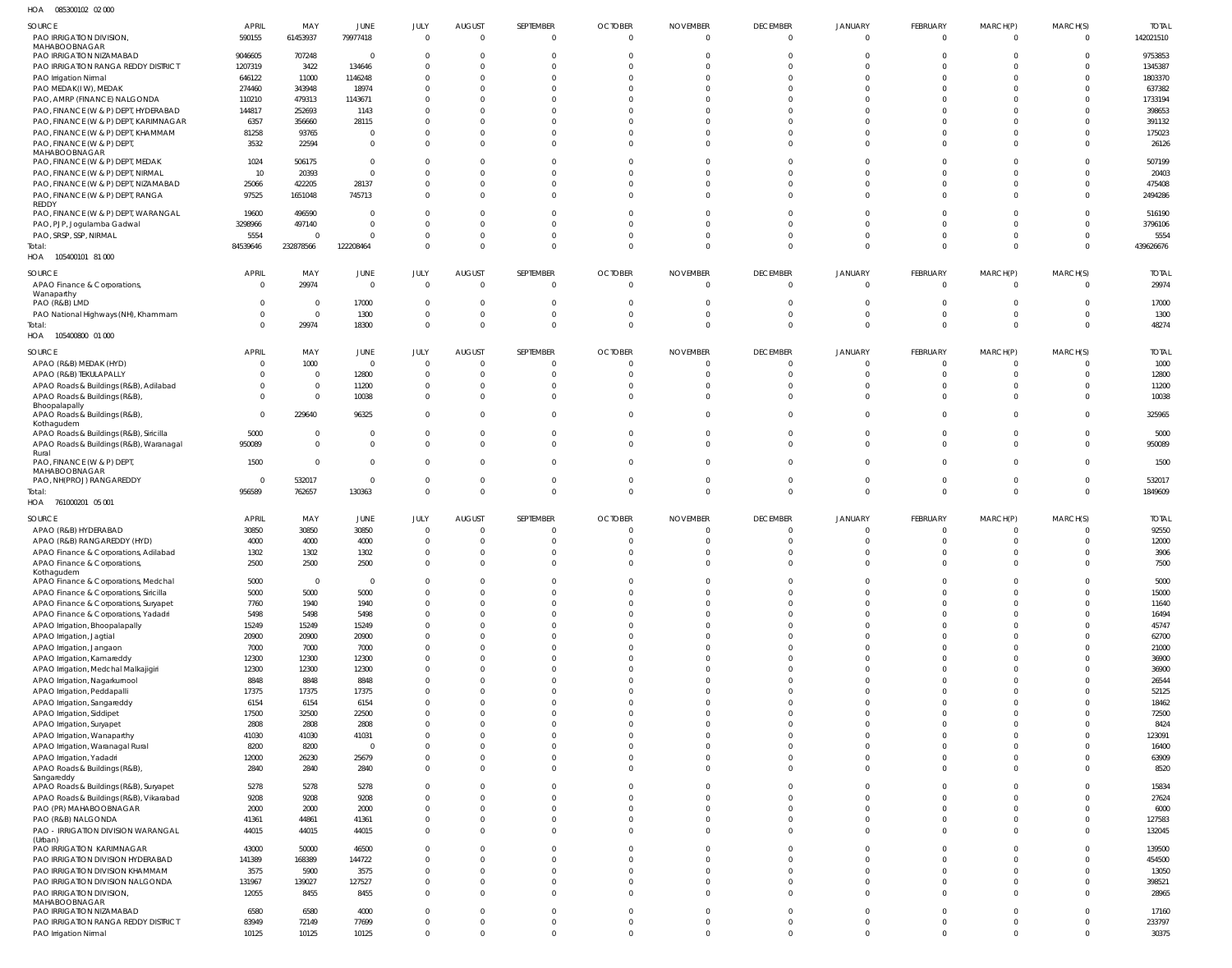761000201 05 001 HOA

| $\cdots$<br><b>INTONICATE AND AND</b>   |                |                |                |                |               |           |                |                 |                 |                |                 |                |          |              |
|-----------------------------------------|----------------|----------------|----------------|----------------|---------------|-----------|----------------|-----------------|-----------------|----------------|-----------------|----------------|----------|--------------|
| SOURCE                                  | <b>APRIL</b>   | MAY            | JUNE           | JULY           | <b>AUGUST</b> | SEPTEMBER | <b>OCTOBER</b> | <b>NOVEMBER</b> | <b>DECEMBER</b> | <b>JANUARY</b> | <b>FEBRUARY</b> | MARCH(P)       | MARCH(S) | <b>TOTAL</b> |
| PAO, AMRP (FINANCE) NALGONDA            | 2564           | 2564           | 2564           | $\Omega$       | $\Omega$      |           | $\Omega$       | $\Omega$        | $\Omega$        | $\Omega$       |                 | $\Omega$       |          | 7692         |
|                                         |                |                | 6250           | $\Omega$       | $\Omega$      |           | $\Omega$       | $\Omega$        | $\Omega$        | $\Omega$       | $\Omega$        | $\Omega$       |          | 18750        |
| PAO, FINANCE (W & P) DEPT, HYDERABAD    | $\mathbf{0}$   | 12500          |                |                |               |           |                |                 |                 |                |                 |                |          |              |
| PAO, FINANCE (W & P) DEPT, RANGA        | 12500          | 12500          | 12500          | $\overline{0}$ | $\Omega$      |           | $\Omega$       | $\Omega$        | $\Omega$        | $\Omega$       | $\Omega$        | $\Omega$       |          | 37500        |
| REDDY                                   |                |                |                |                |               |           |                |                 |                 |                |                 |                |          |              |
| PAO, FINANCE (W & P) DEPT, WARANGAL     | $\Omega$       | 2604           | $\Omega$       | $\Omega$       | 0             |           | $\Omega$       | $\Omega$        | $\Omega$        | $\Omega$       |                 | $\Omega$       |          | 2604         |
| PAO, PJP, Jogulamba Gadwal              | 28000          | 28000          | 28000          | $\mathbf{0}$   | $\Omega$      | $\Omega$  | $\Omega$       | $\Omega$        | $\Omega$        | $\Omega$       | $\Omega$        | $\Omega$       |          | 84000        |
| Total:                                  | 823980         | 888979         | 819853         | $\overline{0}$ | $\Omega$      | $\Omega$  | $\Omega$       | $\Omega$        | $\Omega$        | $\Omega$       | $\Omega$        | $\mathbf 0$    | $\Omega$ | 2532812      |
| HOA 761000202 04 001                    |                |                |                |                |               |           |                |                 |                 |                |                 |                |          |              |
|                                         |                |                |                |                |               |           |                |                 |                 |                |                 |                |          |              |
| SOURCE                                  | APRIL          | MAY            | JUNE           | JULY           | AUGUST        | SEPTEMBER | <b>OCTOBER</b> | <b>NOVEMBER</b> | <b>DECEMBER</b> | JANUARY        | FEBRUARY        | MARCH(P)       | MARCH(S) | <b>TOTAL</b> |
| APAO Irrigation, Jagtial                | 3500           | 3500           | 3500           | $\overline{0}$ | $\Omega$      |           | $\overline{0}$ | $\overline{0}$  | $\Omega$        | $\Omega$       | $\Omega$        | $\Omega$       |          | 10500        |
|                                         |                |                |                |                |               |           |                |                 |                 |                |                 |                |          |              |
| APAO Irrigation, Jangaon                | 5000           | 5000           | 5000           | $\overline{0}$ | $\Omega$      |           | $\Omega$       | $\Omega$        | $\Omega$        | $\Omega$       | $\Omega$        | $\Omega$       | $\Omega$ | 15000        |
| APAO Irrigation, Sangareddy             | 10830          | 10830          | 10830          | $\mathbf{0}$   | $\Omega$      |           | $\Omega$       | $\Omega$        | $\Omega$        | $\Omega$       | $\Omega$        | $\Omega$       |          | 32490        |
| APAO Irrigation, Siddipet               | 8330           | 8330           | 8330           | $\Omega$       | $\Omega$      |           | $\Omega$       | $\Omega$        | $\Omega$        | $\Omega$       |                 |                |          | 24990        |
| APAO Irrigation, Suryapet               | 5000           | 5000           | 5000           | $\Omega$       | $\Omega$      |           | $\Omega$       | $\Omega$        | $\Omega$        | $\Omega$       |                 | $\Omega$       |          | 15000        |
|                                         |                |                |                |                |               |           |                |                 |                 |                |                 |                |          |              |
| PAO (PH) KHAMMAM                        | 20000          | 20000          | 20000          | $\Omega$       | $\Omega$      |           | $\Omega$       | $\Omega$        | $\Omega$        | $\Omega$       |                 | $\Omega$       | $\Omega$ | 60000        |
| PAO - IRRIGATION DIVISION WARANGAL      | 13000          | 13000          | 13000          | $\Omega$       | $\Omega$      |           | $\Omega$       | $\Omega$        | $\Omega$        | $\Omega$       | $\Omega$        | $\Omega$       |          | 39000        |
| (Urban)                                 |                |                |                |                |               |           |                |                 |                 |                |                 |                |          |              |
| PAO IRRIGATION KARIMNAGAR               | 5000           | 5000           | 5000           | $\Omega$       | 0             |           | $\Omega$       | $\Omega$        | $\Omega$        | $\Omega$       |                 | $\Omega$       | $\Omega$ | 15000        |
| PAO IRRIGATION DIVISION HYDERABAD       | 33167          | 33167          | 33167          | $\Omega$       | $\Omega$      |           | $\Omega$       | $\Omega$        | $\Omega$        | $\Omega$       | $\Omega$        | $\Omega$       |          | 99501        |
| PAO IRRIGATION DIVISION KHAMMAM         | 6000           | 12000          | 6000           | $\Omega$       | $\Omega$      |           | $\Omega$       | $\Omega$        | $\Omega$        | $\Omega$       |                 | $\Omega$       |          | 24000        |
|                                         |                |                |                |                |               |           |                |                 |                 |                |                 |                |          |              |
| PAO IRRIGATION DIVISION NALGONDA        | 29520          | 29520          | 29520          | $\Omega$       | $\Omega$      |           | $\Omega$       | $\Omega$        | $\Omega$        | $\Omega$       |                 | $\Omega$       |          | 88560        |
| PAO IRRIGATION RANGA REDDY DISTRICT     | 7942           | 7942           | 7942           | $\Omega$       | $\Omega$      |           | $\Omega$       | $\Omega$        | $\Omega$        | $\Omega$       |                 | $\Omega$       | $\Omega$ | 23826        |
| PAO, FINANCE (W & P) DEPT, HYDERABAD    | 5700           | 5700           | 5700           | $\Omega$       | $\Omega$      |           | $\Omega$       | $\Omega$        | $\Omega$        | $\Omega$       | $\Omega$        | $\Omega$       | $\Omega$ | 17100        |
| Total:                                  | 152989         | 158989         | 152989         | $\Omega$       | $\mathbf 0$   | $\Omega$  | $\Omega$       | $\Omega$        | $\Omega$        | $\Omega$       | $\Omega$        | $\Omega$       | $\Omega$ | 464967       |
|                                         |                |                |                |                |               |           |                |                 |                 |                |                 |                |          |              |
| HOA 761000202 05 001                    |                |                |                |                |               |           |                |                 |                 |                |                 |                |          |              |
|                                         |                |                |                |                |               |           |                |                 |                 |                |                 |                |          |              |
| SOURCE                                  | <b>APRIL</b>   | MAY            | JUNE           | JULY           | <b>AUGUST</b> | SEPTEMBER | <b>OCTOBER</b> | <b>NOVEMBER</b> | <b>DECEMBER</b> | JANUARY        | FEBRUARY        | MARCH(P)       | MARCH(S) | <b>TOTAL</b> |
| APAO Irrigation, Bhoopalapally          | 1750           | 1750           | 1750           | $\Omega$       | $\Omega$      |           | $\overline{0}$ | $\Omega$        | $\Omega$        | $\Omega$       | $\Omega$        | $\Omega$       |          | 5250         |
| APAO Irrigation, Jagtial                | 1000           | 1000           | 1000           | $\overline{0}$ | $\Omega$      |           | $\Omega$       | $\Omega$        | $\Omega$        | $\Omega$       | $\Omega$        | $\Omega$       |          | 3000         |
| APAO Irrigation, Kamareddy              | 1000           | 1000           | 1000           | $\Omega$       | $\Omega$      |           | $\Omega$       | $\Omega$        | $\Omega$        | $\Omega$       |                 | $\Omega$       |          | 3000         |
|                                         |                |                |                |                |               |           |                |                 |                 |                |                 |                |          |              |
| APAO Irrigation, Kothagudem             | 1700           | 1700           | 1700           | $\Omega$       | <sup>0</sup>  |           | $\Omega$       | $\Omega$        |                 | $\Omega$       |                 |                |          | 5100         |
| APAO Irrigation, Medchal Malkajigiri    | 2000           | 2000           | 2000           | $\Omega$       |               |           | $\Omega$       | $\Omega$        | $\Omega$        | $\Omega$       |                 |                |          | 6000         |
| APAO Irrigation, Nagarkurnool           | 1325           | 1325           | 625            | $\Omega$       | $\Omega$      |           | $\Omega$       | $\Omega$        |                 | $\Omega$       |                 |                |          | 3275         |
| APAO Irrigation, Siddipet               | 2000           | 2000           | 2000           | $\Omega$       |               |           | $\Omega$       | $\Omega$        | $\Omega$        | $\Omega$       |                 |                |          | 6000         |
|                                         |                |                |                |                |               |           |                |                 |                 |                |                 |                |          |              |
| APAO Irrigation, Siricilla              | 1000           | 1000           | 1000           | $\Omega$       | $\Omega$      |           | $\Omega$       | $\Omega$        |                 | $\Omega$       |                 |                |          | 3000         |
| APAO Irrigation, Suryapet               | 1000           | 1000           | 1000           | $\Omega$       | $\Omega$      |           | $\Omega$       | $\Omega$        | $\Omega$        | $\Omega$       |                 | $\Omega$       |          | 3000         |
| APAO Irrigation, Yadadri                | 1583           | 2983           | 2283           | $\Omega$       | $\Omega$      |           | $\Omega$       | $\Omega$        | $\Omega$        | $\Omega$       |                 | $\Omega$       |          | 6849         |
| PAO - IRRIGATION DIVISION WARANGAL      | 1000           | 1000           | 1000           | $\Omega$       | $\Omega$      |           | $\Omega$       | $\Omega$        | $\Omega$        | $\Omega$       | $\Omega$        | $\Omega$       |          | 3000         |
|                                         |                |                |                |                |               |           |                |                 |                 |                |                 |                |          |              |
| (Urban)                                 |                |                |                | $\Omega$       |               |           | $\Omega$       |                 | $\Omega$        | $\Omega$       |                 | $\Omega$       |          |              |
| PAO IRRIGATION KARIMNAGAR               | 3958           | 1333           | 583            |                | 0             |           |                | $\Omega$        |                 |                |                 |                |          | 5874         |
| PAO IRRIGATION DIVISION HYDERABAD       | 11083          | 24083          | 11083          | $\Omega$       | $\Omega$      |           | $\Omega$       | $\Omega$        | $\Omega$        | $\Omega$       |                 | U              |          | 46249        |
| PAO IRRIGATION DIVISION KHAMMAM         | $\Omega$       | 2000           | 1000           | $\Omega$       | $\Omega$      |           | $\Omega$       | $\Omega$        | $\Omega$        | $\Omega$       |                 | $\Omega$       |          | 3000         |
| PAO IRRIGATION DIVISION NALGONDA        | 4250           | 4250           | 4250           | $\Omega$       | $\Omega$      |           | $\Omega$       | $\Omega$        | $\Omega$        | $\Omega$       |                 |                |          | 12750        |
|                                         |                |                |                |                | $\Omega$      |           |                |                 |                 |                |                 |                |          |              |
| PAO IRRIGATION NIZAMABAD                | 2000           | 4000           | 2000           | $\Omega$       |               |           | $\Omega$       | $\Omega$        |                 | $\Omega$       |                 |                |          | 8000         |
| PAO IRRIGATION RANGA REDDY DISTRICT     | 10450          | 9450           | 10450          | $\Omega$       |               |           | $\Omega$       | $\Omega$        |                 | $\Omega$       |                 |                |          | 30350        |
| PAO, FINANCE (W & P) DEPT, HYDERABAD    | 4000           | 4000           | 2000           | $\Omega$       |               |           | $\Omega$       | $\Omega$        |                 | $\Omega$       |                 |                |          | 10000        |
| PAO, PJP, Jogulamba Gadwal              | 1000           | 1000           | 1000           | $\Omega$       | $\Omega$      |           | $\Omega$       | $\Omega$        | $\Omega$        | $\Omega$       |                 | 0              |          | 3000         |
|                                         |                |                |                |                |               |           |                |                 |                 |                |                 |                |          |              |
| Total:                                  | 52099          | 66874          | 47724          | $\Omega$       | $\Omega$      |           | $\Omega$       | $\Omega$        | $\Omega$        | $\Omega$       | $\Omega$        | $\Omega$       |          | 166697       |
| HOA 761000204 12001                     |                |                |                |                |               |           |                |                 |                 |                |                 |                |          |              |
|                                         |                |                |                |                |               |           |                |                 |                 |                |                 |                |          |              |
| SOURCE                                  | <b>APRIL</b>   | MAY            | JUNE           | JULY           | <b>AUGUST</b> | SEPTEMBER | <b>OCTOBER</b> | <b>NOVEMBER</b> | <b>DECEMBER</b> | <b>JANUARY</b> | FEBRUARY        | MARCH(P)       | MARCH(S) | <b>TOTAL</b> |
| APAO Irrigation, Suryapet               | 1000           | 1000           | 1000           | $\overline{0}$ | $\mathbf 0$   | - 0       | $\overline{0}$ | $\overline{0}$  | $\Omega$        | $\Omega$       | $\mathbf{0}$    | $\overline{0}$ | $\Omega$ | 3000         |
| PAO IRRIGATION DIVISION HYDERABAD       | 2000           | 2000           | 2000           | $\overline{0}$ | $\Omega$      |           | $\Omega$       | $\Omega$        | $\Omega$        | $\Omega$       | $\Omega$        | $\Omega$       | $\Omega$ | 6000         |
| PAO IRRIGATION DIVISION NALGONDA        | 1759           | 7315           | 1759           | $\Omega$       | $\Omega$      | $\Omega$  | $\Omega$       | $\Omega$        | $\Omega$        | $\Omega$       | $\Omega$        | $\Omega$       | $\Omega$ | 10833        |
|                                         |                |                |                |                |               |           |                |                 |                 |                |                 |                |          |              |
| PAO, FINANCE (W & P) DEPT, HYDERABAD    | $\overline{0}$ | $\overline{0}$ | 1000           | $\overline{0}$ | $\Omega$      | $\Omega$  | $\Omega$       | $\Omega$        | $\Omega$        | $\Omega$       | $\Omega$        | $\Omega$       | $\Omega$ | 1000         |
| Total:                                  | 4759           | 10315          | 5759           | $\Omega$       | $\mathbf 0$   | $\Omega$  | $\Omega$       | $\Omega$        | $\Omega$        | $\Omega$       | $\Omega$        | $\Omega$       | $\Omega$ | 20833        |
| HOA 761000800 04 001                    |                |                |                |                |               |           |                |                 |                 |                |                 |                |          |              |
|                                         |                |                |                |                |               |           |                |                 |                 |                |                 |                |          |              |
| SOURCE                                  | <b>APRIL</b>   | MAY            | JUNE           | JULY           | AUGUST        | SEPTEMBER | <b>OCTOBER</b> | <b>NOVEMBER</b> | <b>DECEMBER</b> | <b>JANUARY</b> | FEBRUARY        | MARCH(P)       | MARCH(S) | <b>TOTAL</b> |
| APAO (R&B) HYDERABAD                    | 2500           | 2000           | 1500           | $\Omega$       | $\Omega$      |           | $\overline{0}$ | $\overline{0}$  | $\Omega$        | $\Omega$       | $\Omega$        | $\Omega$       |          | 6000         |
| APAO (R&B) POCHAMPAD (NIZAMABAD)        |                |                |                | $\overline{0}$ | $\Omega$      |           | $\Omega$       | $\Omega$        | $\Omega$        | $\Omega$       | $\Omega$        | $\mathbf 0$    |          | 26250        |
|                                         | 8750           | 8750           | 8750           |                |               |           |                |                 |                 |                |                 |                |          |              |
| APAO (R&B) TEKULAPALLY                  | 13250          | 14750          | 13750          | $\overline{0}$ | $\Omega$      |           | $\Omega$       | $\Omega$        | $\Omega$        | $\Omega$       | $\Omega$        | $\Omega$       |          | 41750        |
| APAO Finance & Corporations, Jangaon    | 1500           | 1500           | 1500           | $\mathbf 0$    | $\Omega$      | $\Omega$  | $\Omega$       | $\Omega$        | $\Omega$        | $\Omega$       | $\Omega$        | $\Omega$       |          | 4500         |
| APAO Finance & Corporations,            | 500            | 500            | $\overline{0}$ | $\Omega$       | $\Omega$      | $\Omega$  | $\Omega$       | $\Omega$        | $\Omega$        | $\Omega$       | $\Omega$        | $\Omega$       |          | 1000         |
| Mahabubabad                             |                |                |                |                |               |           |                |                 |                 |                |                 |                |          |              |
| APAO Finance & Corporations, Medchal    | 750            | 750            | 750            | $\Omega$       | $\Omega$      |           | $\Omega$       | $\Omega$        | $\Omega$        | $\Omega$       | $\Omega$        | $\Omega$       |          | 2250         |
|                                         | 1250           | 1250           | 1250           | $\Omega$       | $\Omega$      |           | $\Omega$       | $\Omega$        | $\Omega$        | $\Omega$       | $\Omega$        | $\Omega$       |          | 3750         |
| APAO Finance & Corporations, Peddapalli |                |                |                |                |               |           |                |                 |                 |                |                 |                |          |              |
| APAO Finance & Corporations, Siricilla  | 1250           | 1250           | 1250           | $\Omega$       | $\Omega$      |           | $\Omega$       | $\Omega$        | $\Omega$        | $\Omega$       | $\Omega$        | $\Omega$       |          | 3750         |
| APAO Finance & Corporations, Suryapet   | 4000           | 2750           | 2750           | $\mathbf 0$    | $\Omega$      |           | $\Omega$       | $\Omega$        | $\Omega$        | $\Omega$       | $\Omega$        | $\Omega$       |          | 9500         |
| APAO Finance & Corporations,            | 2000           | 2000           | 2000           | $\overline{0}$ | $\Omega$      |           | $\Omega$       | $\Omega$        | $\Omega$        | $\Omega$       | $\Omega$        | $\Omega$       |          | 6000         |
| Wanaparthy                              |                |                |                |                |               |           |                |                 |                 |                |                 |                |          |              |
| APAO Finance & Corporations, Yadadri    | 750            | 750            | 750            | $\Omega$       | $\Omega$      |           | $\Omega$       | $\Omega$        | $\Omega$        | $\Omega$       | $\Omega$        | $\Omega$       |          | 2250         |
|                                         |                |                |                |                |               |           |                |                 |                 |                |                 |                |          |              |
| APAO Irrigation, Adilabad               | 26000          | 24250          | 22250          | $\Omega$       | $\Omega$      |           | $\Omega$       | $\Omega$        | $\Omega$        | $\Omega$       | $\Omega$        | $\Omega$       |          | 72500        |
| APAO Irrigation, Bhoopalapally          | 20000          | 28500          | 23750          | $\Omega$       | $\Omega$      |           | $\Omega$       | $\Omega$        | $\Omega$        | $\Omega$       | $\Omega$        | $\Omega$       |          | 72250        |
| APAO Irrigation, Jagtial                | 22250          | 21500          | 13250          | $\Omega$       | $\Omega$      |           | $\Omega$       | $\Omega$        | $\Omega$        | $\Omega$       |                 | $\Omega$       |          | 57000        |
|                                         | 17750          | 24250          | 18500          | $\Omega$       | $\Omega$      |           | $\Omega$       | $\Omega$        | $\Omega$        | $\Omega$       | $\Omega$        | $\Omega$       |          | 60500        |
| APAO Irrigation, Jangaon                |                |                |                |                |               |           |                |                 |                 |                |                 |                |          |              |
| APAO Irrigation, Kamareddy              | 13250          | 13250          | 12750          | $\Omega$       | $\Omega$      |           | $\Omega$       | $\Omega$        | $\Omega$        | $\Omega$       | $\Omega$        | $\Omega$       |          | 39250        |
| APAO Irrigation, Komarambheem Asifabad  | 6250           | 9750           | 7500           | $\Omega$       | $\Omega$      |           | $\Omega$       | $\Omega$        | $\Omega$        | $\Omega$       | $\Omega$        | $\Omega$       |          | 23500        |
| APAO Irrigation, Kothagudem             | 39250          | 39500          | 34000          | $\Omega$       | $\Omega$      |           | $\Omega$       | $\Omega$        | $\Omega$        | $\Omega$       |                 | $\Omega$       |          | 112750       |
|                                         | 9000           | 14000          | 10750          | $\Omega$       | $\Omega$      |           | $\Omega$       | $\Omega$        | $\Omega$        | $\Omega$       | $\Omega$        | $\Omega$       |          | 33750        |
| APAO Irrigation, Mahabubabad            |                |                |                |                |               |           |                |                 |                 |                |                 |                |          |              |
| APAO Irrigation, Mancherial             | 8250           | 8250           | 8250           | $\Omega$       | $\Omega$      |           | $\Omega$       | $\Omega$        | $\Omega$        | $\Omega$       | $\Omega$        | $\Omega$       |          | 24750        |
| APAO Irrigation, Medchal Malkajigiri    | 3000           | 3000           | 3000           | $\Omega$       | $\Omega$      |           | $\Omega$       | $\Omega$        | $\Omega$        | $\Omega$       | $\Omega$        | $\Omega$       |          | 9000         |
| APAO Irrigation, Nagarkurnool           | 24500          | 23750          | 26250          | $\Omega$       | $\Omega$      |           | $\Omega$       | $\Omega$        | $\Omega$        | $\Omega$       |                 | $\Omega$       |          | 74500        |
|                                         |                | 33500          |                | $\mathbf{0}$   | $\Omega$      | $\Omega$  | $\Omega$       | $\Omega$        | $\Omega$        | $\Omega$       | $\Omega$        | $\Omega$       |          | 106500       |
| APAO Irrigation, Peddapalli             | 31750          |                | 41250          |                |               |           |                |                 |                 |                |                 |                |          |              |
| APAO Irrigation, Sangareddy             | 11000          | 12000          | 13500          | $\Omega$       | $\Omega$      | $\Omega$  | $\Omega$       | $\Omega$        | $\Omega$        | $\Omega$       | $\Omega$        | $\Omega$       |          | 36500        |
|                                         |                |                |                |                |               |           |                |                 |                 |                |                 |                |          |              |